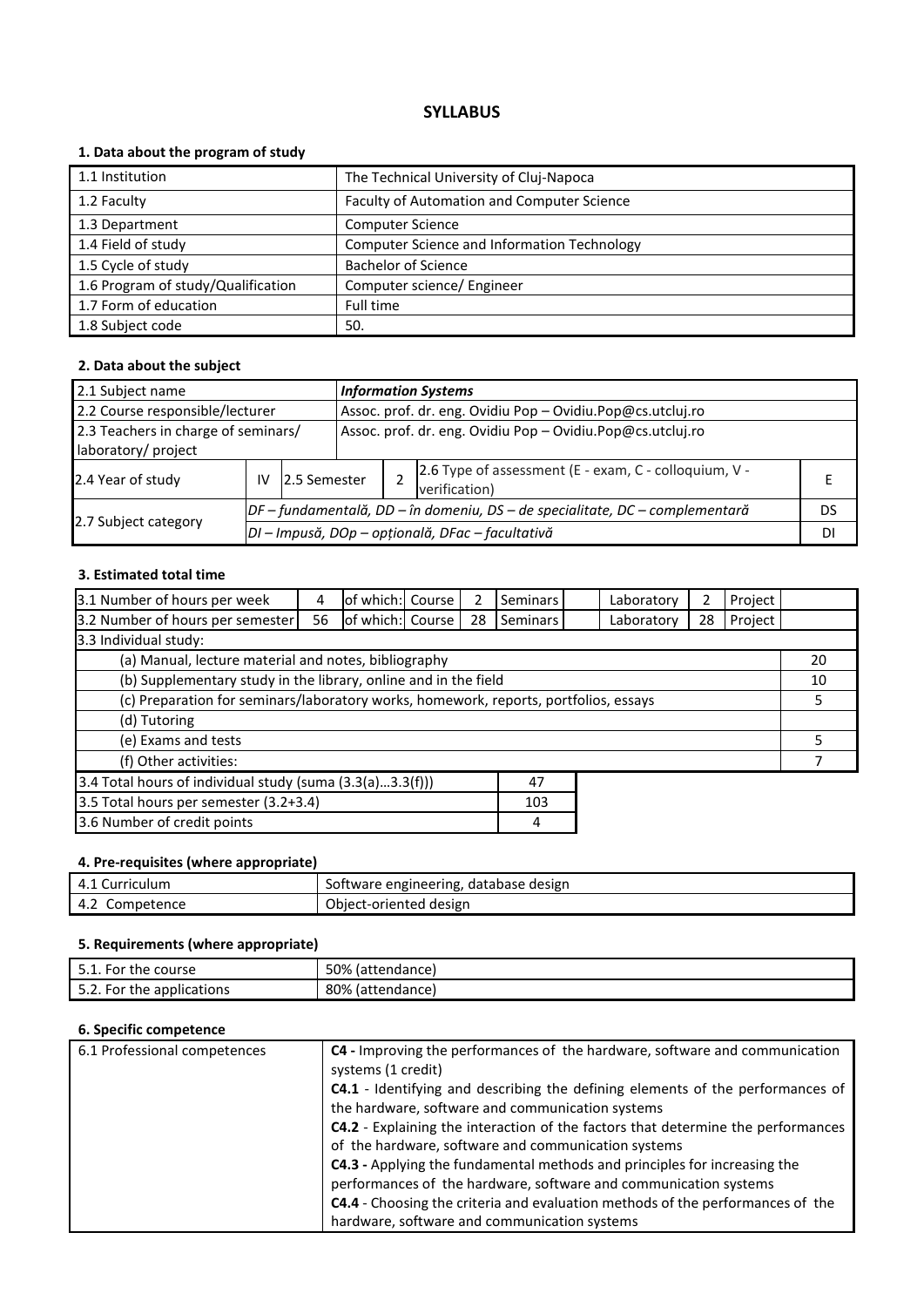|                       | C4.5 - Developing professional solutions for hardware, software and<br>communication systems based on performance optimization             |
|-----------------------|--------------------------------------------------------------------------------------------------------------------------------------------|
|                       | C5 - Designing, managing the lifetime cycle, integrating and ensuring the integrity                                                        |
|                       | of hardware, software and communication systems (1 credit)                                                                                 |
|                       | C5.1 - Specifying the relevant criteria regarding the lifetime cycle, quality,                                                             |
|                       | security and the computing system's interaction with the environment and the<br>human operator                                             |
|                       | <b>C5.2</b> - Using interdisciplinary knowledge for adapting the computing system to<br>the specific requirements of the application field |
|                       | C5.3 - Using fundamental principles and methods for ensuring the security, the<br>safety and ease of exploitation of the computing systems |
|                       | C5.4 - Proper utilization of the quality, safety and security standards in the field of                                                    |
|                       | information processing                                                                                                                     |
|                       | C5.5 - Creating a project including the problem's identification and analysis, its                                                         |
|                       | design and development, also proving an understanding of the basic quality                                                                 |
|                       | requirements                                                                                                                               |
|                       | C6 - Designing intelligent systems (2 credits)                                                                                             |
|                       | C6.1 - Describing the components of intelligent systems                                                                                    |
|                       | C6.2 - Using domain-specific tools for explaining and understanding the<br>functioning of intelligent systems                              |
|                       | C6.3 - Applying the fundamental methods and principles                                                                                     |
|                       | for specifying solutions for typical problems using intelligent systems                                                                    |
|                       | C6.4 - Choosing the criteria and evaluation methods for the quality, performances                                                          |
|                       | and limitations of intelligent systems                                                                                                     |
|                       | C6.5 - Developing and implementing professional projects for intelligent systems                                                           |
| 6.2 Cross competences | N/A                                                                                                                                        |

| 7.1 General objective   | Improve requirements management and design abilities of students in their<br>senior year. |
|-------------------------|-------------------------------------------------------------------------------------------|
| 7.2 Specific objectives | Apply RUP metholologies for requirements management and design patterns                   |

#### **8. Contents**

| 8.1 Lectures                                                                                                    | Hours          | Teaching methods | <b>Notes</b> |
|-----------------------------------------------------------------------------------------------------------------|----------------|------------------|--------------|
| <b>Requirements Maturity Management</b>                                                                         | 2              |                  |              |
| RUP - Overview and Best Practices                                                                               | $\overline{2}$ |                  |              |
| RUP-Iterative Development                                                                                       | $\overline{2}$ |                  |              |
| The Requirements Discipline                                                                                     | $\overline{2}$ |                  |              |
| Capturing Requirements: Use Cases (I)                                                                           | $\overline{2}$ |                  |              |
| Capturing Requirements: Use Cases (II) - Best Practices                                                         | $\overline{2}$ |                  |              |
| Analysis Model Artifacts: Vision, Glossary, Supplementary<br>Specification (I)                                  | $\overline{2}$ |                  |              |
| Analysis Model Artifacts: Vision, Glossary, Supplementary<br>Specification (II)                                 | $\overline{2}$ |                  |              |
| Domain Model                                                                                                    | $\overline{2}$ |                  |              |
| <b>GRASP Design Patterns (I)</b>                                                                                | $\overline{2}$ |                  |              |
| <b>GRASP Design Patterns (II)</b>                                                                               | 2              |                  |              |
| Use Case Realizations with GRASP Design Patterns (I)                                                            | 2              |                  |              |
| Use Case Realizations with GRASP Design Patterns (II)                                                           | $\overline{2}$ |                  |              |
| Use Case Realizations with GRASP Design Patterns (III)                                                          | $\overline{2}$ |                  |              |
| Bibliography                                                                                                    |                |                  |              |
| 1. Craig Larman - Applying UML and Patterns (2003)<br>2. Alistair Cockburn - Writing Effective Use Cases (2002) |                |                  |              |
| 8.2 Applications - Seminars/Laboratory/Project                                                                  | Hours          | Teaching methods | <b>Notes</b> |
| Requirements Artifacts: Vision, Glossary, Supplementary                                                         | 4              | Students are     |              |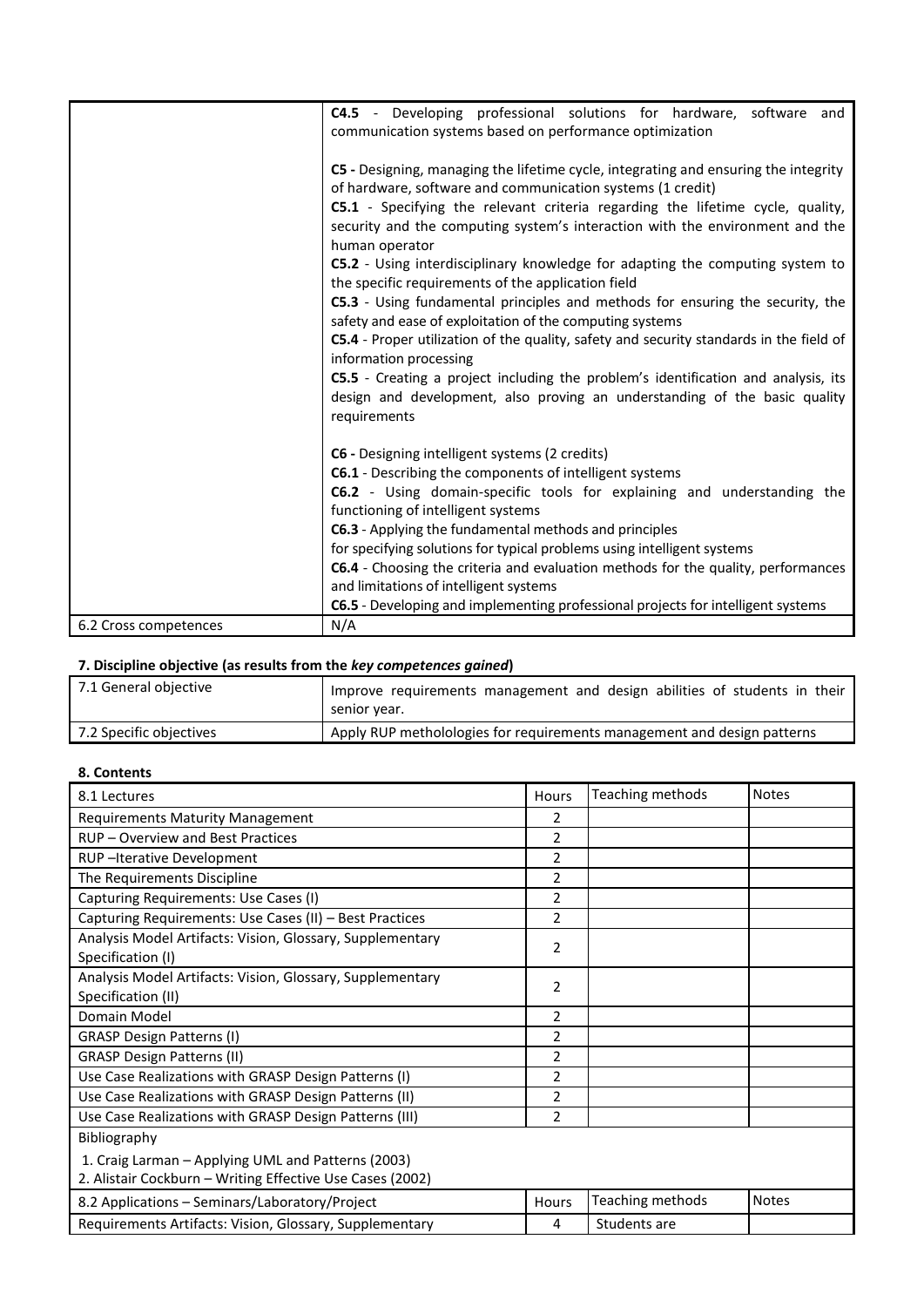| Specification                                                  |   | encouraged to use  |  |
|----------------------------------------------------------------|---|--------------------|--|
| Generate a Vision document based on a RUP template             | 4 | their knowledge in |  |
| Generate a Supplementary Specification document based on a RUP | 4 | implementation     |  |
| template                                                       |   | projects           |  |
| Requirements Artifacts: Use Cases                              | 4 |                    |  |
| Generate a Use Case document based on a RUP template           |   |                    |  |
| Generate an Analysis Model                                     | 4 |                    |  |
| Lab Assessment                                                 | 4 |                    |  |
| Bibliography                                                   |   |                    |  |
| 1. Keneth Rubin - Essential Scrum (2012)                       |   |                    |  |

*\* Se vor preciza, după caz: tematica seminariilor, lucrările de laborator, tematica și etapele proiectului.*

# **9. Bridging course contents with the expectations of the representatives of the community, professional associations and employers in the field**

The knowledge gained overlapping demands of all IT employers.

### **10. Evaluation**

| Activity type                                                                          | Assessment criteria | Assessment methods | Weight in the<br>final grade |  |  |
|----------------------------------------------------------------------------------------|---------------------|--------------------|------------------------------|--|--|
| Course                                                                                 |                     | Written exam       | 80%                          |  |  |
| Seminar                                                                                |                     |                    |                              |  |  |
| Laboratory                                                                             |                     | Problem solving    | 20%                          |  |  |
| Project                                                                                |                     |                    |                              |  |  |
| Minimum standard of performance:                                                       |                     |                    |                              |  |  |
| Proven understanding of requirements artifacts and ability to generate a design model. |                     |                    |                              |  |  |
| Grade calculus: 100% exam                                                              |                     |                    |                              |  |  |
| Conditions for participating in the final exam: Lab $\geq$ 5                           |                     |                    |                              |  |  |
| Conditions for promotion: Grade $\geq 5$                                               |                     |                    |                              |  |  |
|                                                                                        |                     |                    |                              |  |  |

Course responsible and the exponsible department Assoc. prof. dr. eng. Ovidiu Pop Prof.dr.eng. Rodica Potolea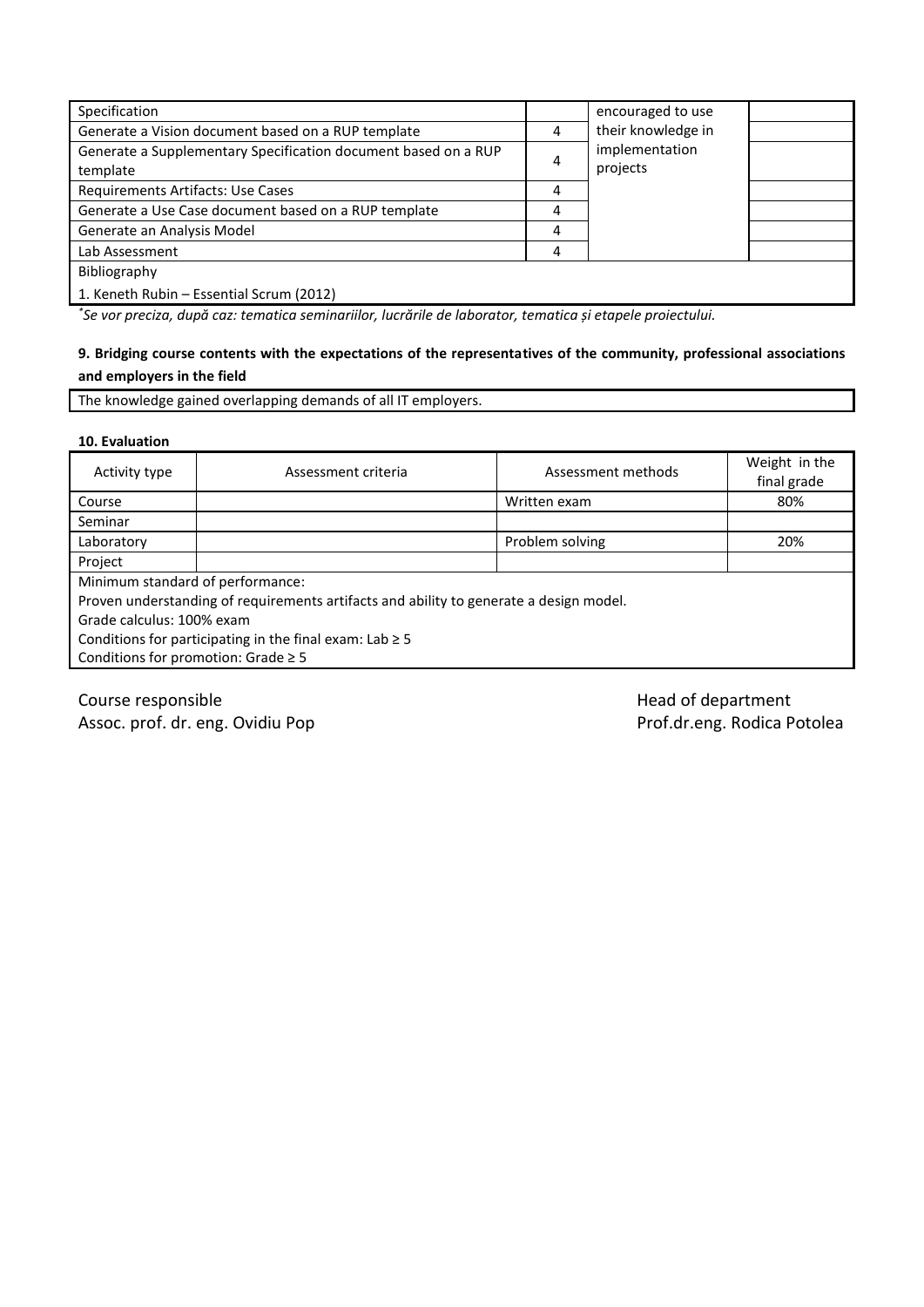# **1. Data about the program of study**

| 1.1 Institution                    | The Technical University of Cluj-Napoca            |
|------------------------------------|----------------------------------------------------|
| 1.2 Faculty                        | Faculty of Automation and Computer Science         |
| 1.3 Department                     | <b>Computer Science</b>                            |
| 1.4 Field of study                 | <b>Computer Science and Information Technology</b> |
| 1.5 Cycle of study                 | <b>Bachelor of Science</b>                         |
| 1.6 Program of study/Qualification | Computer science/ Engineer                         |
| 1.7 Form of education              | Full time                                          |
| 1.8 Subject code                   | 51.1                                               |

### **2. Data about the subject**

| 2.1 Subject name                    |    |               |                                                                     | <b>Knowledge-Based Systems</b>                                                 |                                                                        |            |  |  |
|-------------------------------------|----|---------------|---------------------------------------------------------------------|--------------------------------------------------------------------------------|------------------------------------------------------------------------|------------|--|--|
| 2.2 Course responsible/lecturer     |    |               | Assoc.prof. dr. eng. Adrian Petru Groza - Adrian.Groza@cs.utcluj.ro |                                                                                |                                                                        |            |  |  |
| 2.3 Teachers in charge of seminars/ |    |               | Assoc.prof. dr. eng. Anca Marginean Anca.Marginean@cs.utcluj.ro     |                                                                                |                                                                        |            |  |  |
| laboratory/ project                 |    |               |                                                                     |                                                                                |                                                                        |            |  |  |
| 2.4 Year of study                   | IV | 12.5 Semester |                                                                     |                                                                                | 2.6 Type of assessment (E - exam, C - colloquium, V -<br>verification) |            |  |  |
|                                     |    |               |                                                                     | $DF$ – fundamentală, DD – în domeniu, DS – de specialitate, DC – complementară |                                                                        |            |  |  |
| 2.7 Subject category                |    |               |                                                                     |                                                                                | DI - Impusă, DOp - opțională, DFac - facultativă                       | <b>DOp</b> |  |  |

# **3. Estimated total time**

| 3.1 Number of hours per week                                                         | 4  | of which: Course |  | 2  | <b>Seminars</b> | Laboratory | 2  | Project |    |
|--------------------------------------------------------------------------------------|----|------------------|--|----|-----------------|------------|----|---------|----|
| 3.2 Number of hours per semester                                                     | 56 | of which: Course |  | 28 | Seminars        | Laboratory | 28 | Project |    |
| 3.3 Individual study:                                                                |    |                  |  |    |                 |            |    |         |    |
| (a) Manual, lecture material and notes, bibliography                                 |    |                  |  |    |                 |            |    |         | 24 |
| (b) Supplementary study in the library, online and in the field                      |    |                  |  |    |                 |            |    |         | 14 |
| (c) Preparation for seminars/laboratory works, homework, reports, portfolios, essays |    |                  |  |    | 5               |            |    |         |    |
| (d) Tutoring                                                                         |    |                  |  |    |                 |            |    |         |    |
| (e) Exams and tests                                                                  |    |                  |  |    |                 | 4          |    |         |    |
| (f) Other activities:                                                                |    |                  |  |    |                 |            |    |         |    |
| 3.4 Total hours of individual study (suma $(3.3(a)3.3(f)))$<br>47                    |    |                  |  |    |                 |            |    |         |    |
| 3.5 Total hours per semester (3.2+3.4)<br>103                                        |    |                  |  |    |                 |            |    |         |    |
| 3.6 Number of credit points<br>4                                                     |    |                  |  |    |                 |            |    |         |    |

# **4. Pre-requisites (where appropriate)**

| 4.1 Curriculum | Introduction to Artificial Intelligence, Intelligent Systems                      |
|----------------|-----------------------------------------------------------------------------------|
| 4.3 Competence | Important material that you should have learned: first order logic, algorithm     |
|                | design, big-O complexity analysis, heuristic search, logic programming, machine   |
|                | learning, formal verification methods. Useful skills that you should have: Linux, |
|                | Latex, Java, LISP and Prolog programming languages.                               |

### **5. Requirements (where appropriate)**

| 5.1. For the course       | Each student is required to enrol on moodle platform. By enrolling in this course,<br>each student assumes the responsibility of an active participant in lecture and<br>applications. |
|---------------------------|----------------------------------------------------------------------------------------------------------------------------------------------------------------------------------------|
|                           |                                                                                                                                                                                        |
| 5.2. For the applications |                                                                                                                                                                                        |

| 6.1 Professional competences | <b>C3</b> - Problems solving using specific Computer Science and Computer Engineering |
|------------------------------|---------------------------------------------------------------------------------------|
|                              | tools (1 credit)                                                                      |
|                              | <b>C3.1</b> Identifying classes of problems and solving methods that are specific to  |
|                              | computing systems                                                                     |
|                              | C3.2 Using interdisciplinary knowledge, solution patterns and tools, making           |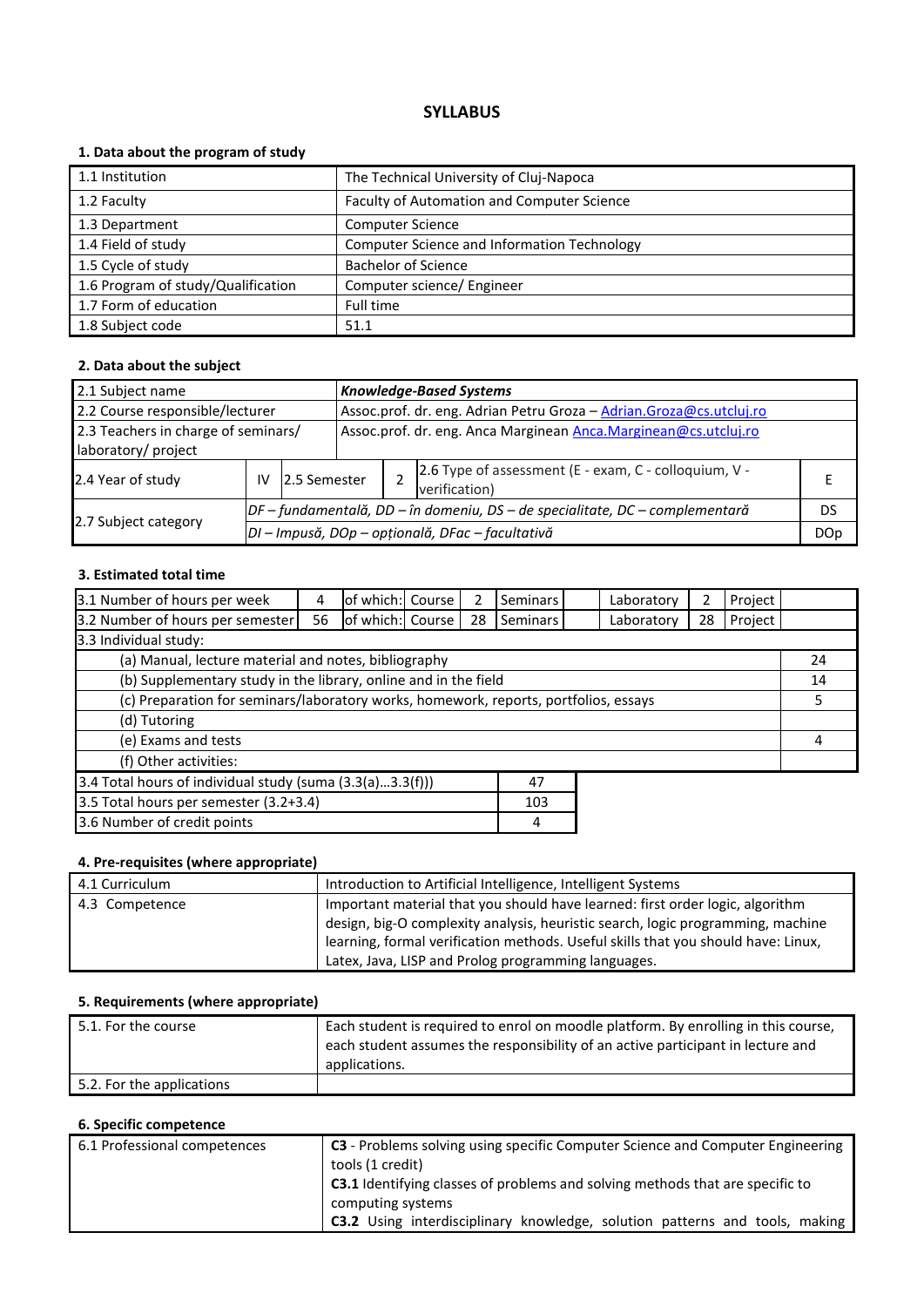|                       | experiments and interpreting their results                                                                                        |
|-----------------------|-----------------------------------------------------------------------------------------------------------------------------------|
|                       | C3.3 Applying solution patterns using specific engineering tools and mehods                                                       |
|                       | C3.4 Comparatively and experimentaly evaluation of the alternative solutions for                                                  |
|                       | performance optimization                                                                                                          |
|                       | C3.5 Developing and implementing informatic solutions for concrete problems                                                       |
|                       |                                                                                                                                   |
|                       | C5 -Designing, managing the lifetime cycle, integrating and ensuring the                                                          |
|                       | integrity of hardware, software and communication systems (1 credit)                                                              |
|                       | C5.1 Specifying the relevant criteria regarding the lifetime cycle, quality, security                                             |
|                       | and computing system's interaction with the environment and human operator                                                        |
|                       | C5.2 Using interdisciplinary knowledge for adapting the computing system to the<br>specific requirements of the application field |
|                       | C5.3 Using fundamental principles and methods for security, reliability and                                                       |
|                       | usability assurance of computing systems                                                                                          |
|                       | C5.4 Adequate utilization of quality, safety and security standards in information                                                |
|                       | processing                                                                                                                        |
|                       | <b>C5.5</b> Creating a project including the problem's identification and analysis, its                                           |
|                       | design and development, also proving an understanding of the basic quality                                                        |
|                       | requirements                                                                                                                      |
|                       |                                                                                                                                   |
|                       | C6 - Designing intelligent systems (2 credits)                                                                                    |
|                       | C6.1 Describing the components of intelligent systems                                                                             |
|                       | C6.2 Using domain-specific tools for explaining and understanding the                                                             |
|                       | functioning of intelligent systems                                                                                                |
|                       | C6.3 Applying the fundamental methods and principles for specifying solutions                                                     |
|                       | for typical problems using intelligent                                                                                            |
|                       | C6.4 Choosing the criteria and evaluation methods for the quality, performances                                                   |
|                       | and limitations of intelligent systems                                                                                            |
|                       | C6.5 Developing and implementing professional projects for intelligent systems                                                    |
| 6.2 Cross competences | N/A                                                                                                                               |
|                       |                                                                                                                                   |

| 7.1 General objective   | Understanding conceptual instrumentation for knowledge representation and<br>reasoning            |
|-------------------------|---------------------------------------------------------------------------------------------------|
| 7.2 Specific objectives | Applying various knowledge-based techniques aiming to increase the quality of<br>software systems |

# **8. Contents**

| 8.1 Lectures                                                                                 | Hours          | Teaching methods       | <b>Notes</b> |
|----------------------------------------------------------------------------------------------|----------------|------------------------|--------------|
| Introduction: application case analysis, representative scenarios from<br>different domains. | 2              |                        |              |
| Basic description logics: concepts, roles, instances, expressivity.                          | 2              |                        |              |
| Reasoning in description logics. Tableaux-based algorithms                                   | 2              |                        |              |
| Description Logic Programs.                                                                  | 2              |                        |              |
| Ontologies: formalisms, Semantic Web                                                         | 2              | Slides,                |              |
| Ontology engineering: ontology design and evaluation                                         | 2              | Warm-up examples,      |              |
| Midterm assessment                                                                           | 2              | Quick individual work, |              |
| Rule-based systems: representation, reasoning methods.                                       | $\overline{2}$ | Open discussions,      |              |
| Non-monotonic reasoning                                                                      | $\mathcal{P}$  | Assignments,           |              |
| Fuzzy systems: fuzzy sets, fuzzy inference, fuzzy expert systems                             | $\mathfrak{p}$ | Round-up quizes        |              |
| Reasoning on knowledge: knowledge representation, epistemic logics                           | 2              |                        |              |
| Knowledge acquisition: conceptual knowledge, data mining,<br>clustering.                     | 2              |                        |              |
| Model checking: computation tree logic                                                       | 2              |                        |              |
| Student presentation: ontology building competition                                          | 2              |                        |              |
| Bibliography                                                                                 |                |                        |              |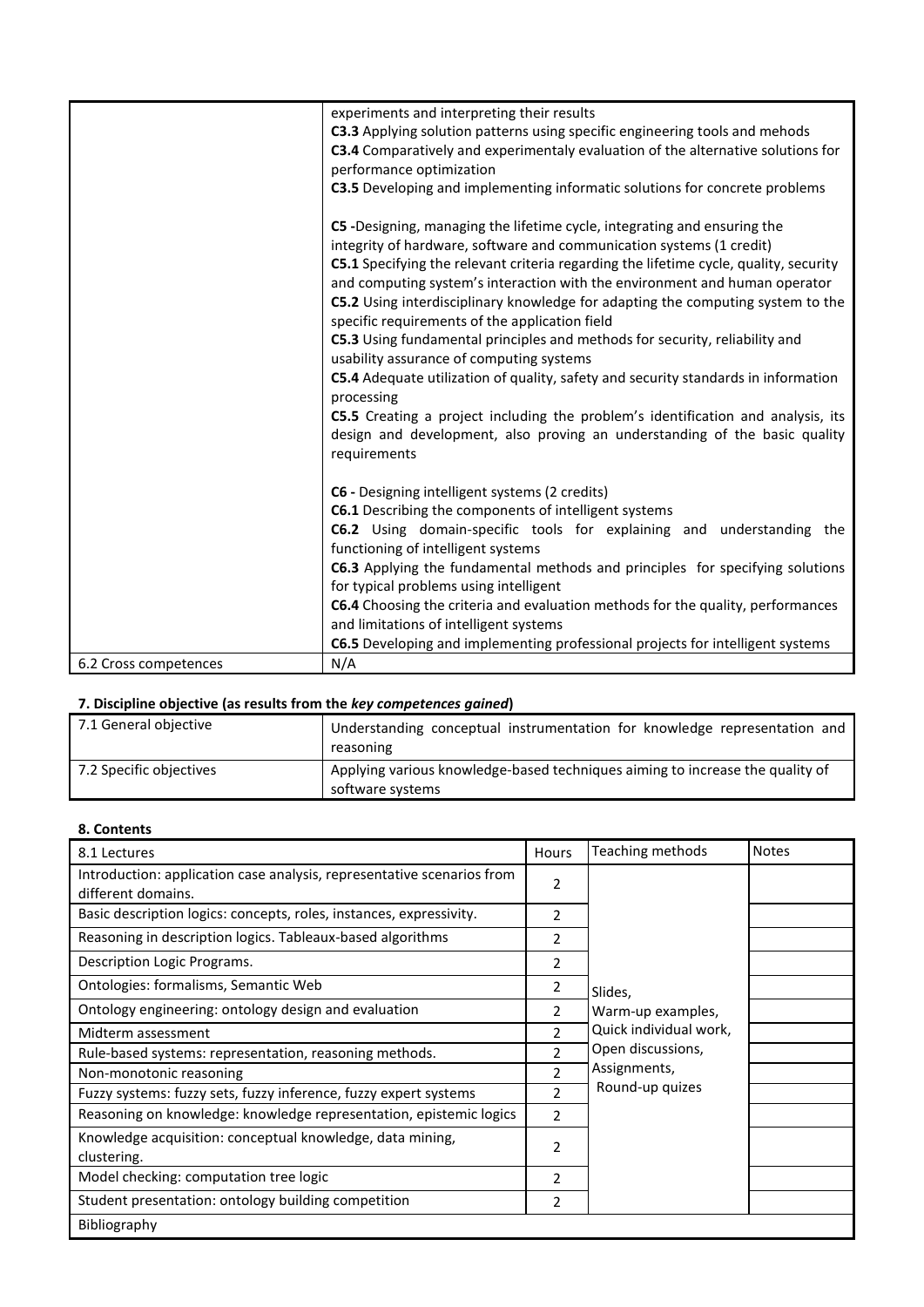- 1. F. Baader, W. Nutt, [Basic Description Logics,](https://www.google.ro/url?sa=t&rct=j&q=&esrc=s&source=web&cd=1&cad=rja&uact=8&ved=0CCAQFjAA&url=https%3A%2F%2Fwww.inf.unibz.it%2F~franconi%2Fdl%2Fcourse%2Fdlhb%2Fdlhb-02.pdf&ei=d8EKVaqSOcr5asSygrAE&usg=AFQjCNH46M6Vh01GE6Z6zhajePPVd99cdg&sig2=dXrmgk8imkctFS4-aP4waA&bvm=bv.88528373,d.d2s) Handbook of Description Logics, Cambridge University Press, May 20, 2010
- 2. Grosof, Benjamin N., et al. ["Description logic programs: Combining logic programs with description logic.](http://dl.acm.org/citation.cfm?id=775160)" *Proceedings of the 12th international conference on World Wide Web*. ACM, 2003.
- 3. [Grigoris Antoniou and Frank van Harmelen, A Semantic Web Primer, second edition, MIT Press, 2008](http://www.coma.fsb.hr/katedra/download/A%20Semantic%20Web%20Primer.pdf)
- 4. Horridge, Matthew, Bijan Parsia, and Ulrike Sattler. ["Explaining inconsistencies in OWL ontologies.](http://www.cs.man.ac.uk/~horridgm/papers/2009/sum/HoPaSa09c.pdf)" *Scalable Uncertainty Management*. Springer Berlin Heidelberg, 2009. 124-137.
- 5. [Andries P. Engelbrecht, Computational Intelligence An Introduction, second edition, Wiley, 2007](http://www.google.ro/url?sa=t&rct=j&q=&esrc=s&source=web&cd=3&ved=0CDYQFjAC&url=http%3A%2F%2Fengold.ui.ac.ir%2F~shahbazi%2FBooks%2F4-Computational%2520Intelligence.pdf&ei=WS74VNmlHMnyUqafhLAO&usg=AFQjCNGgTn9zdwY6D4icpMTpNoErqD4yRw&bvm=bv.87519884,d.d24&cad=rja)
- **6.** Pang-Ning Tan, Michael Steinbach, Vipin Kumar, Introduction to data mining, Addison-Wesley, 2006
- 7. Van Eijck and Verbrugge (eds.), [Discourses on Social Software,](http://homepages.cwi.nl/~jve/dss/) Amsterdam University Press, 2009
- 8. Michael Huth and Mark Ryan,Logic in Computer Science- Modelling and reasoning about systems 2000; Cambridge University Press, 2000
- 9. Brachman, Ronald J., and Hector J. Levesque. "Knowledge representation and reasoning.." *Morgan Kaufmann Publishers,* 2004

| 8.2 Applications - Seminars/Laboratory/Project | Hours          | Teaching methods                  | <b>Notes</b> |
|------------------------------------------------|----------------|-----------------------------------|--------------|
| Ontologies in KRSS syntax with RACER tool      | 2              |                                   |              |
| Reusing ontologies                             | $\overline{2}$ |                                   |              |
| Defining concepts                              | 2              |                                   |              |
| Defining roles                                 | 2              |                                   |              |
| Populating ontologies                          | 2              |                                   |              |
| Rules on top of ontologies                     | 2              | Student engagement<br>techniques, |              |
| Ontology design patterns                       | $\mathfrak{p}$ |                                   |              |
| Querying ontologies                            | 2              | Examples,<br><b>Deadlines</b>     |              |
| Integrating ontologies with other applications | 2              |                                   |              |
| Debugging ontologies                           | 2              |                                   |              |
| Ontology evaluation                            | 2              |                                   |              |
| Documenting ontologies                         | 2              |                                   |              |
| Ontology building competition                  | 2              |                                   |              |
| Student presentations                          | 2              |                                   |              |
| المطموع ويستعمل والملثا                        |                |                                   |              |

Bibliography

- 1. Groza Ontology Engineering with RACER an activity based approach, UTPress, 2014
- 2. Haarslev, Volker, and Ralf Möller. "RACER User s Guide and Reference Manual Version 1.7. 7." Concordia University and Univ. of Appl. Sciences in Wedel (2003).

*\* Se vor preciza, după caz: tematica seminariilor, lucrările de laborator, tematica și etapele proiectului.*

# **9. Bridging course contents with the expectations of the representatives of the community, professional associations and employers in the field**

Course organisation and its requiments follow the ACM guidelines and exemplary courses listed by ACM/IEEE Computer Science 2013 Exemplar-Fest

Employers in the field benefit from having a student more orietend towards increasing software quality.

#### **10. Evaluation**

| Activity type | Assessment criteria                                                                                                         | Assessment methods                  | Weight in the<br>final grade |
|---------------|-----------------------------------------------------------------------------------------------------------------------------|-------------------------------------|------------------------------|
| Course        | Understanding conceptual instrumentation<br>for knowledge representation and<br>reasoning, Class participation, Assignments | Midterm assessment,<br>Writing exam | 70%                          |
| Seminar       |                                                                                                                             |                                     |                              |
| Laboratory    | Ontology evaluation metrics,<br>Meeting deadlines, P\public presentation<br>skills, Technical writing skills                | Lab project assessment              | 30%                          |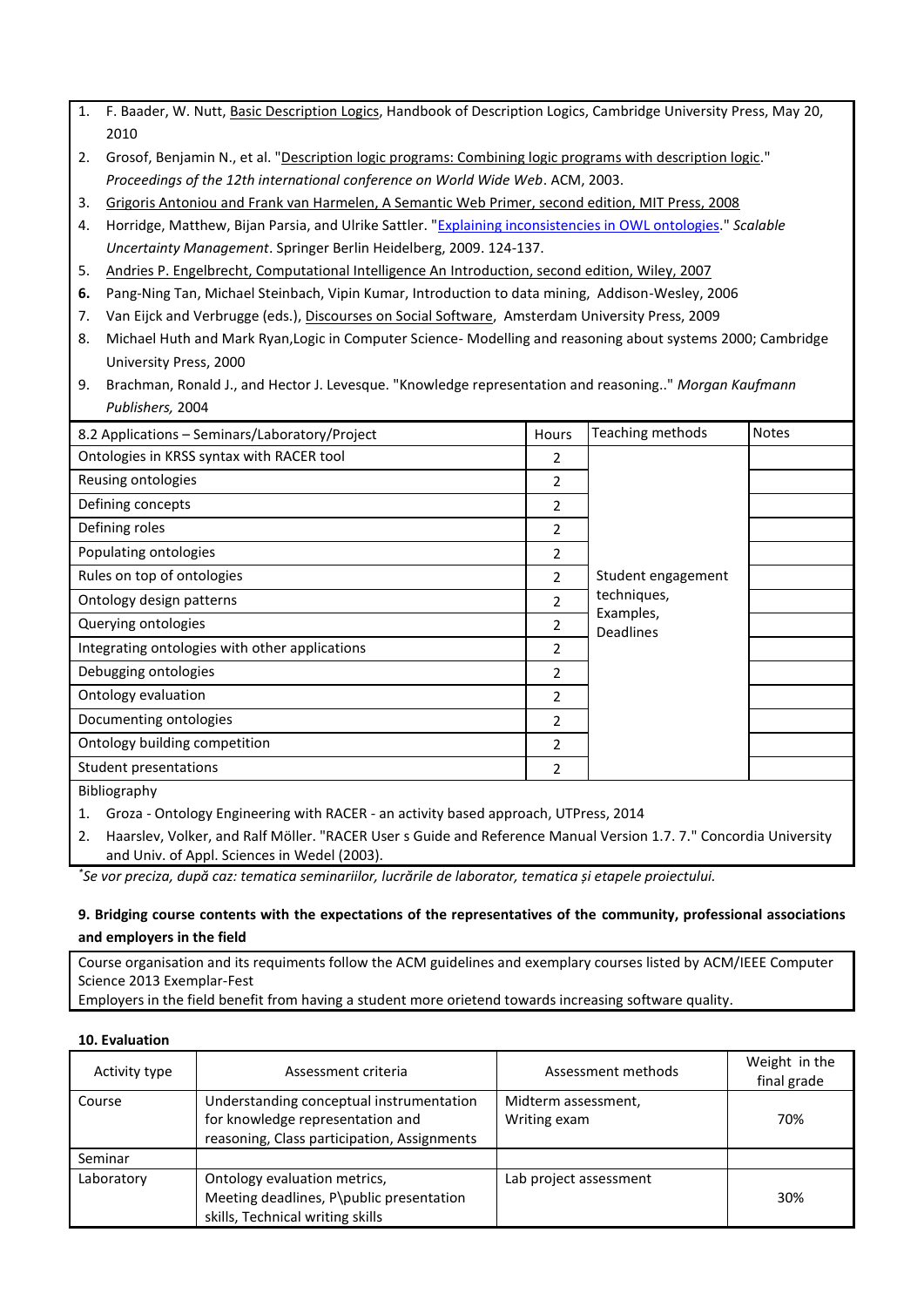| Project                                                      |                                                                                                                     |  |  |  |  |
|--------------------------------------------------------------|---------------------------------------------------------------------------------------------------------------------|--|--|--|--|
|                                                              | Minimum standard of performance:                                                                                    |  |  |  |  |
|                                                              | Understanding description logics, computational tree logic and rule-based systems. Meeting deadlines. Engineering a |  |  |  |  |
| decent ontology.                                             |                                                                                                                     |  |  |  |  |
| Grade calculus: $0.2$ midterm+0.3 lab + 0.5 exam             |                                                                                                                     |  |  |  |  |
| Conditions for participating in the final exam: Lab $\geq$ 5 |                                                                                                                     |  |  |  |  |
| Conditions for promotion: Grade $\geq$ 5                     |                                                                                                                     |  |  |  |  |

Course responsible<br>
Assoc.prof.dr.eng. Adrian Groza<br>
Assoc.prof.dr.eng. Adrian Groza Assoc.prof.dr.eng. Adrian Groza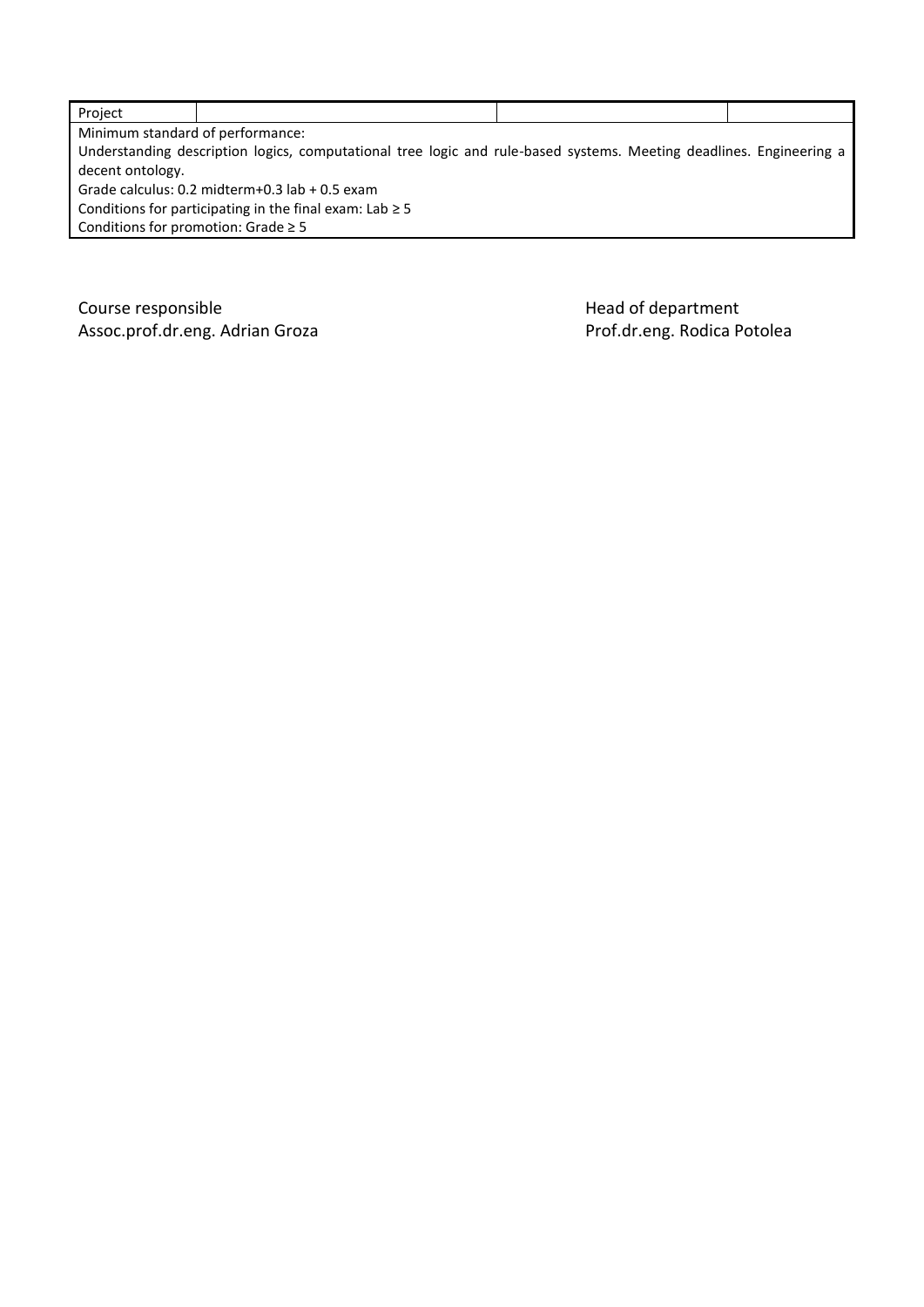# **1. Data about the program of study**

| 1.1 Institution                    | The Technical University of Cluj-Napoca            |
|------------------------------------|----------------------------------------------------|
| 1.2 Faculty                        | Faculty of Automation and Computer Science         |
| 1.3 Department                     | <b>Computer Science</b>                            |
| 1.4 Field of study                 | <b>Computer Science and Information Technology</b> |
| 1.5 Cycle of study                 | <b>Bachelor of Science</b>                         |
| 1.6 Program of study/Qualification | Computer science/ Engineer                         |
| 1.7 Form of education              | Full time                                          |
| 1.8 Subject code                   | 51.2                                               |

### **2. Data about the subject**

| 2.1 Subject name                    |                                                                              |                                                  |  | <b>Parallel Programming</b>                         |                                                                        |    |  |  |
|-------------------------------------|------------------------------------------------------------------------------|--------------------------------------------------|--|-----------------------------------------------------|------------------------------------------------------------------------|----|--|--|
| 2.2 Course responsible/lecturer     |                                                                              |                                                  |  | Prof. dr. eng. Alin Suciu - alin.suciu@cs.utcluj.ro |                                                                        |    |  |  |
| 2.3 Teachers in charge of seminars/ |                                                                              |                                                  |  | Prof. dr. eng. Alin Suciu - alin.suciu@cs.utcluj.ro |                                                                        |    |  |  |
| laboratory/ project                 |                                                                              |                                                  |  |                                                     |                                                                        |    |  |  |
| 2.4 Year of study                   | IV                                                                           | 12.5 Semester                                    |  |                                                     | 2.6 Type of assessment (E - exam, C - colloquium, V -<br>verification) |    |  |  |
|                                     | DF – fundamentală, DD – în domeniu, DS – de specialitate, DC – complementară |                                                  |  |                                                     |                                                                        | DS |  |  |
| 2.7 Subject category                |                                                                              | DI - Impusă, DOp - opțională, DFac - facultativă |  |                                                     |                                                                        |    |  |  |

# **3. Estimated total time**

| 3.1 Number of hours per week                                                         | 4  | of which: Course |  | 2  | <b>Seminars</b> |  | Laboratory | 2        | Project |    |
|--------------------------------------------------------------------------------------|----|------------------|--|----|-----------------|--|------------|----------|---------|----|
| 3.2 Number of hours per semester                                                     | 56 | of which: Course |  | 28 | <b>Seminars</b> |  | Laboratory | 28       | Project |    |
| 3.3 Individual study:                                                                |    |                  |  |    |                 |  |            |          |         |    |
| (a) Manual, lecture material and notes, bibliography                                 |    |                  |  |    |                 |  |            |          |         | 18 |
| (b) Supplementary study in the library, online and in the field                      |    |                  |  |    |                 |  |            |          |         | 12 |
| (c) Preparation for seminars/laboratory works, homework, reports, portfolios, essays |    |                  |  |    |                 |  | 13         |          |         |    |
| (d) Tutoring                                                                         |    |                  |  |    |                 |  |            | 0        |         |    |
| (e) Exams and tests                                                                  |    |                  |  |    |                 |  |            | 4        |         |    |
| (f) Other activities:                                                                |    |                  |  |    |                 |  |            | $\Omega$ |         |    |
| 3.4 Total hours of individual study (suma (3.3(a)3.3(f)))<br>47                      |    |                  |  |    |                 |  |            |          |         |    |
| 3.5 Total hours per semester (3.2+3.4)<br>103                                        |    |                  |  |    |                 |  |            |          |         |    |
| 3.6 Number of credit points                                                          |    |                  |  |    | 4               |  |            |          |         |    |

# **4. Pre-requisites (where appropriate)**

| 4.1 Curriculum | Computer Programming (C), OO Programming (Java/C#), Logic Programming<br>(Prolog), Operating Systems |
|----------------|------------------------------------------------------------------------------------------------------|
| 4.4 Competence | All competences related to the above disciplines                                                     |

# **5. Requirements (where appropriate)**

| 5.1. For the course       | Blackboard, Projector, Computer        |
|---------------------------|----------------------------------------|
| 5.2. For the applications | Multicore computers, Specific Software |

| 6.1 Professional competences | C3 - Problems solving using specific Computer Science and Computer Engineering<br>tools (1 credit)<br>C3.1 Identifying classes of problems and solving methods that are specific to<br>computing systems |
|------------------------------|----------------------------------------------------------------------------------------------------------------------------------------------------------------------------------------------------------|
|                              | C3.2 Using interdisciplinary knowledge, solution patterns and tools, making<br>experiments and interpreting their results                                                                                |
|                              | C3.3 Applying solution patterns using specific engineering tools and mehods                                                                                                                              |
|                              | C3.4 Comparatively and experimentaly evaluation of the alternative solutions for<br>performance optimization                                                                                             |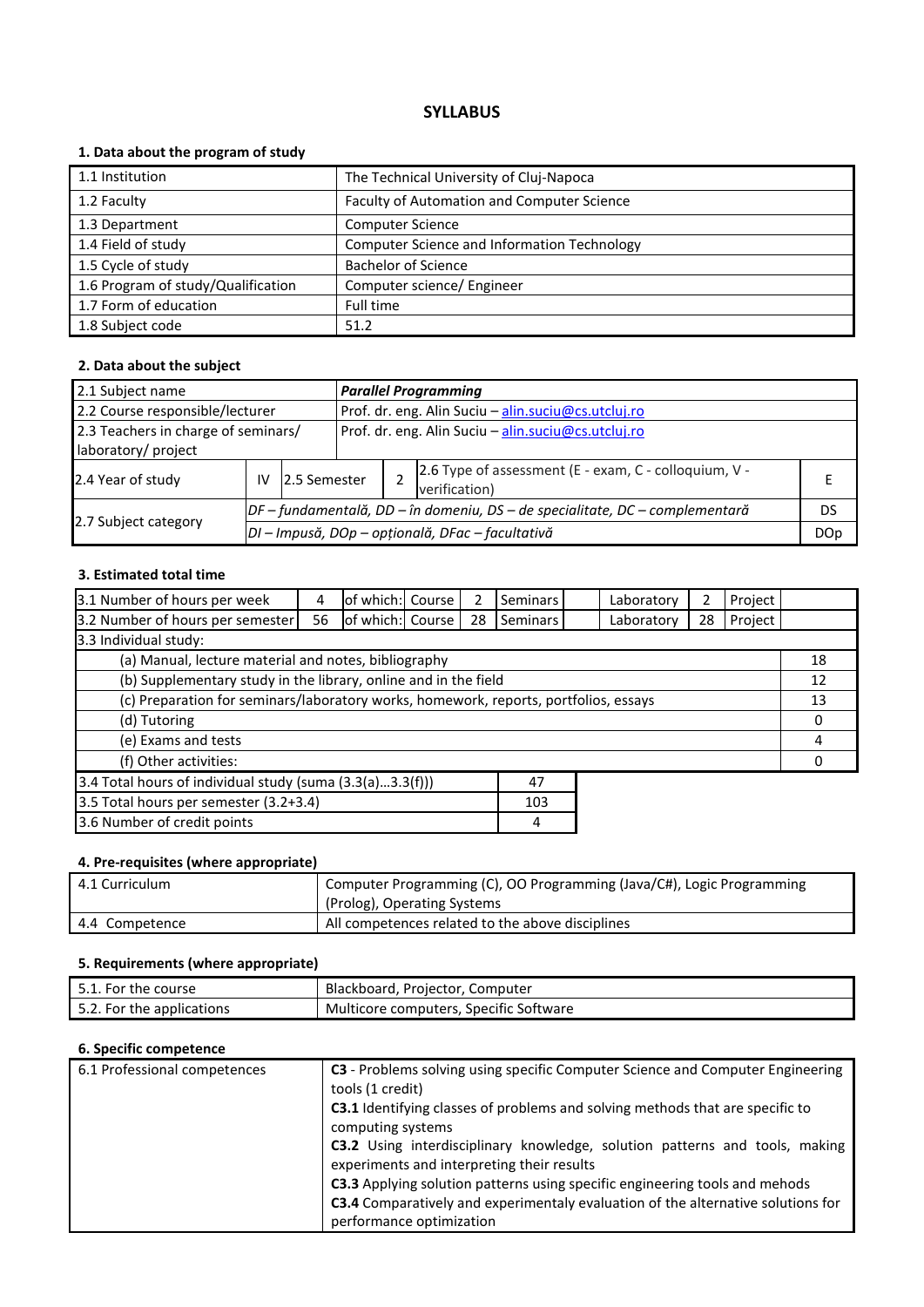|                       | C3.5 Developing and implementing informatic solutions for concrete problems                                                                                                                                                                                                                                                                                                                                                                                                                                                                                                                                                                                                                 |
|-----------------------|---------------------------------------------------------------------------------------------------------------------------------------------------------------------------------------------------------------------------------------------------------------------------------------------------------------------------------------------------------------------------------------------------------------------------------------------------------------------------------------------------------------------------------------------------------------------------------------------------------------------------------------------------------------------------------------------|
|                       | C5 -Designing, managing the lifetime cycle, integrating and ensuring the<br>integrity of hardware, software and communication systems (1 credit)<br>C5.1 Specifying the relevant criteria regarding the lifetime cycle, quality, security<br>and computing system's interaction with the environment and human operator<br>C5.2 Using interdisciplinary knowledge for adapting the computing system to the<br>specific requirements of the application field<br>C5.3 Using fundamental principles and methods for security, reliability and<br>usability assurance of computing systems<br>C5.4 Adequate utilization of quality, safety and security standards in information<br>processing |
|                       | C5.5 Creating a project including the problem's identification and analysis, its<br>design and development, also proving an understanding of the basic quality<br>requirements                                                                                                                                                                                                                                                                                                                                                                                                                                                                                                              |
|                       | C6 - Designing intelligent systems (2 credits)                                                                                                                                                                                                                                                                                                                                                                                                                                                                                                                                                                                                                                              |
|                       | <b>C6.1</b> Describing the components of intelligent systems                                                                                                                                                                                                                                                                                                                                                                                                                                                                                                                                                                                                                                |
|                       | C6.2 Using domain-specific tools for explaining and understanding the<br>functioning of intelligent systems                                                                                                                                                                                                                                                                                                                                                                                                                                                                                                                                                                                 |
|                       | C6.3 Applying the fundamental methods and principles for specifying solutions<br>for typical problems using intelligent                                                                                                                                                                                                                                                                                                                                                                                                                                                                                                                                                                     |
|                       | C6.4 Choosing the criteria and evaluation methods for the quality, performances                                                                                                                                                                                                                                                                                                                                                                                                                                                                                                                                                                                                             |
|                       | and limitations of intelligent systems                                                                                                                                                                                                                                                                                                                                                                                                                                                                                                                                                                                                                                                      |
|                       | C6.5 Developing and implementing professional projects for intelligent systems                                                                                                                                                                                                                                                                                                                                                                                                                                                                                                                                                                                                              |
| 6.2 Cross competences | N/A                                                                                                                                                                                                                                                                                                                                                                                                                                                                                                                                                                                                                                                                                         |

| 7.1 General objective   | Developing the ability to identify parallelism in a given problem, and to take<br>advantage of this parallelism using various methods and technologies for parallel<br>programming                                                                                                                                                                                                                                                                                         |  |  |  |  |
|-------------------------|----------------------------------------------------------------------------------------------------------------------------------------------------------------------------------------------------------------------------------------------------------------------------------------------------------------------------------------------------------------------------------------------------------------------------------------------------------------------------|--|--|--|--|
| 7.2 Specific objectives | Understanding the performance parameters of parallel algorithms<br>Ability to implement parallel algorithms using multithreading technologies<br>٠<br>(in C, Java, C#, Prolog, OpenMP)<br>Ability to implement parallel algorithms based on the VSM model (Linda)<br>٠<br>Ability to implement parallel algorithms based on message passing (PVM,<br>٠<br>MPI)<br>Basic knowledge of the cutting edge developments in the field (Quantum<br>٠<br>Computing, DNA Computing) |  |  |  |  |

## **8. Contents**

| 8.1 Lectures                                                                  | <b>Hours</b>             | Teaching methods                      | <b>Notes</b> |
|-------------------------------------------------------------------------------|--------------------------|---------------------------------------|--------------|
| Introduction, Types of Parallelism, Classification, Applications              | 2                        |                                       |              |
| Parallel Algorithms, Performance Parameters, Amdahl's Law,<br>Gustafson's Law | $\overline{2}$           |                                       |              |
| Processes (C/UNIX), Communication, Synchronization                            | $\overline{2}$           |                                       |              |
| Threads (Java, C#, Prolog), Communication, Synchronization                    | 2                        |                                       |              |
| OpenMP(1)                                                                     | 2                        |                                       |              |
| OpenMP(2)                                                                     | $\overline{\phantom{a}}$ | Lectures using<br>blackboard and      |              |
| OpenMP(3)                                                                     | $\overline{\phantom{a}}$ |                                       |              |
| Linda, Parallelism based on Virtual Shared Memory                             | 2                        | projector, interactive<br>discussions |              |
| Message Passing Programming, PVM, MPI                                         | $\overline{\phantom{a}}$ |                                       |              |
| Programming the Graphics Processor (GPU)                                      | 2                        |                                       |              |
| <b>Sorting Networks</b>                                                       | 2                        |                                       |              |
| Cryptography and Cryptanalysis concepts                                       | $\overline{\mathbf{z}}$  |                                       |              |
| Grid Computing, Cluster Computing                                             | 2                        |                                       |              |
| <b>Quantum Computing and DNA Computing</b>                                    | $\mathfrak{p}$           |                                       |              |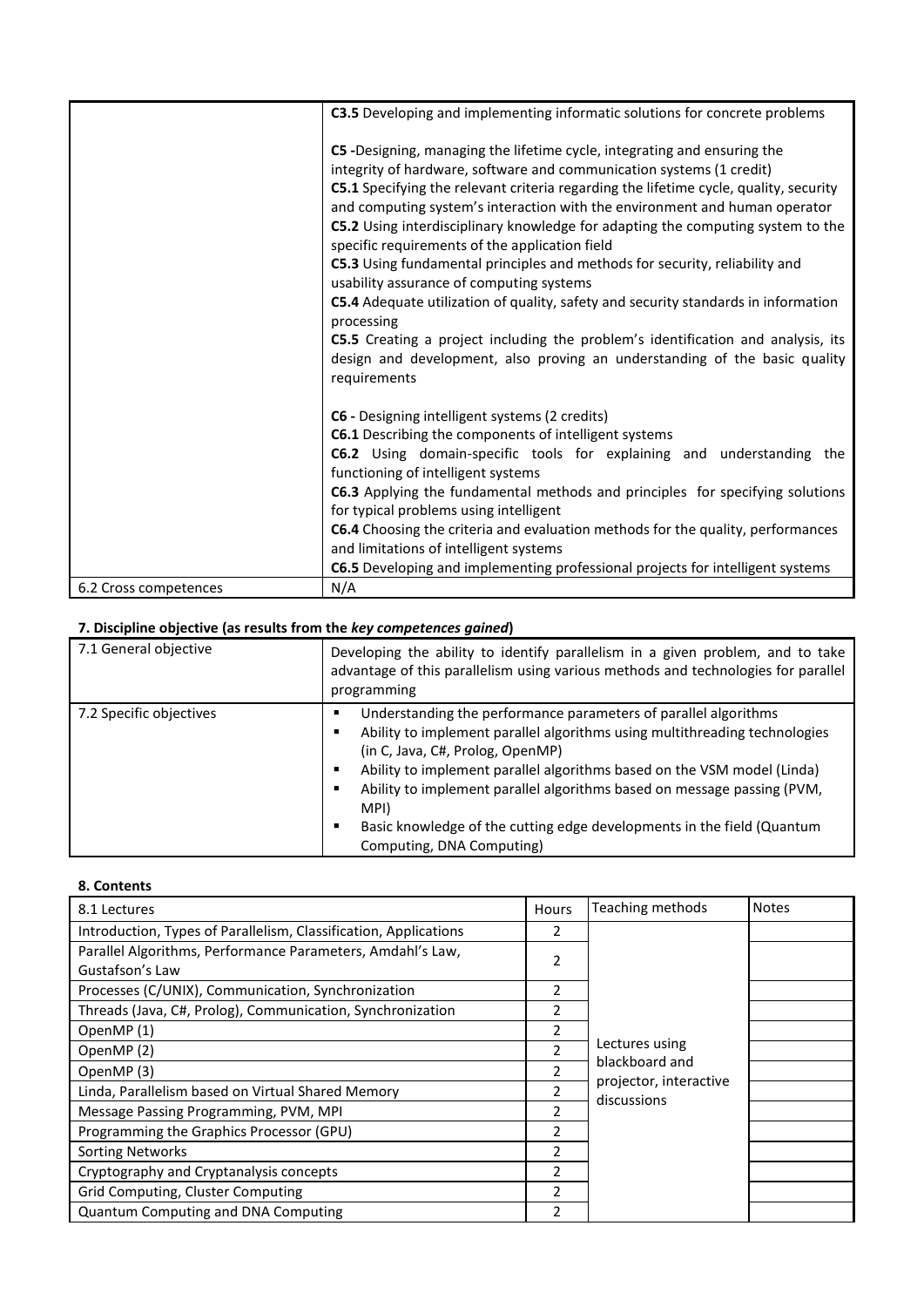Bibliography

- 1. Peter Pacheco, An Introduction to Parallel Programming, Morgan Kaufmann, 2011.
- 2. Barbara Chapman, Gabriele Jost and Ruud van der Pas, Using OpenMP Portable Shared Memory Parallel Programming, MIT Press, 2007 (online).
- 3. I. Foster, Designing and Building Parallel Programs, Addison Wesley, 1995 (online).
- 4. L. Sterling, E. Shapiro, The Art of Prolog, MIT Press, 1994.

| 8.2 Applications – Seminars/Laboratory/Project                                  | Hours                    | Teaching methods        | <b>Notes</b> |
|---------------------------------------------------------------------------------|--------------------------|-------------------------|--------------|
| Imperative Programming in C – review, Solving highly parallelizable<br>problems | 2                        |                         |              |
| Logic Programming in Prolog – review, Solving highly parallelizable<br>problems | 2                        |                         |              |
| Processes (C/UNIX)                                                              | 2                        |                         |              |
| Threads (C)                                                                     | 2                        |                         |              |
| Threads (Java, C#)                                                              | 2                        | Practical laboratory    |              |
| Threads (Prolog)                                                                | 2                        | works / programming     |              |
| Programming in OpenMP (1)                                                       | 2                        | exercises using         |              |
| Programming in OpenMP (2)                                                       | $\mathcal{P}$            | specific software tools |              |
| Programming in OpenMP (3)                                                       | 2                        |                         |              |
| Programming in Linda                                                            | 2                        |                         |              |
| Programming in MPI                                                              | $\mathfrak{p}$           |                         |              |
| <b>Sorting Networks</b>                                                         | $\mathfrak{p}$           |                         |              |
| Cryptographic Algorithms                                                        | $\overline{\phantom{a}}$ |                         |              |
| <b>Final Evaluation</b>                                                         | $\overline{\phantom{a}}$ |                         |              |
| Bibliography                                                                    |                          |                         |              |
| Peter Pacheco, An Introduction to Parallel Programming, Morgan Kaufmann, 2011.  |                          |                         |              |

- 2. Barbara Chapman, Gabriele Jost and Ruud van der Pas, Using OpenMP Portable Shared Memory Parallel Programming, MIT Press, 2007 (online).
- 3. I. Foster, Designing and Building Parallel Programs, Addison Wesley, 1995 (online).
- 4. L. Sterling, E. Shapiro, The Art of Prolog, MIT Press, 1994.

*\* Se vor preciza, după caz: tematica seminariilor, lucrările de laborator, tematica și etapele proiectului.*

# **9. Bridging course contents with the expectations of the representatives of the community, professional associations and employers in the field**

The content of the course is aligned to the latest developments in the field and responds to both the development in the multicore / other parallel hardware technologies and the requirements coming from the industry.

#### **10. Evaluation**

| Activity type                                                | Assessment criteria                                                                | Assessment methods        | Weight in the<br>final grade |  |  |  |  |
|--------------------------------------------------------------|------------------------------------------------------------------------------------|---------------------------|------------------------------|--|--|--|--|
| Course                                                       | Knowledge assimilated from the course<br>material, interactivity during lectures   | Written exam (E)          | 70%                          |  |  |  |  |
| Seminar                                                      |                                                                                    |                           |                              |  |  |  |  |
| Laboratory                                                   | Ability to solve problem using parallel<br>programming techniques and technologies | Laboratory assessment (L) | 30%                          |  |  |  |  |
| Project                                                      |                                                                                    |                           |                              |  |  |  |  |
| Standard minim de performanță:                               |                                                                                    |                           |                              |  |  |  |  |
| Grade calculus: 30 % lab + 70 % final exam                   |                                                                                    |                           |                              |  |  |  |  |
| Conditions for participating in the final exam: Lab $\geq$ 5 |                                                                                    |                           |                              |  |  |  |  |
|                                                              | Conditions for promotion: final exam $\geq 5$                                      |                           |                              |  |  |  |  |

Course responsible **Course responsible**  $\blacksquare$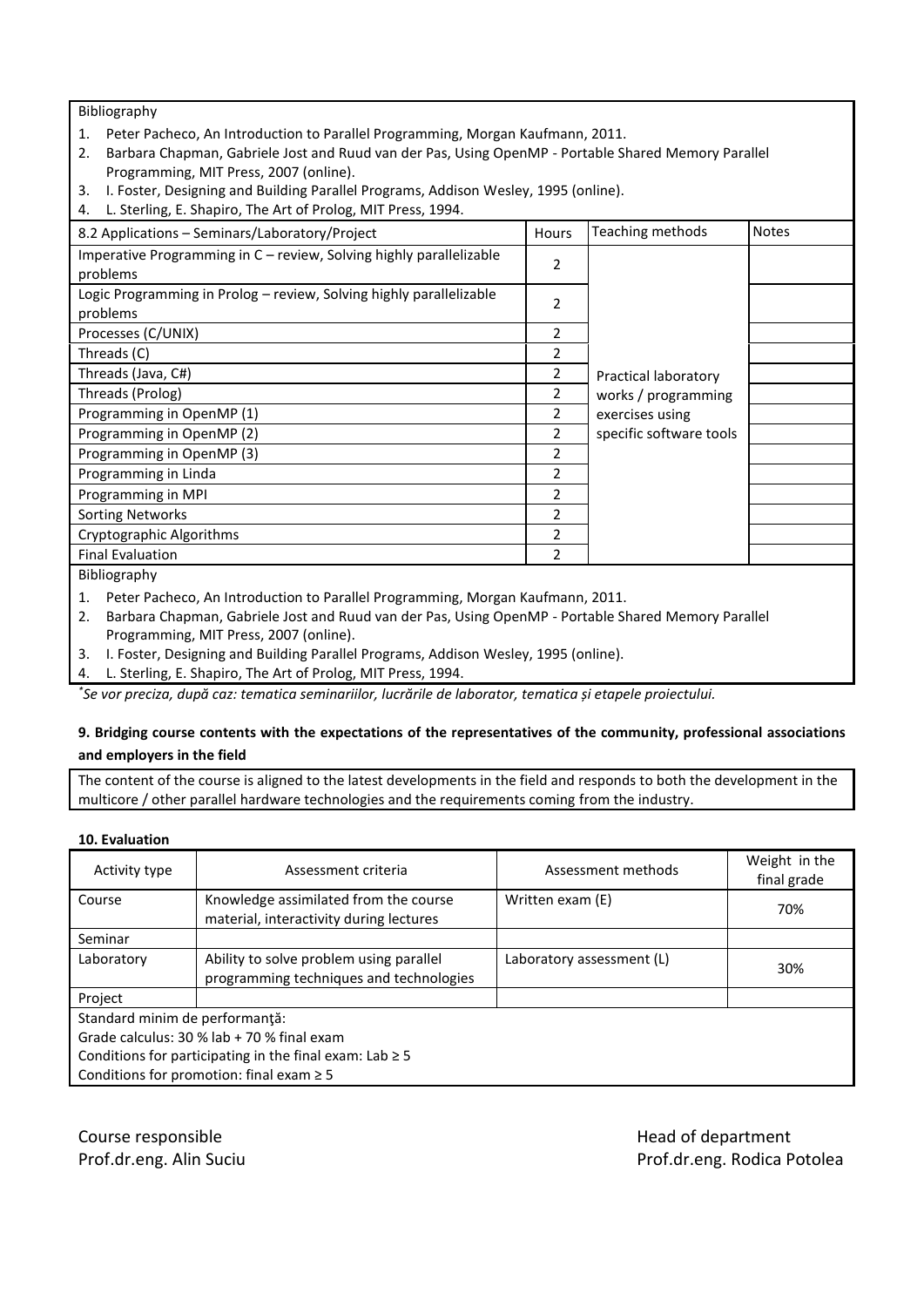# **1. Data about the program of study**

| 1.1 Institution                    | The Technical University of Cluj-Napoca            |
|------------------------------------|----------------------------------------------------|
| 1.2 Faculty                        | Faculty of Automation and Computer Science         |
| 1.3 Department                     | <b>Computer Science</b>                            |
| 1.4 Field of study                 | <b>Computer Science and Information Technology</b> |
| 1.5 Cycle of study                 | <b>Bachelor of Science</b>                         |
| 1.6 Program of study/Qualification | Computer science/ Engineer                         |
| 1.7 Form of education              | Full time                                          |
| 1.8 Subject code                   | 52.1                                               |

### **2. Data about the subject**

| 2.1 Subject name                    |    |                                                  |  | <b>DataBase Design</b>                                  |                                                                              |    |  |  |
|-------------------------------------|----|--------------------------------------------------|--|---------------------------------------------------------|------------------------------------------------------------------------------|----|--|--|
| 2.2 Course responsible/lecturer     |    |                                                  |  | S.I. dr. eng. Călin Cenan - Calin.Cenan@cs.utcluj.ro    |                                                                              |    |  |  |
| 2.3 Teachers in charge of seminars/ |    |                                                  |  | Conf. dr. eng. Delia Mitrea - Delia.Mitrea@cs.utcluj.ro |                                                                              |    |  |  |
| laboratory/ project                 |    |                                                  |  |                                                         |                                                                              |    |  |  |
| 2.4 Year of study                   | IV | 12.5 Semester                                    |  |                                                         | 2.6 Type of assessment (E - exam, C - colloquium, V -<br>verification)       |    |  |  |
|                                     |    |                                                  |  |                                                         | DF – fundamentală, DD – în domeniu, DS – de specialitate, DC – complementară | DS |  |  |
| 2.7 Subject category                |    | DI - Impusă, DOp - opțională, DFac - facultativă |  |                                                         |                                                                              |    |  |  |

# **3. Estimated total time**

| 3.1 Number of hours per week                                                         | 4  | of which: Course |  | 2  | Seminars        |  | Laboratory | 2  | Project |  |
|--------------------------------------------------------------------------------------|----|------------------|--|----|-----------------|--|------------|----|---------|--|
| 3.2 Number of hours per semester                                                     | 56 | of which: Course |  | 28 | <b>Seminars</b> |  | Laboratory | 28 | Project |  |
| 3.3 Individual study:                                                                |    |                  |  |    |                 |  |            |    |         |  |
| (a) Manual, lecture material and notes, bibliography                                 |    |                  |  |    |                 |  |            | 12 |         |  |
| (b) Supplementary study in the library, online and in the field                      |    |                  |  |    |                 |  | 20         |    |         |  |
| (c) Preparation for seminars/laboratory works, homework, reports, portfolios, essays |    |                  |  |    |                 |  | 12         |    |         |  |
| (d) Tutoring                                                                         |    |                  |  |    |                 |  |            |    |         |  |
| (e) Exams and tests                                                                  |    |                  |  |    |                 |  |            |    |         |  |
| (f) Other activities:                                                                |    |                  |  |    |                 |  |            |    |         |  |
| 3.4 Total hours of individual study (suma $(3.3(a)3.3(f)))$<br>47                    |    |                  |  |    |                 |  |            |    |         |  |
| 3.5 Total hours per semester (3.2+3.4)<br>103                                        |    |                  |  |    |                 |  |            |    |         |  |
| 3.6 Number of credit points                                                          |    |                  |  |    | 4               |  |            |    |         |  |

# **4. Pre-requisites (where appropriate)**

| $\overline{\phantom{a}}$<br>urriculum<br>$\Delta$<br>T.L<br>ີ | natahara<br>υd<br>tauase |
|---------------------------------------------------------------|--------------------------|
| - 4.5<br>Competence                                           |                          |

# **5. Requirements (where appropriate)**

| 5.1. For the course       | Board, video projector, computer; student present in mandatory 50% of days for<br>admission to the final exam |
|---------------------------|---------------------------------------------------------------------------------------------------------------|
| 5.2. For the applications | Computers, specific software; student present in mandatory 100% of days for<br>admission to the final exam.   |

| 6.1 Professional competences | C3 - Problems solving using specific Computer Science and Computer Engineering        |  |  |  |  |  |
|------------------------------|---------------------------------------------------------------------------------------|--|--|--|--|--|
|                              | tools (2 credits)                                                                     |  |  |  |  |  |
|                              | C3.1 - Identifying classes of problems and solving methods that are specific to       |  |  |  |  |  |
|                              | computing systems                                                                     |  |  |  |  |  |
|                              | C3.2 - Using interdisciplinary knowledge, solution patterns and tools, making         |  |  |  |  |  |
|                              | experiments and interpreting their results                                            |  |  |  |  |  |
|                              | C3.3 - Applying solution patterns using specific engineering tools and mehods         |  |  |  |  |  |
|                              | <b>C3.4</b> - Comparatively and experimentaly evaluation of the alternative solutions |  |  |  |  |  |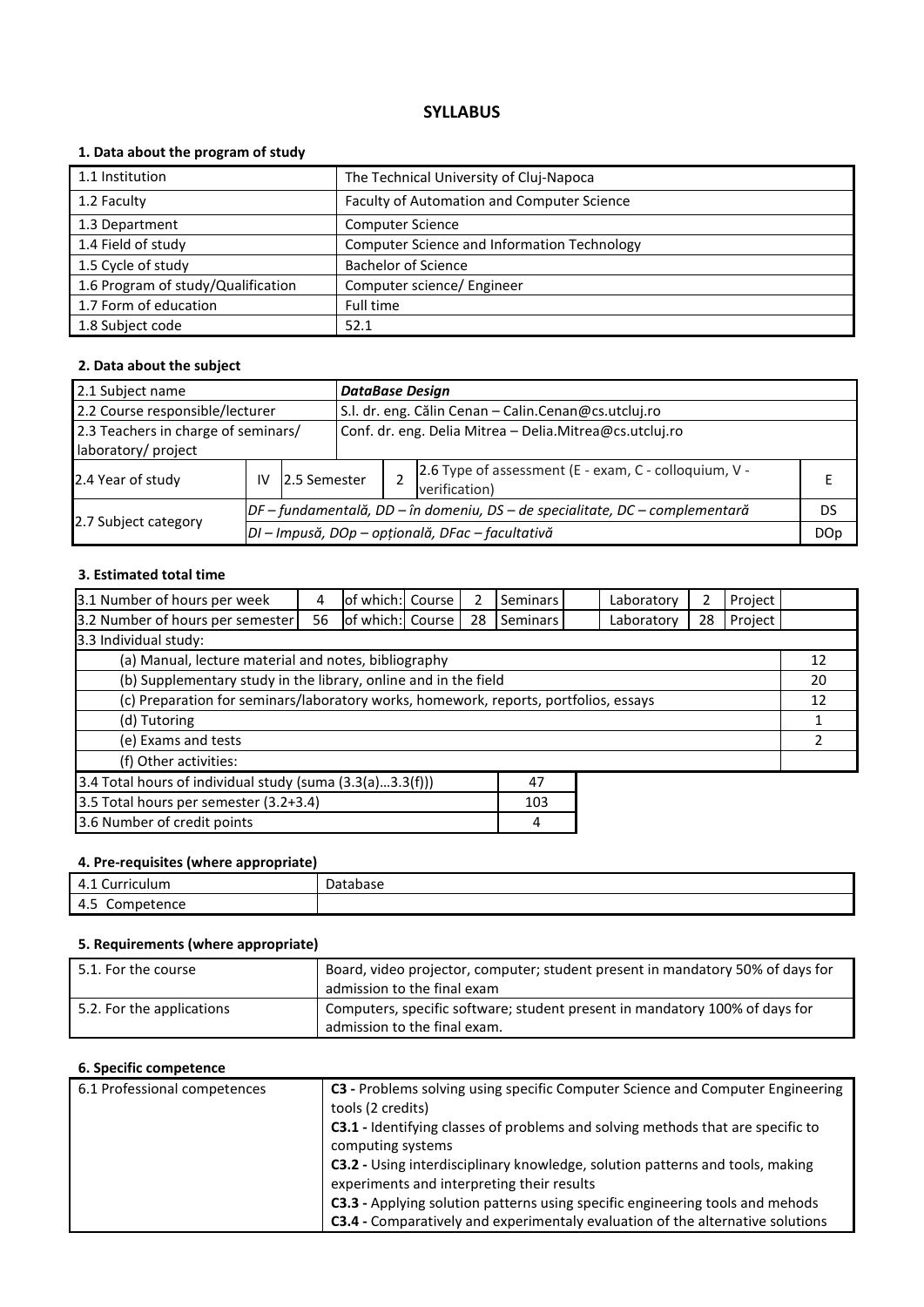|                       | for performance optimization<br><b>C3.5</b> - Developing and implementing information system solutions for concrete<br>problems                                                                                                                                                                                                                                                                                                                                                                                                                                                                                                                                                                                                                                                                                                                                                                                                                                         |
|-----------------------|-------------------------------------------------------------------------------------------------------------------------------------------------------------------------------------------------------------------------------------------------------------------------------------------------------------------------------------------------------------------------------------------------------------------------------------------------------------------------------------------------------------------------------------------------------------------------------------------------------------------------------------------------------------------------------------------------------------------------------------------------------------------------------------------------------------------------------------------------------------------------------------------------------------------------------------------------------------------------|
|                       | C5 - Designing, managing the lifetime cycle, integrating and ensuring the integrity<br>of hardware, software and communication systems (2 credits)<br><b>C5.1</b> - Specifying the relevant criteria regarding the lifetime cycle, quality,<br>security and the computing system's interaction with the environment and the<br>human operator<br><b>C5.2</b> - Using interdisciplinary knowledge for adapting the computing system to<br>the specific requirements of the application field<br><b>C5.3</b> - Using fundamental principles and methods for ensuring the security, the<br>safety and ease of exploitation of the computing systems<br><b>C5.4</b> - Proper utilization of the quality, safety and security standards in the field<br>of information processing<br><b>C5.5</b> - Creating a project including the problem's identification and analysis, its<br>design and development, also proving an understanding of the basic quality<br>requirements |
| 6.2 Cross competences | N/A                                                                                                                                                                                                                                                                                                                                                                                                                                                                                                                                                                                                                                                                                                                                                                                                                                                                                                                                                                     |

| 7.1 General objective   | Developing general skills in databases design and database programming  |
|-------------------------|-------------------------------------------------------------------------|
| 7.2 Specific objectives | Assimilate theoretical knowledge on relational databases design and SQL |
|                         | language extensions                                                     |
|                         | Presentation of database transactions                                   |
|                         | Getting practical skills for designing and programming databases        |

# **8. Contents**

| 8.1 Lectures                                                         | Hours          | Teaching methods     | <b>Notes</b> |
|----------------------------------------------------------------------|----------------|----------------------|--------------|
| Main steps to design a database; Data vs. Information                | $\overline{2}$ |                      |              |
| Historical roots of database; Types of Databases                     | 2              |                      |              |
| Business Rules; Data Models: Hierarchical, Network, Relational,      | $\overline{2}$ |                      |              |
| Entity-Relationship, Object Oriented                                 |                |                      |              |
| Degrees of Data Abstraction; Conceptual Model; Internal Model;       | 2              |                      |              |
| External Model; Physical Model                                       |                |                      |              |
| Entity-Relationship concepts and terminology; Entity-Relationship    |                |                      |              |
| diagrams;                                                            | $\overline{2}$ |                      |              |
| Tables; Keys, Attribute specifications; Data types; Data dictionary; |                |                      |              |
| Integrity constraints                                                |                |                      |              |
| Relationships; Connectivity and Cardinality; Strength and            | $\overline{2}$ | PDF & PPT            |              |
| Participation; Entity Supertypes and Subtypes                        |                | Presentations;       |              |
| Developing an ER Diagram; Optimization of Database -                 |                | Demonstrations and   |              |
| Normalization;                                                       | $\overline{2}$ | model presentations  |              |
| Functional dependencies, 1NF, 2NF, 3NF, Boyce-Codd Normal Form       |                | on board;            |              |
| (BCNF); 4NF, 5NF; Denormalization                                    |                | small exercises to   |              |
| Constraints, Indexes; Data Definition Commands; Data Manipulation    | $\overline{2}$ | increase interaction |              |
| Commands                                                             |                |                      |              |
| Extended SQL - Transact-SQL; Writing Stored Procedures; Triggers     | 2              |                      |              |
| Data / Information; Systems development life cycle: Planning,        | $\overline{2}$ |                      |              |
| Analysis, Detailed Systems Design, Implementation                    |                |                      |              |
| Transaction Management and Concurrency Control; Transactions;        | $\overline{2}$ |                      |              |
| Logs; Locks                                                          |                |                      |              |
| Data Warehouse - Need for Data Analysis; Decision Support Systems;   | 2              |                      |              |
| Data Warehouse Architectures                                         |                |                      |              |
| Facts, Dimensions, Attributes, Attribute Hierarchies; Data Mining    | 2              |                      |              |
| Database administration; Security                                    | $\overline{2}$ |                      |              |
| Bibliography                                                         |                |                      |              |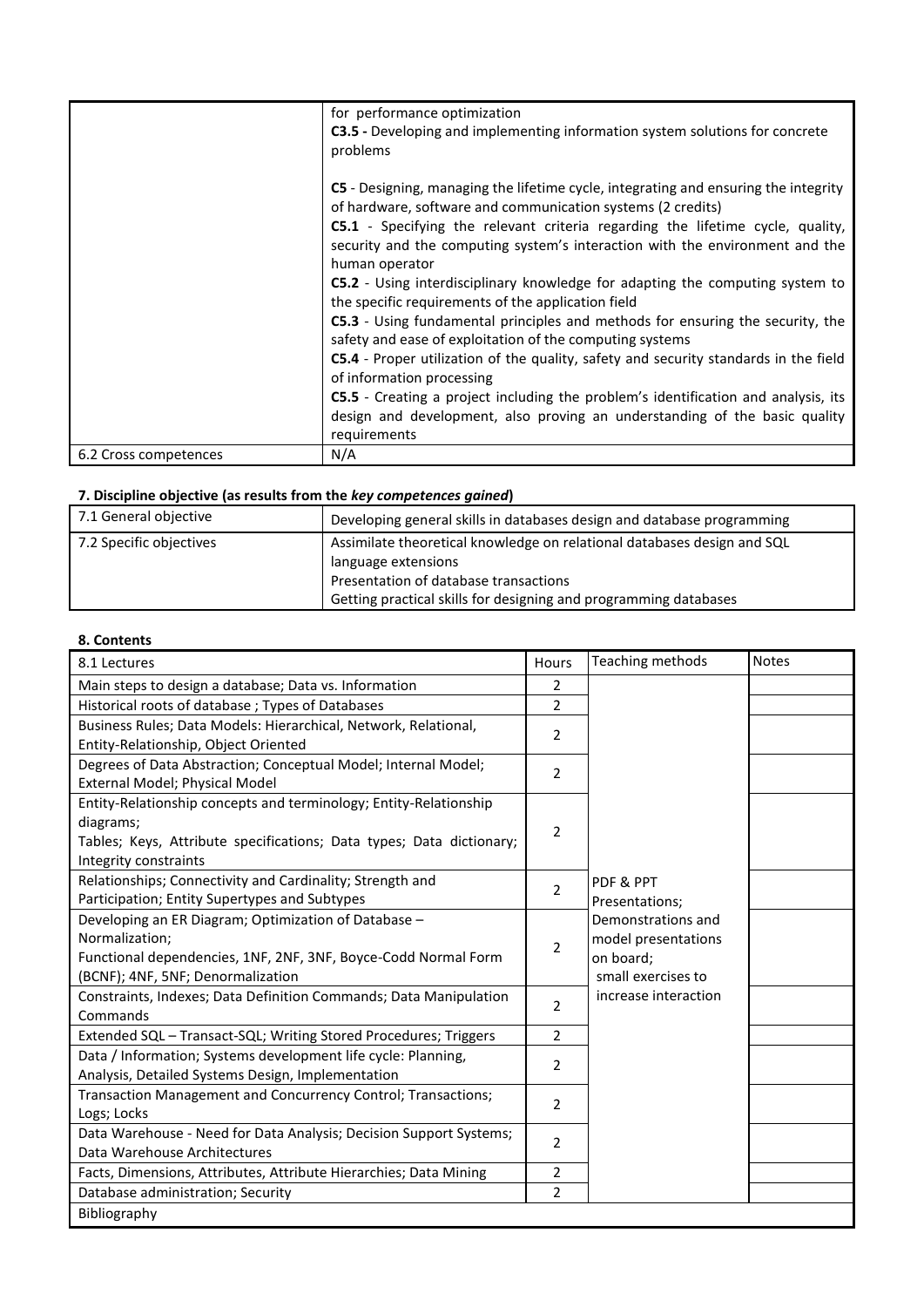- 1. Alexandru Leluţiu *Perenitatea Concepteleor Promovate de BAZELE de DATE*, Ed. Albastra, 2003
- 2. Raghu Ramakrishnan and Johannes Gehrke *Database Management Systems*, McGraw-Hill Science, 2002
- 3. Peter Rob and Carlos Coronel *Database Systems: Design, Implementation, and Management*, Crisp Learning, 2006
- 4. Rebecca M. Riordan *Designing Relational Database Systems*, Microsoft Press, 1999
- 5. Matt Shepker *Writing Stored Procedures for Microsoft SQL Server*, Sams, 2000

6. Mark Spenik and Orryn Sledge - *Microsoft SQL Server 2000 DBA Survival Guide*, Sams, 2001

| 8.2 Applications - Seminars/Laboratory/Project                                              | <b>Hours</b>             | Teaching methods | <b>Notes</b>  |
|---------------------------------------------------------------------------------------------|--------------------------|------------------|---------------|
| Database and DataBase Management Systems - Microsoft SQL Server                             | $\mathcal{P}$            |                  |               |
| - Project domains                                                                           |                          |                  |               |
| Developing ER diagrams - Microsoft Visio                                                    | 2                        |                  |               |
| Visio - SQL Server synchronization - First evaluation of project work:                      | 2                        |                  |               |
| Domain analysis                                                                             |                          |                  |               |
| Design of Database Structures - Tables, Keys, Relationships                                 | 2                        |                  |               |
| Design of Database Structures - Indexes, Constraints, Views                                 | $\mathcal{P}$            |                  |               |
| Update Data; Query Data - Second evaluation of project work:                                | 2                        |                  | Computers,    |
| Database structures                                                                         |                          | Exposure and     | <b>MS SQL</b> |
| Simple Stored Procedures; Functions                                                         | $\overline{\phantom{a}}$ | applications     | Server,       |
| <b>Stored Procedures - Cursors</b>                                                          | 2                        |                  | Oracle        |
| <b>Triggers</b>                                                                             | 2                        |                  |               |
| <b>Transactions</b>                                                                         | 2                        |                  |               |
| Data Warehouse                                                                              | $\overline{2}$           |                  |               |
| Third evaluation of project work                                                            | 2                        |                  |               |
| MS SQL Server administration                                                                | $\mathcal{P}$            |                  |               |
| Final laboratory evaluation - Final project evaluation                                      | $\mathcal{P}$            |                  |               |
| Bibliography                                                                                |                          |                  |               |
| Alexandru Lelutiu - Perenitateg Concenteleor Promovate de BAZELE de DATE Ed. Albastra, 2003 |                          |                  |               |

1. Alexandru Leluţiu - *Perenitatea Concepteleor Promovate de BAZELE de DATE*, Ed. Albastra, 2003

2. Raghu Ramakrishnan and Johannes Gehrke - *Database Management Systems*, McGraw-Hill Science, 2002

3. Peter Rob and Carlos Coronel - *Database Systems: Design, Implementation, and Management*, Crisp Learning, 2006

4. Matt Shepker - *Writing Stored Procedures for Microsoft SQL Server*, Sams, 2000

5. Mark Spenik and Orryn Sledge - *Microsoft SQL Server 2000 DBA Survival Guide*, Sams, 2001

## **9. Bridging course contents with the expectations of the representatives of the community, professional associations and employers in the field**

Database Design is an advanced topic in Computer Engineering and Information Technology field, combining fundamental aspects and practical software tools. Explaining to students the principles of database designing and database programming. Course content it is similar to database courses in other universities in the country and abroad.

#### **10. Evaluation**

| Activity type                    | Assessment criteria                                      | Assessment methods                             | Weight in the<br>final grade |
|----------------------------------|----------------------------------------------------------|------------------------------------------------|------------------------------|
| Course                           | Solving 4 problems and answers to<br>questions of theory | 2.5 hours written evaluation                   | 60%                          |
| Seminar                          |                                                          |                                                |                              |
| Laboratory                       | Implementing an application                              | Ongoing evaluation and a final<br>presentation | 40%                          |
| Project                          |                                                          |                                                |                              |
| .<br>$\sim$ $\sim$ $\sim$ $\sim$ |                                                          |                                                |                              |

Minimum standard of performance:

Solving practical laboratory work and projects, designing databases and a database programming; solving the problems and other subjects presented at the examination.

Grade calculus: 50% lab + 50% final exam

Conditions for participating in the final exam: Lab  $\geq 5$ 

Conditions for promotion: final exam  $\geq 5$ 

Course responsible **Course responsible Head of department** 

Lect.dr.eng. Calin Cenan **Prof.dr.eng. Rodica Potolea** Prof.dr.eng. Rodica Potolea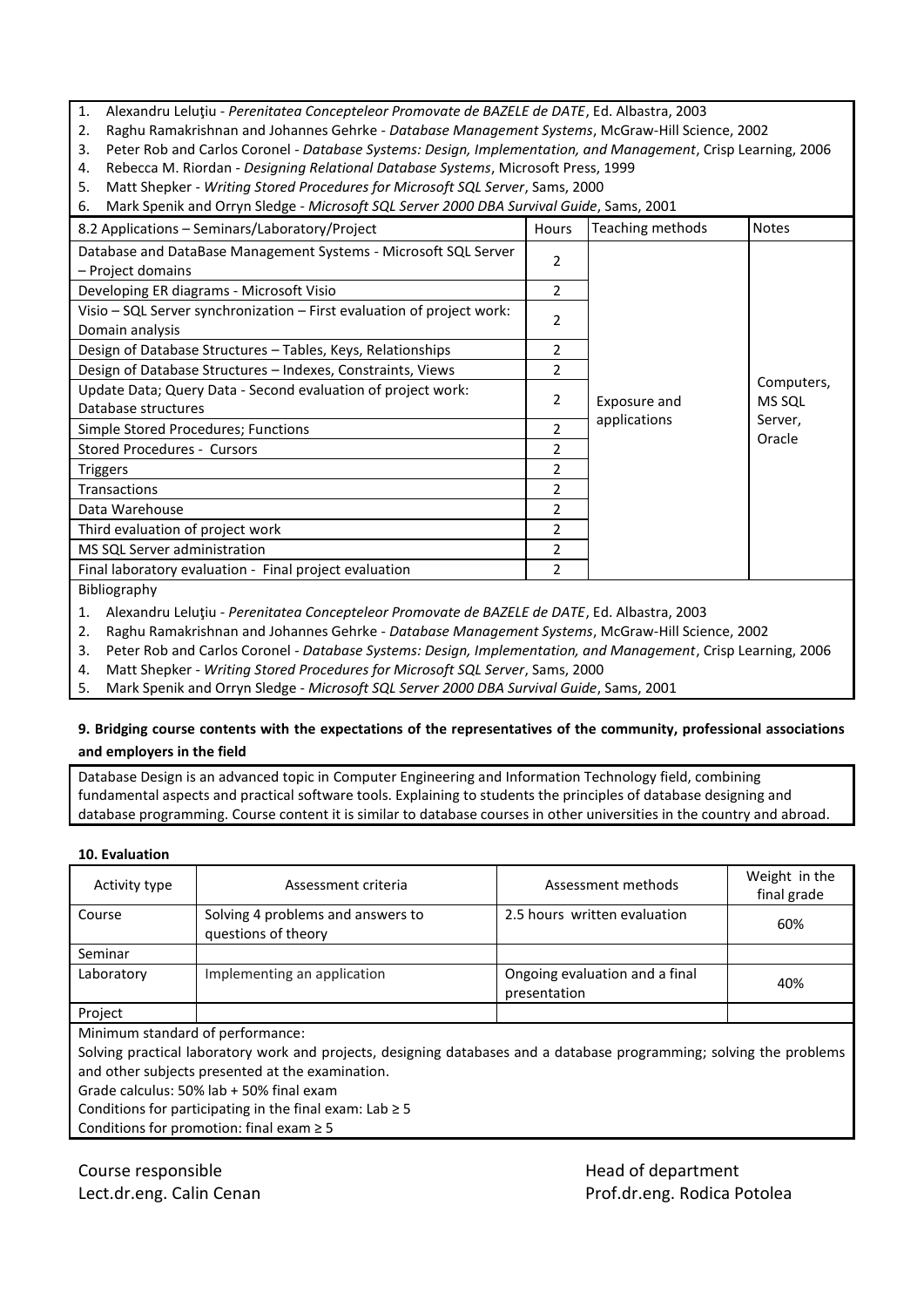# **1. Data about the program of study**

| 1.1 Institution                    | The Technical University of Cluj-Napoca            |
|------------------------------------|----------------------------------------------------|
| 1.2 Faculty                        | Faculty of Automation and Computer Science         |
| 1.3 Department                     | <b>Computer Science</b>                            |
| 1.4 Field of study                 | <b>Computer Science and Information Technology</b> |
| 1.5 Cycle of study                 | <b>Bachelor of Science</b>                         |
| 1.6 Program of study/Qualification | Computer science/ Engineer                         |
| 1.7 Form of education              | Full time                                          |
| 1.8 Subject code                   | 52.2                                               |

### **2. Data about the subject**

| 2.1 Subject name                    |    |                                                  | <b>Computer Network Design</b> |                                                                              |                                                                        |  |  |  |  |  |
|-------------------------------------|----|--------------------------------------------------|--------------------------------|------------------------------------------------------------------------------|------------------------------------------------------------------------|--|--|--|--|--|
| 2.2 Course responsible/lecturer     |    |                                                  |                                | Assoc. Prof. dr. eng. Emil-Ioan Cebuc - Emil.Cebuc@cs.utcluj.ro              |                                                                        |  |  |  |  |  |
| 2.3 Teachers in charge of seminars/ |    |                                                  |                                | Lect. Dr. Eng. Bogdan Iancu - Bogdan.Iancu@cs.utcluj.ro                      |                                                                        |  |  |  |  |  |
| laboratory/ project                 |    |                                                  |                                |                                                                              |                                                                        |  |  |  |  |  |
| 2.4 Year of study                   | IV | 12.5 Semester                                    |                                |                                                                              | 2.6 Type of assessment (E - exam, C - colloquium, V -<br>verification) |  |  |  |  |  |
|                                     |    |                                                  |                                | DF – fundamentală, DD – în domeniu, DS – de specialitate, DC – complementară |                                                                        |  |  |  |  |  |
| 2.7 Subject category                |    | DI - Impusă, DOp - opțională, DFac - facultativă |                                |                                                                              |                                                                        |  |  |  |  |  |

# **3. Estimated total time**

| 3.1 Number of hours per week                                                         | 4  | of which: Course |  | 2  | <b>Seminars</b> |  | Laboratory | 2  | Project |    |
|--------------------------------------------------------------------------------------|----|------------------|--|----|-----------------|--|------------|----|---------|----|
| 3.2 Number of hours per semester                                                     | 56 | of which: Course |  | 28 | <b>Seminars</b> |  | Laboratory | 28 | Project |    |
| 3.3 Individual study:                                                                |    |                  |  |    |                 |  |            |    |         |    |
| (a) Manual, lecture material and notes, bibliography                                 |    |                  |  |    |                 |  |            | 15 |         |    |
| (b) Supplementary study in the library, online and in the field                      |    |                  |  |    |                 |  |            |    |         | 15 |
| (c) Preparation for seminars/laboratory works, homework, reports, portfolios, essays |    |                  |  |    |                 |  | 12         |    |         |    |
| (d) Tutoring                                                                         |    |                  |  |    |                 |  |            |    |         |    |
| (e) Exams and tests                                                                  |    |                  |  |    |                 |  |            | 3  |         |    |
| (f) Other activities:                                                                |    |                  |  |    |                 |  |            |    |         |    |
| 3.4 Total hours of individual study (suma (3.3(a)3.3(f)))<br>47                      |    |                  |  |    |                 |  |            |    |         |    |
| 3.5 Total hours per semester (3.2+3.4)<br>103                                        |    |                  |  |    |                 |  |            |    |         |    |
| 3.6 Number of credit points                                                          |    |                  |  |    | 4               |  |            |    |         |    |

# **4. Pre-requisites (where appropriate)**

| 4.1 Curriculum | Local Area Networks, 7-th semester         |
|----------------|--------------------------------------------|
| 4.6 Competence | LAN protocols, LAN structure, LAN services |

# **5. Requirements (where appropriate)**

| 5.1. For the course       | Projector, Blackboard, lecture room                                       |
|---------------------------|---------------------------------------------------------------------------|
| 5.2. For the applications | PC with Linux/Windows OS, Switches, routers, hardware tools, cable tester |

| 6.1 Professional competences | C3 - Problems solving using specific Computer Science and Computer Engineering<br>tools (2 credits)                         |
|------------------------------|-----------------------------------------------------------------------------------------------------------------------------|
|                              | C3.1 - Identifying classes of problems and solving methods that are specific to<br>computing systems                        |
|                              | C3.2 - Using interdisciplinary knowledge, solution patterns and tools, making<br>experiments and interpreting their results |
|                              | C3.3 - Applying solution patterns using specific engineering tools and mehods                                               |
|                              | <b>C3.4</b> - Comparatively and experimentaly evaluation of the alternative solutions                                       |
|                              | for performance optimization                                                                                                |
|                              | C3.5 - Developing and implementing information system solutions for concrete                                                |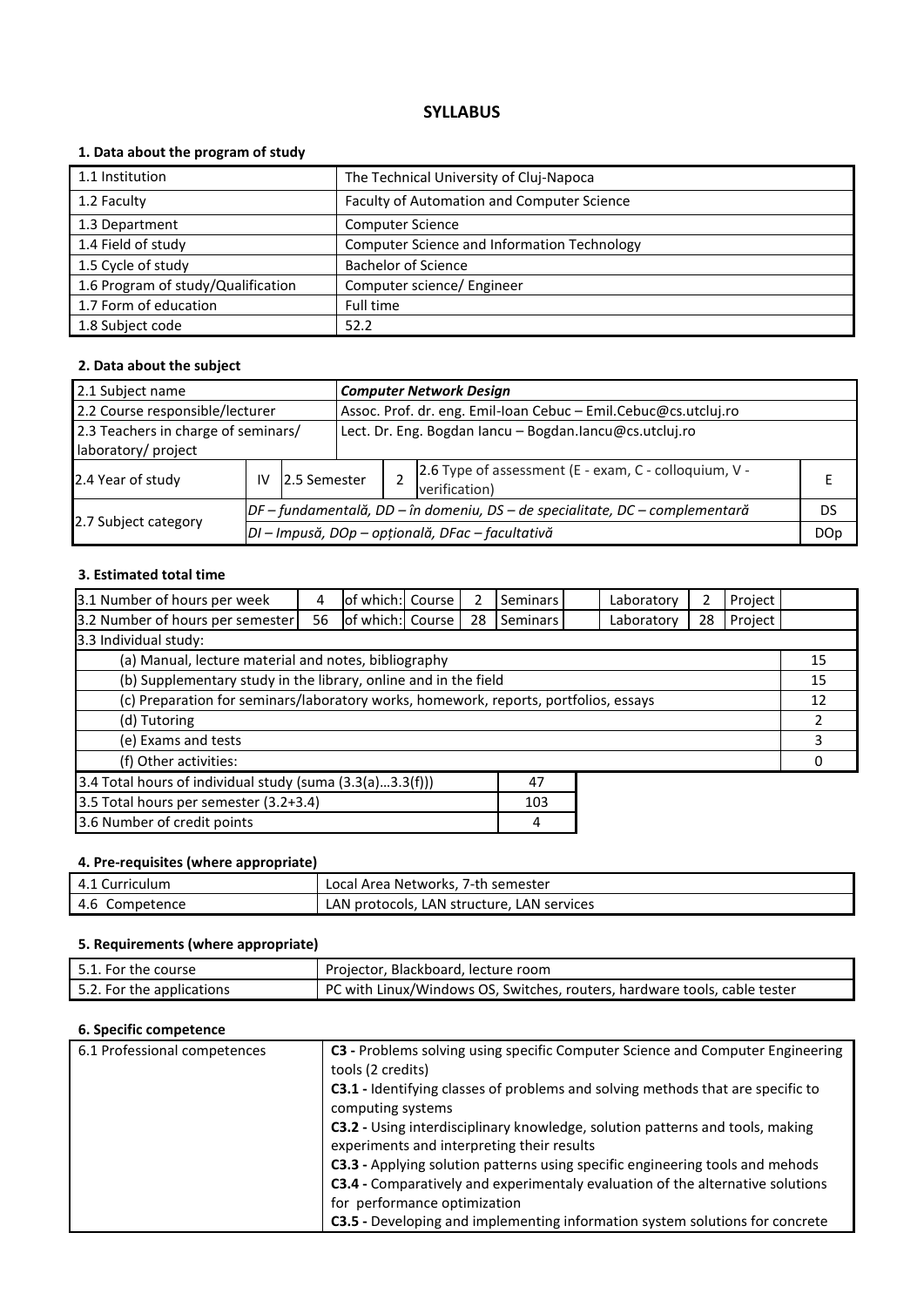|                       | problems                                                                                                                                                                                                                                                                                                                               |
|-----------------------|----------------------------------------------------------------------------------------------------------------------------------------------------------------------------------------------------------------------------------------------------------------------------------------------------------------------------------------|
|                       | C5 - Designing, managing the lifetime cycle, integrating and ensuring the integrity<br>of hardware, software and communication systems (2 credits)<br>C5.1 - Specifying the relevant criteria regarding the lifetime cycle, quality,<br>security and the computing system's interaction with the environment and the<br>human operator |
|                       | <b>C5.2</b> - Using interdisciplinary knowledge for adapting the computing system to<br>the specific requirements of the application field                                                                                                                                                                                             |
|                       | C5.3 - Using fundamental principles and methods for ensuring the security, the<br>safety and ease of exploitation of the computing systems                                                                                                                                                                                             |
|                       | <b>C5.4</b> - Proper utilization of the quality, safety and security standards in the field<br>of information processing                                                                                                                                                                                                               |
|                       | <b>C5.5</b> - Creating a project including the problem's identification and analysis, its<br>design and development, also proving an understanding of the basic quality<br>requirements                                                                                                                                                |
| 6.2 Cross competences | N/A                                                                                                                                                                                                                                                                                                                                    |

| 7.1 General objective   | Knowledge and understanding of networking techniques, protocols and services     |
|-------------------------|----------------------------------------------------------------------------------|
| 7.2 Specific objectives | Able to design simple network protocol at different OSI layer, able to configure |
|                         | networking devices at basic level                                                |

### **8. Contents**

| 8.1 Lectures                                                             | Hours          | Teaching methods     | <b>Notes</b> |
|--------------------------------------------------------------------------|----------------|----------------------|--------------|
| Introduction                                                             | 2              |                      |              |
| ISO-OSI an TCP/IP Reference models + Layered structure, analogies        | 2              |                      |              |
| and differences                                                          |                |                      |              |
| Physical Layer + layer functions                                         | 2              |                      |              |
| Data link Layer + layer function, HDLC protocol                          | 2              |                      |              |
| Network Layer + layer function and routing, IPv4 and IPv6                | $\overline{2}$ |                      |              |
| Transport Layer + connection oriented and connection less protocols      | $\overline{2}$ |                      |              |
| Upper Layers + session, presentation and application layers              | 2              | Lecture, using       |              |
| Multiplexing + FDM, TDM, statistical TDM                                 | $\overline{2}$ | PowerPoint           |              |
| Packet and circuit switching, virtual circuits + Analogies, differences  | $\overline{2}$ | presentation         |              |
| and switches                                                             |                |                      |              |
| Flow control and congestion control + Stop and Wait, sliding window,     | 2              |                      |              |
| token bucket                                                             |                |                      |              |
| Distributed network services like E-mail, DNS, etc.                      | 2              |                      |              |
| Network security + Threats and their avoidance                           | 2              |                      |              |
| Cryptographic systems+ symmetrical and asymmetrical systems              | $\overline{2}$ |                      |              |
| Computer Network management + management application structure           | $\overline{2}$ |                      |              |
| Bibliography                                                             |                |                      |              |
| A. S. Tanenbaum, Computer Networks;<br>1.                                |                |                      |              |
| W. Stallings; Data and Computer Communications; Prentice Hall 2000<br>2. |                |                      |              |
| 8.2 Applications - Seminars/Laboratory/Project                           | Hours          | Teaching methods     | <b>Notes</b> |
| Sub netting and Super netting                                            | 2              |                      |              |
| Virtual LAN's VLAN                                                       | 2              |                      |              |
| Easy IP: DHCP, NAT                                                       | 2              |                      |              |
| <b>DNS</b>                                                               | 2              | Individual and team  |              |
| <b>Static routing</b>                                                    | 2              | work                 |              |
| Dynamic routing                                                          | 2              | Interactive tutoring |              |
| Security                                                                 | $\overline{2}$ | Learn by example     |              |
| Protocol Inspector II                                                    | 2              |                      |              |
| Network Inspector                                                        | $\overline{2}$ |                      |              |
| Application layer protocols                                              | $\overline{2}$ |                      |              |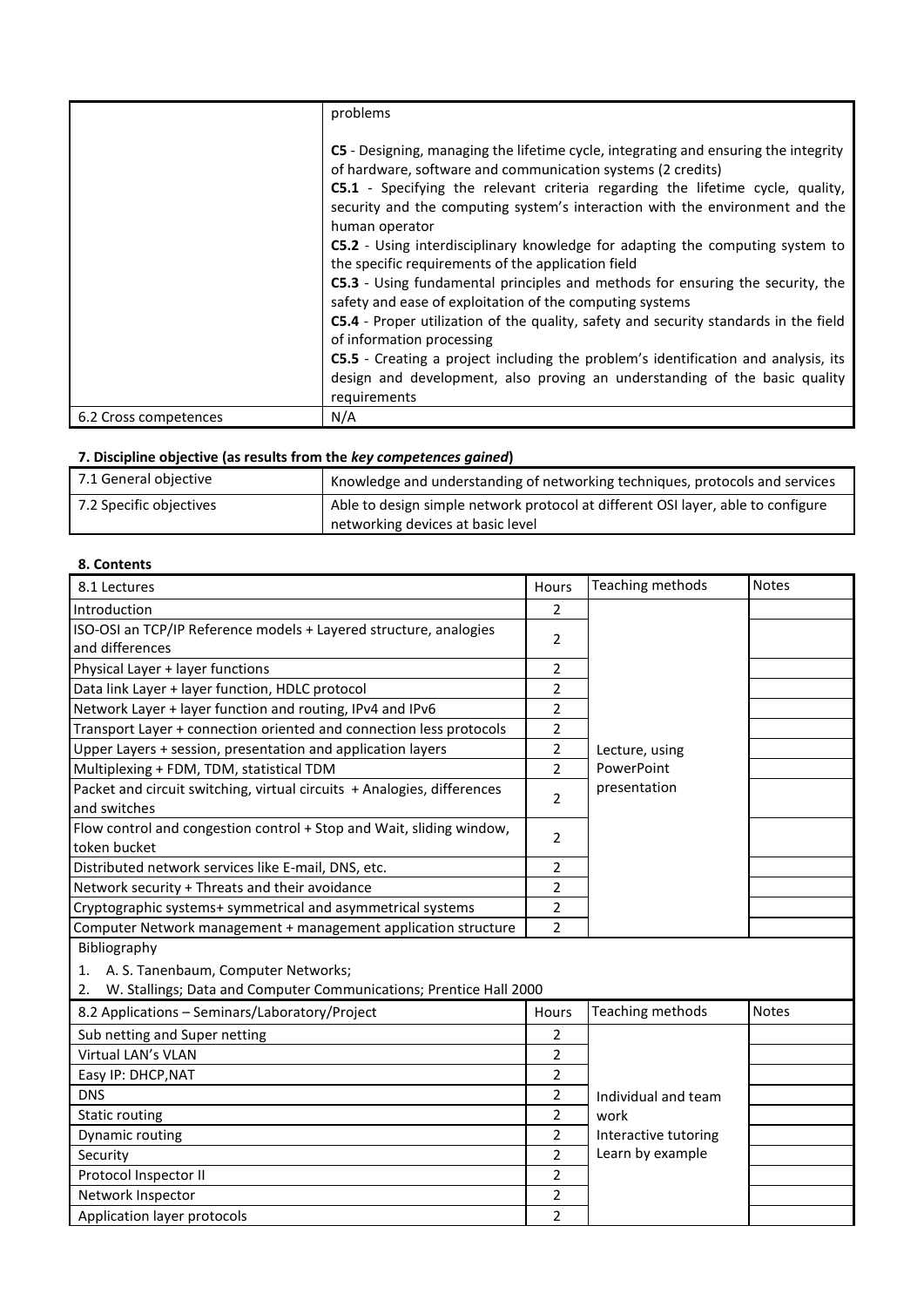| Wireless I                                                                   |  |  |
|------------------------------------------------------------------------------|--|--|
| Wireless II                                                                  |  |  |
| Wireless III                                                                 |  |  |
| Lab colloquium                                                               |  |  |
| Bibliography                                                                 |  |  |
| 1. E. Cebuc et all, Computer Network Design Lab Guide, Editura UT Press 2005 |  |  |

2. Presentations can be found at: [ftp.utcluj.ro/pub/users/cemil/prc](ftp://ftp.utcluj.ro/pub/users/cemil/prc)

*\* Se vor preciza, după caz: tematica seminariilor, lucrările de laborator, tematica și etapele proiectului.*

# **9. Bridging course contents with the expectations of the representatives of the community, professional associations and employers in the field**

Course content is according to leading textbooks, lab content is inspired from CCNA industry certification level.

**10. Evaluation**

| Activity type                    | Assessment criteria                                                                                                             | Assessment methods                                                                                  | Weight in the<br>final grade |
|----------------------------------|---------------------------------------------------------------------------------------------------------------------------------|-----------------------------------------------------------------------------------------------------|------------------------------|
| Course                           | Understands and explains network<br>protocols, designs simple network<br>Basic knowledge of network security and<br>management. | Written exam<br>Problem solving<br>Theory<br>Admittance conditioned by<br>successful lab colloquium | 40% Theory<br>30% Problem    |
| Seminar                          |                                                                                                                                 |                                                                                                     |                              |
| Laboratory                       | Is able to configure networking devices at<br>basic level                                                                       | Lab colloquium                                                                                      | 30%                          |
| Project                          |                                                                                                                                 |                                                                                                     |                              |
| Minimum standard of performance: |                                                                                                                                 |                                                                                                     |                              |
|                                  | Understands protocol stacks, flow and congestion control, network security and management issues. Configures switches           |                                                                                                     |                              |
| and routers.                     |                                                                                                                                 |                                                                                                     |                              |
|                                  | Grade calculus: 30% lab + 70% final exam                                                                                        |                                                                                                     |                              |
|                                  | Conditions for participating in the final exam: Lab $\geq$ 5                                                                    |                                                                                                     |                              |
|                                  | Conditions for promotion: final exam $\geq$ 5                                                                                   |                                                                                                     |                              |

Course responsible **Course responsible Course responsible** and  $\mathbb{R}^n$  and  $\mathbb{R}^n$  and  $\mathbb{R}^n$  and  $\mathbb{R}^n$  and  $\mathbb{R}^n$  and  $\mathbb{R}^n$  and  $\mathbb{R}^n$  and  $\mathbb{R}^n$  and  $\mathbb{R}^n$  and  $\mathbb{R}^n$  are  $\mathbb{R}$ 

Assoc.dr.eng. Emil Cebuc **Prof.dr.eng. Rodica Potolea**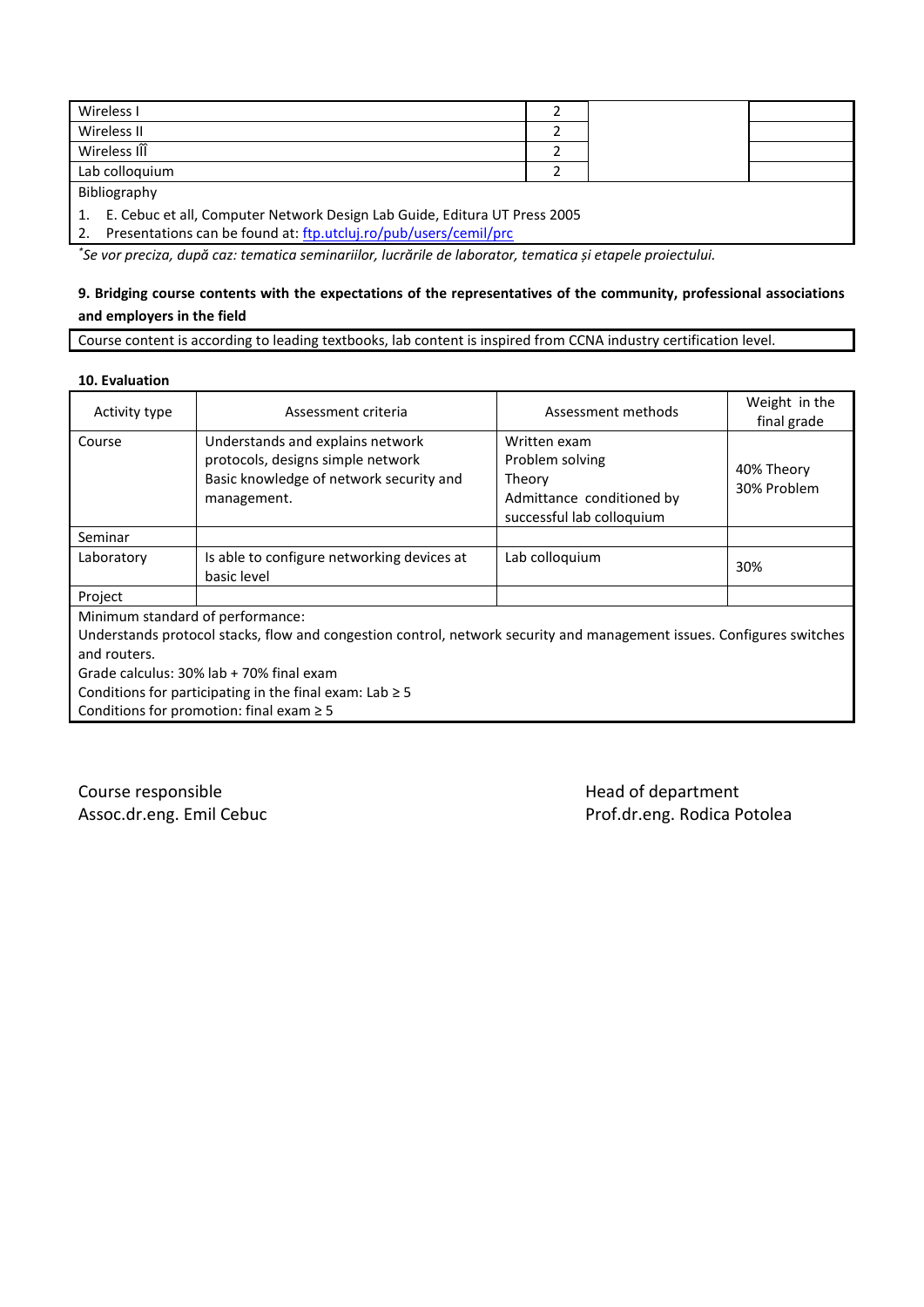# **1. Data about the program of study**

| 1.1 Institution                    | The Technical University of Cluj-Napoca            |
|------------------------------------|----------------------------------------------------|
| 1.2 Faculty                        | Faculty of Automation and Computer Science         |
| 1.3 Department                     | <b>Computer Science</b>                            |
| 1.4 Field of study                 | <b>Computer Science and Information Technology</b> |
| 1.5 Cycle of study                 | <b>Bachelor of Science</b>                         |
| 1.6 Program of study/Qualification | Computer science/ Engineer                         |
| 1.7 Form of education              | Full time                                          |
| 1.8 Subject code                   | 53.                                                |

### **2. Data about the subject**

| 2.1 Subject name                                                             |                                     |              | <b>Project Management</b>                                          |    |                                                                        |  |  |
|------------------------------------------------------------------------------|-------------------------------------|--------------|--------------------------------------------------------------------|----|------------------------------------------------------------------------|--|--|
| 2.2 Course responsible/lecturer                                              |                                     |              | Prof. dr. eng. Mihaela Dinsoreanu, mihaela.dinsoreanu@cs.utcluj.ro |    |                                                                        |  |  |
|                                                                              | 2.3 Teachers in charge of seminars/ |              |                                                                    |    |                                                                        |  |  |
| laboratory/ project                                                          |                                     |              |                                                                    |    |                                                                        |  |  |
| 2.4 Year of study                                                            | IV                                  | 2.5 Semester |                                                                    |    | 2.6 Type of assessment (E - exam, C - colloquium, V -<br>verification) |  |  |
| DF – fundamentală, DD – în domeniu, DS – de specialitate, DC – complementară |                                     |              |                                                                    | DS |                                                                        |  |  |
| 2.7 Subject category<br>DI – Impusă, DOp – opțională, DFac – facultativă     |                                     |              |                                                                    |    | DI                                                                     |  |  |

# **3. Estimated total time**

| 3.1 Number of hours per week                                                         |    | of which: Course |  | 2  | Seminars |    | Laboratory | Project |  |
|--------------------------------------------------------------------------------------|----|------------------|--|----|----------|----|------------|---------|--|
| 3.2 Number of hours per semester                                                     | 28 | of which: Course |  | 28 | Seminars |    | Laboratory | Project |  |
| 3.3 Individual study:                                                                |    |                  |  |    |          |    |            |         |  |
| (a) Manual, lecture material and notes, bibliography                                 |    |                  |  |    |          |    | 15         |         |  |
| (b) Supplementary study in the library, online and in the field                      |    |                  |  |    |          | 15 |            |         |  |
| (c) Preparation for seminars/laboratory works, homework, reports, portfolios, essays |    |                  |  |    |          | 3  |            |         |  |
| (d) Tutoring                                                                         |    |                  |  |    |          |    | 13         |         |  |
| (e) Exams and tests                                                                  |    |                  |  |    |          |    | 3          |         |  |
| (f) Other activities:                                                                |    |                  |  |    |          |    |            |         |  |
| 3.4 Total hours of individual study (suma (3.3(a)3.3(f)))                            |    |                  |  |    | 49       |    |            |         |  |
| 3.5 Total hours per semester (3.2+3.4)                                               |    |                  |  |    | 77       |    |            |         |  |
| 3.6 Number of credit points                                                          |    |                  |  |    | 3        |    |            |         |  |

#### **4. Pre-requisites (where appropriate)**

| .<br>.<br>$\prime$<br>Curriculum<br>−.⊥ | $\overline{\phantom{a}}$<br>ineering<br>Eng<br><br>ּר∩י<br>tware.<br>-- |
|-----------------------------------------|-------------------------------------------------------------------------|
| $\sqrt{ }$<br>mpetence<br>ا∪ب<br>4.7    |                                                                         |

# **5. Requirements (where appropriate)**

| 5.1. For the course       | Video projector (compulsory), internet connected computer (optional) |
|---------------------------|----------------------------------------------------------------------|
| 5.2. For the applications | -                                                                    |

| 6.1 Professional competences | C5 Designing, managing the lifetime cycle, integrating and ensuring the integrity<br>of hardware, software and communication systems                                           |
|------------------------------|--------------------------------------------------------------------------------------------------------------------------------------------------------------------------------|
|                              | C5.1 Specifying the relevant criteria regarding the lifetime cycle, quality, security<br>and the computing system's interaction with the environment and the human<br>operator |
|                              | C5.2 Using interdisciplinary knowledge for adapting the computing system to the<br>specifc requirements of the application field                                               |
|                              | C5.3 Using fundamental principles and methods for ensuring the security, the<br>safety and ease of exploitation of the computing systems                                       |
|                              | C5.4 Proper utilization of the quality, safety and security standards in the field of                                                                                          |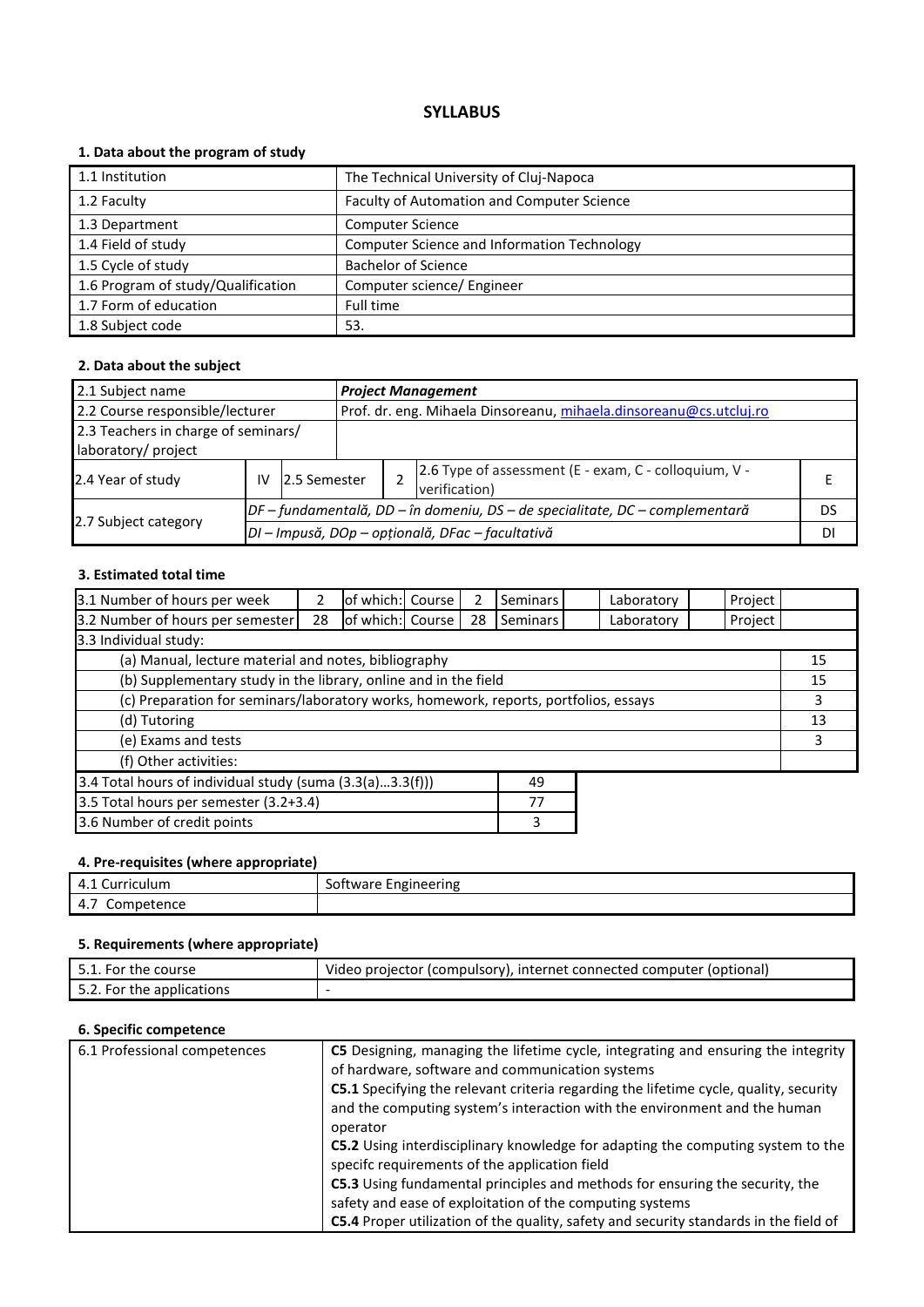|                       | information processing<br><b>C5.5</b> Creating a project including the problem's identification and analysis, its<br>design and development, also proving an understanding of the basic quality |
|-----------------------|-------------------------------------------------------------------------------------------------------------------------------------------------------------------------------------------------|
|                       | requirements                                                                                                                                                                                    |
| 6.2 Cross competences | N/A                                                                                                                                                                                             |

| 7.1 General objective   | Understand and apply appropriate project management techniques                                                 |
|-------------------------|----------------------------------------------------------------------------------------------------------------|
| 7.2 Specific objectives | Acknowledge the interfaces and interdependencies between the disciplines<br>in OOSE                            |
|                         | Present various project management techniques and their application in the<br>٠<br>two prominent methodologies |
|                         | Project Management Metrics and Indicators                                                                      |
|                         | Understand the risks and the factors that lead to success or failure; Risk                                     |
|                         | Management                                                                                                     |
|                         | Reflections of Project Management on the Software Quality                                                      |

#### **8. Contents**

| 8.1 Lectures                                                                                                                                                                                                                                                                                                                                                                                                                                  | Hours          | Teaching methods       | <b>Notes</b> |  |  |
|-----------------------------------------------------------------------------------------------------------------------------------------------------------------------------------------------------------------------------------------------------------------------------------------------------------------------------------------------------------------------------------------------------------------------------------------------|----------------|------------------------|--------------|--|--|
| Introduction                                                                                                                                                                                                                                                                                                                                                                                                                                  | 2              |                        |              |  |  |
| PM overview                                                                                                                                                                                                                                                                                                                                                                                                                                   | $\overline{2}$ |                        |              |  |  |
| Basics of Project Management for Agile Methodologies                                                                                                                                                                                                                                                                                                                                                                                          | $\overline{2}$ |                        |              |  |  |
| Basics of Project Management for Plan-driven Methodologies                                                                                                                                                                                                                                                                                                                                                                                    | 2              |                        |              |  |  |
| Planning and Tailoring the process                                                                                                                                                                                                                                                                                                                                                                                                            | $\overline{2}$ |                        |              |  |  |
| Planning the Disciplines                                                                                                                                                                                                                                                                                                                                                                                                                      | 2              |                        |              |  |  |
| WBS development                                                                                                                                                                                                                                                                                                                                                                                                                               | 2              | Face to face lectures. |              |  |  |
| Time management                                                                                                                                                                                                                                                                                                                                                                                                                               | $\overline{2}$ | Powerpoint slides      |              |  |  |
| Monitoring and Control                                                                                                                                                                                                                                                                                                                                                                                                                        | $\overline{2}$ |                        |              |  |  |
| Risk management                                                                                                                                                                                                                                                                                                                                                                                                                               | 2              |                        |              |  |  |
| Change management                                                                                                                                                                                                                                                                                                                                                                                                                             | 2              |                        |              |  |  |
| Resource management                                                                                                                                                                                                                                                                                                                                                                                                                           | 2              |                        |              |  |  |
| People management                                                                                                                                                                                                                                                                                                                                                                                                                             | 2              |                        |              |  |  |
| Project closure and final review                                                                                                                                                                                                                                                                                                                                                                                                              | $\overline{2}$ |                        |              |  |  |
| Bibliography                                                                                                                                                                                                                                                                                                                                                                                                                                  |                |                        |              |  |  |
| 5.<br>Project Management Institute, A Guide to the Project Management Body of Knowledge, 5th Edition, 2013.<br>Juana Clark Craig, Project Management Lite: Just Enough to Get the Job DoneNothing More, 2012<br>6.<br>The Unified Software Development Process (Hardcover) Grady Booch, James Rumbaugh, Ivar Jacobson, Addison<br>7.<br>Wesley, 1998.<br>Software Project Management: A Unified Framework, Walker Royce, Addison Wesley<br>8. |                |                        |              |  |  |
| Planning Extreme Programming, Kent Beck, Addison Wesley, 2000<br>9.                                                                                                                                                                                                                                                                                                                                                                           |                |                        |              |  |  |
| 8.2 Applications - Seminars/Laboratory/Project                                                                                                                                                                                                                                                                                                                                                                                                | <b>Hours</b>   | Teaching methods       | <b>Notes</b> |  |  |
|                                                                                                                                                                                                                                                                                                                                                                                                                                               |                |                        |              |  |  |
| Bibliography                                                                                                                                                                                                                                                                                                                                                                                                                                  |                |                        |              |  |  |

*\* Se vor preciza, după caz: tematica seminariilor, lucrările de laborator, tematica și etapele proiectului.*

# **9. Bridging course contents with the expectations of the representatives of the community, professional associations and employers in the field**

ACM Curriculum compliant course.

#### **10. Evaluation**

-

| Activity type | Assessment criteria                                                        | Assessment methods | Weight in the<br>final grade |
|---------------|----------------------------------------------------------------------------|--------------------|------------------------------|
| Course        | Ability to apply appropriate PM techniques<br>for given project situations | Written Exam       | 100%                         |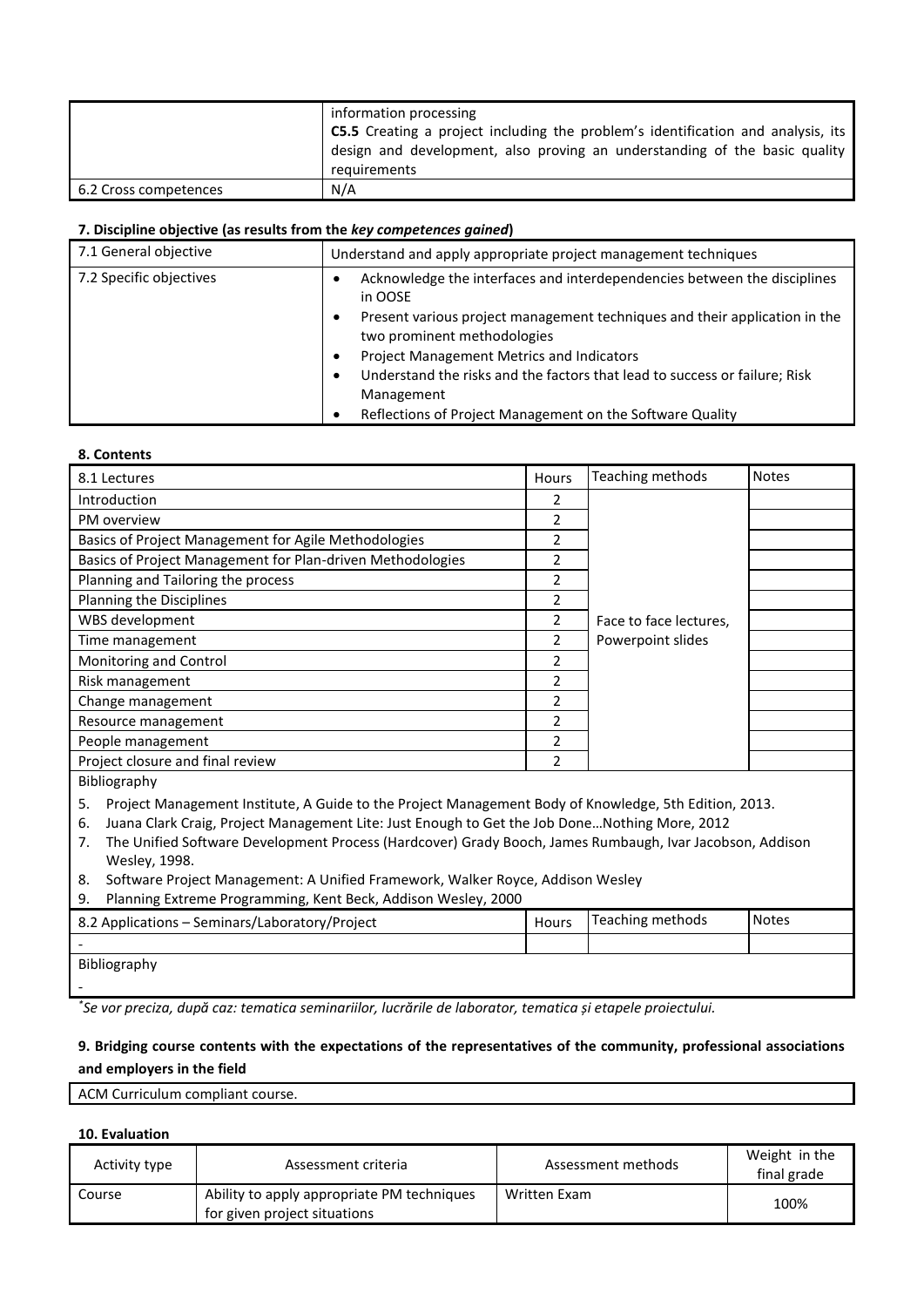| Seminar                                                                       |  |  |  |  |  |  |
|-------------------------------------------------------------------------------|--|--|--|--|--|--|
| Laboratory                                                                    |  |  |  |  |  |  |
| Project                                                                       |  |  |  |  |  |  |
| Minimum standard of performance:                                              |  |  |  |  |  |  |
| Grade calculus: 100% final exam                                               |  |  |  |  |  |  |
| Conditions for participating in the final exam: Attendance of lectures >= 50% |  |  |  |  |  |  |
| Conditions for promotion: final exam $\geq 5$                                 |  |  |  |  |  |  |

Course responsible<br>
Prof.dr.eng. Mihaela Dinsoreanu<br>
Prof.dr.eng. Rodica Potolea Prof.dr.eng. Mihaela Dinsoreanu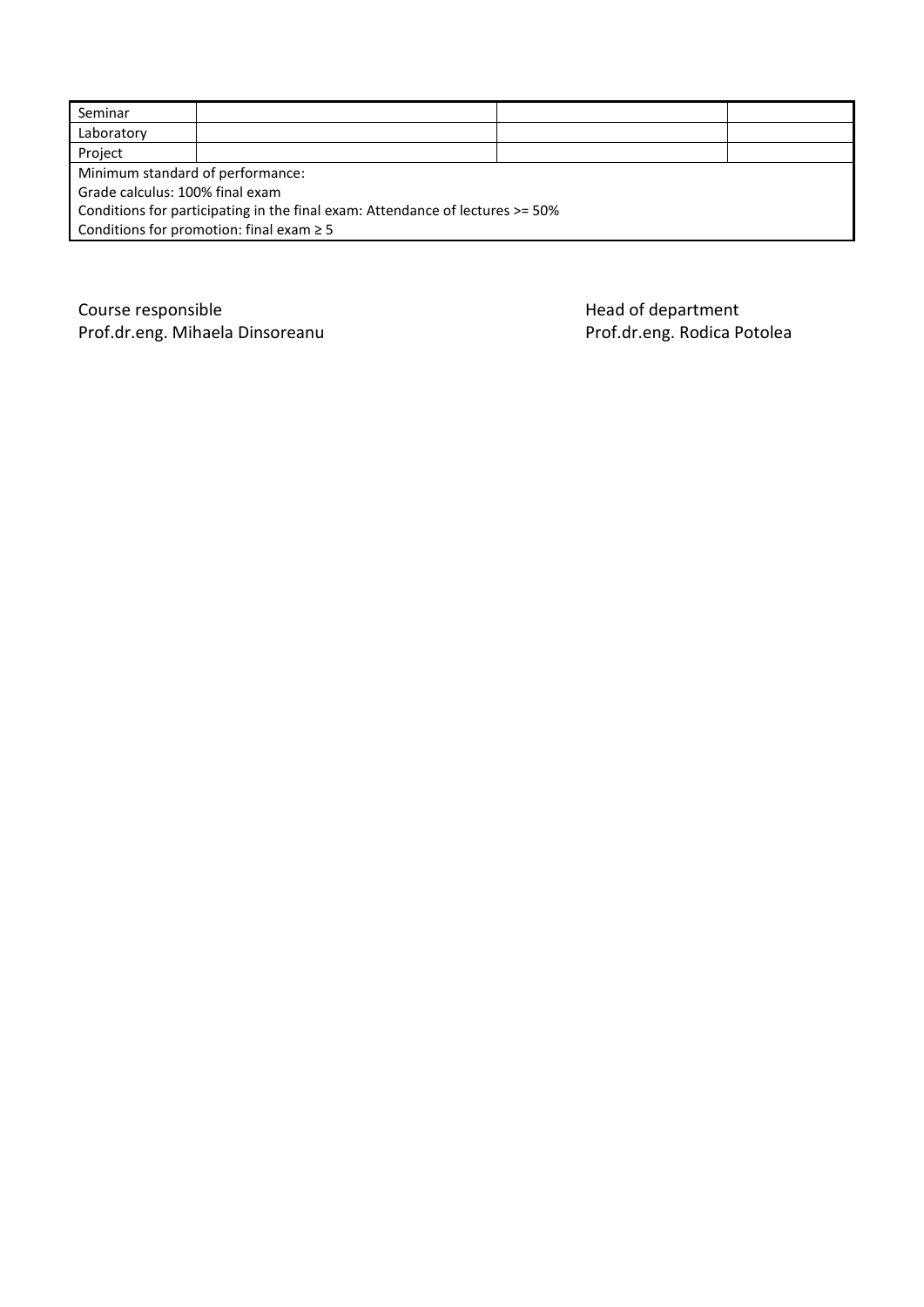# **1. Data about the program of study**

| 1.1 Institution                    | The Technical University of Cluj-Napoca            |
|------------------------------------|----------------------------------------------------|
| 1.2 Faculty                        | Faculty of Automation and Computer Science         |
| 1.3 Department                     | <b>Computer Science</b>                            |
| 1.4 Field of study                 | <b>Computer Science and Information Technology</b> |
| 1.5 Cycle of study                 | <b>Bachelor of Science</b>                         |
| 1.6 Program of study/Qualification | Computer science/ Engineer                         |
| 1.7 Form of education              | Full time                                          |
| 1.8 Subject code                   | 54.                                                |

### **2. Data about the subject**

| 2.1 Subject name<br><b>Project Elaboration Methodology</b> |    |               |  |                                                  |                                                                              |    |  |  |
|------------------------------------------------------------|----|---------------|--|--------------------------------------------------|------------------------------------------------------------------------------|----|--|--|
| 2.2 Course responsible/lecturer                            |    |               |  |                                                  | Conf.dr.ing.Tudor Muresan - Tudor.Muresan@cs.utcluj.ro                       |    |  |  |
| 2.3 Teachers in charge of seminars/                        |    |               |  |                                                  |                                                                              |    |  |  |
| laboratory/ project                                        |    |               |  |                                                  |                                                                              |    |  |  |
| 2.4 Year of study                                          | IV | 12.5 Semester |  |                                                  | 2.6 Type of assessment (E - exam, C - colloquium, V -<br>verification)       |    |  |  |
|                                                            |    |               |  |                                                  | DF – fundamentală, DD – în domeniu, DS – de specialitate, DC – complementară | DS |  |  |
| 2.7 Subject category                                       |    |               |  | DI - Impusă, DOp - opțională, DFac - facultativă |                                                                              |    |  |  |

# **3. Estimated total time**

| 3.1 Number of hours per week                                                         |    | of which: Course    |  |    | <b>Seminars</b> |  | Laboratory | Project |    |
|--------------------------------------------------------------------------------------|----|---------------------|--|----|-----------------|--|------------|---------|----|
| 3.2 Number of hours per semester                                                     | 28 | lof which: Course I |  | 28 | Seminars        |  | Laboratory | Project |    |
| 3.3 Individual study:                                                                |    |                     |  |    |                 |  |            |         |    |
| (a) Manual, lecture material and notes, bibliography                                 |    |                     |  |    |                 |  |            |         | 18 |
| (b) Supplementary study in the library, online and in the field                      |    |                     |  |    |                 |  | 4          |         |    |
| (c) Preparation for seminars/laboratory works, homework, reports, portfolios, essays |    |                     |  |    |                 |  |            |         |    |
| (d) Tutoring                                                                         |    |                     |  |    |                 |  |            |         |    |
| (e) Exams and tests                                                                  |    |                     |  |    |                 |  | 4          |         |    |
| (f) Other activities:                                                                |    |                     |  |    |                 |  |            |         |    |
| 3.4 Total hours of individual study (suma (3.3(a)3.3(f)))                            |    |                     |  |    | 24              |  |            |         |    |
| 3.5 Total hours per semester (3.2+3.4)<br>52                                         |    |                     |  |    |                 |  |            |         |    |

3.6 Number of credit points 2

# **4. Pre-requisites (where appropriate)**

| Curriculum<br>$\mathbf{u}$<br>– ⊶     |  |
|---------------------------------------|--|
| c<br>$-22$<br>etence<br>COLLID<br>— ט |  |

# **5. Requirements (where appropriate)**

| 51<br>. For the course    |  |
|---------------------------|--|
| 5.2. For the applications |  |

| 6.1 Professional competences | C5 - Designing, managing the lifetime cycle, integrating and ensuring the integrity<br>of hardware, software and communication systems |
|------------------------------|----------------------------------------------------------------------------------------------------------------------------------------|
|                              | C5.1 - Specifying the relevant criteria regarding the lifetime cycle, quality,                                                         |
|                              | security and the computing system's interaction with the environment and the                                                           |
|                              | human operator                                                                                                                         |
|                              | C5.2 - Using interdisciplinary knowledge for adapting the computing system to                                                          |
|                              | the specific requirements of the application field                                                                                     |
|                              | C5.3 - Using fundamental principles and methods for ensuring the security, the                                                         |
|                              | safety and ease of exploitation of the computing systems                                                                               |
|                              | C5.4 - Proper utilization of the quality, safety and security standards in the field                                                   |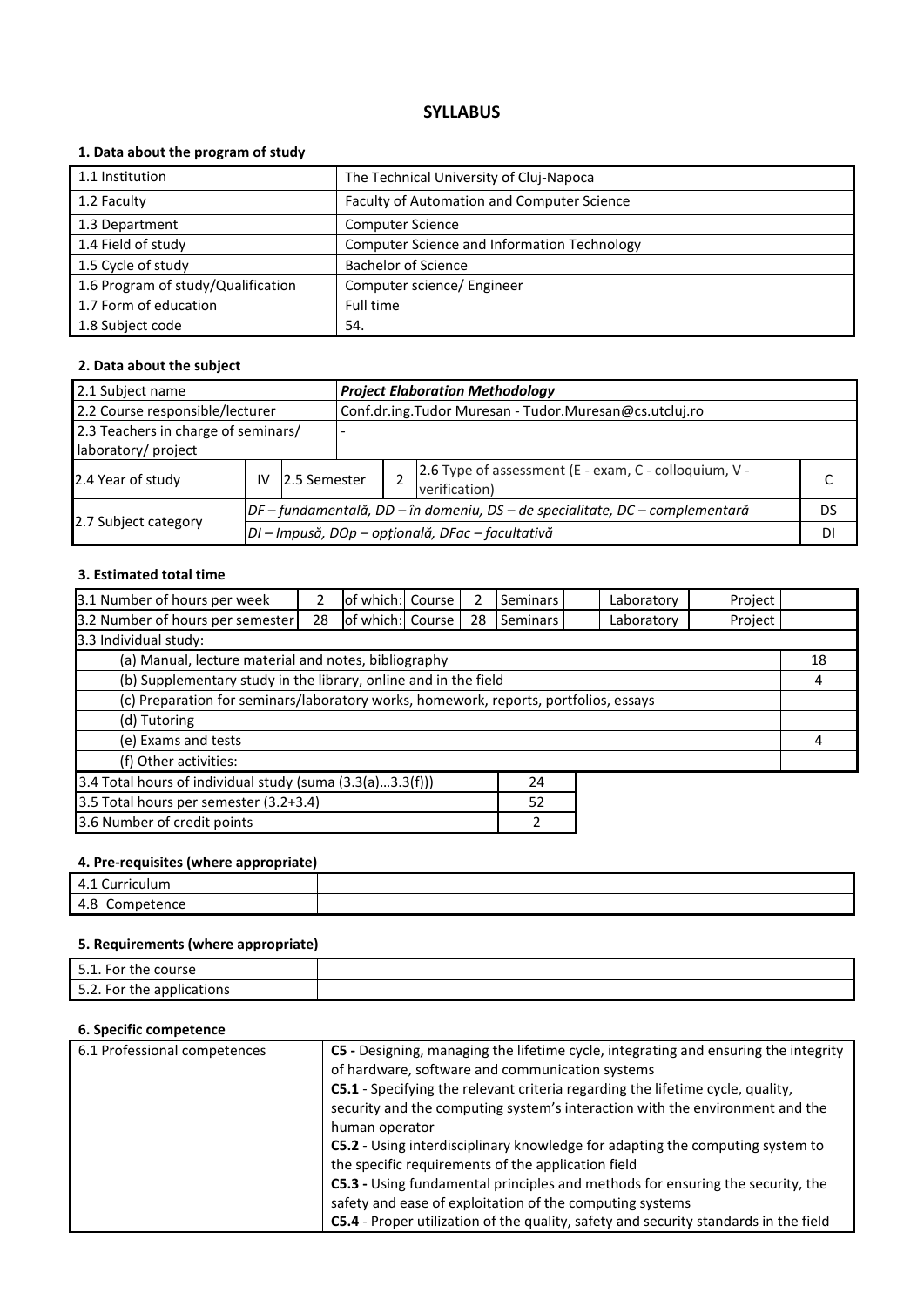|                       | of information processing<br><b>C5.5</b> - Creating a project including the problem's identification and analysis, its<br>design and development, also proving an understanding of the basic quality<br>requirements |
|-----------------------|----------------------------------------------------------------------------------------------------------------------------------------------------------------------------------------------------------------------|
|                       |                                                                                                                                                                                                                      |
| 6.2 Cross competences | N/A                                                                                                                                                                                                                  |

| 7.1 General objective   | 1. Ability to write a project proposal                  |
|-------------------------|---------------------------------------------------------|
|                         | 2. Ability to search literature and critical evaluation |
|                         | 3. Ability to use related work and technical reports    |
|                         | 4. Ability to write literature reviews                  |
|                         | 4. Ability to write project documentation               |
|                         | 5. Ability for oral presentation                        |
| 7.2 Specific objectives |                                                         |

#### **8. Contents**

| 8.1 Lectures                                                                                                                                                                                                                                                                                                                                           | Hours          | Teaching methods                     | <b>Notes</b> |
|--------------------------------------------------------------------------------------------------------------------------------------------------------------------------------------------------------------------------------------------------------------------------------------------------------------------------------------------------------|----------------|--------------------------------------|--------------|
| Introduction - Computing project types                                                                                                                                                                                                                                                                                                                 | 2              |                                      |              |
| Choosing the project                                                                                                                                                                                                                                                                                                                                   | 2              |                                      |              |
| Preparing a project proposal                                                                                                                                                                                                                                                                                                                           | 2              |                                      |              |
| Research and research process                                                                                                                                                                                                                                                                                                                          | $\overline{2}$ |                                      |              |
| Research methods                                                                                                                                                                                                                                                                                                                                       | 2              |                                      |              |
| Literature search and review                                                                                                                                                                                                                                                                                                                           | 2              |                                      |              |
| The report                                                                                                                                                                                                                                                                                                                                             | $\overline{2}$ | Using modern<br>teaching methods and |              |
| Structuring the report                                                                                                                                                                                                                                                                                                                                 | $\overline{2}$ | internet acces                       |              |
| Writing the report                                                                                                                                                                                                                                                                                                                                     | $\overline{2}$ |                                      |              |
| Citing and reference management                                                                                                                                                                                                                                                                                                                        | 2              |                                      |              |
| Reference styles                                                                                                                                                                                                                                                                                                                                       | 2              |                                      |              |
| Presenting and discussions on outstanding projects                                                                                                                                                                                                                                                                                                     | $\overline{2}$ |                                      |              |
| Oral presentation                                                                                                                                                                                                                                                                                                                                      | $\overline{2}$ |                                      |              |
| The talk and the defense                                                                                                                                                                                                                                                                                                                               | $\overline{2}$ |                                      |              |
| Bibliography                                                                                                                                                                                                                                                                                                                                           |                |                                      |              |
| 1. Dawson, C.W. - Projects in Computing and Information Systems, Addison Wesley 2005<br>2. B. Olsson, M. Berndtsson, B. Lundell - Running Research-Oriented Final Year Projects for CS and IS Students, ACM SIGSE<br>2003<br>3. V. Bouki - Undergraduate Computer Science Projects in UK: What is the point?, Proc. of Informatics Education Europe II |                |                                      |              |
| Conference, IEEII 2007                                                                                                                                                                                                                                                                                                                                 |                |                                      |              |
| 8.2 Applications - Seminars/Laboratory/Project                                                                                                                                                                                                                                                                                                         | Hours          | Teaching methods                     | <b>Notes</b> |
| Bibliography                                                                                                                                                                                                                                                                                                                                           |                |                                      |              |

# **9. Bridging course contents with the expectations of the representatives of the community, professional associations and employers in the field**

**10. Evaluation**

| Activity type                                                                 | Assessment criteria | Assessment methods | Weight in the<br>final grade |  |  |
|-------------------------------------------------------------------------------|---------------------|--------------------|------------------------------|--|--|
| 100%<br>Colloguium<br>Course                                                  |                     |                    |                              |  |  |
| Minimum standard of performance:                                              |                     |                    |                              |  |  |
| Grade calculus: 100% final exam                                               |                     |                    |                              |  |  |
| Conditions for participating in the final exam: Attendance of lectures >= 50% |                     |                    |                              |  |  |
| Conditions for promotion: final exam $\geq$ 5                                 |                     |                    |                              |  |  |
|                                                                               |                     |                    |                              |  |  |

Course responsible<br>
Assoc.prof.dr.eng. Tudor Muresan<br>
Assoc.prof.dr.eng. Tudor Muresan<br>
Assoc.prof.dr.eng. Rodica Potolea Assoc.prof.dr.eng. Tudor Muresan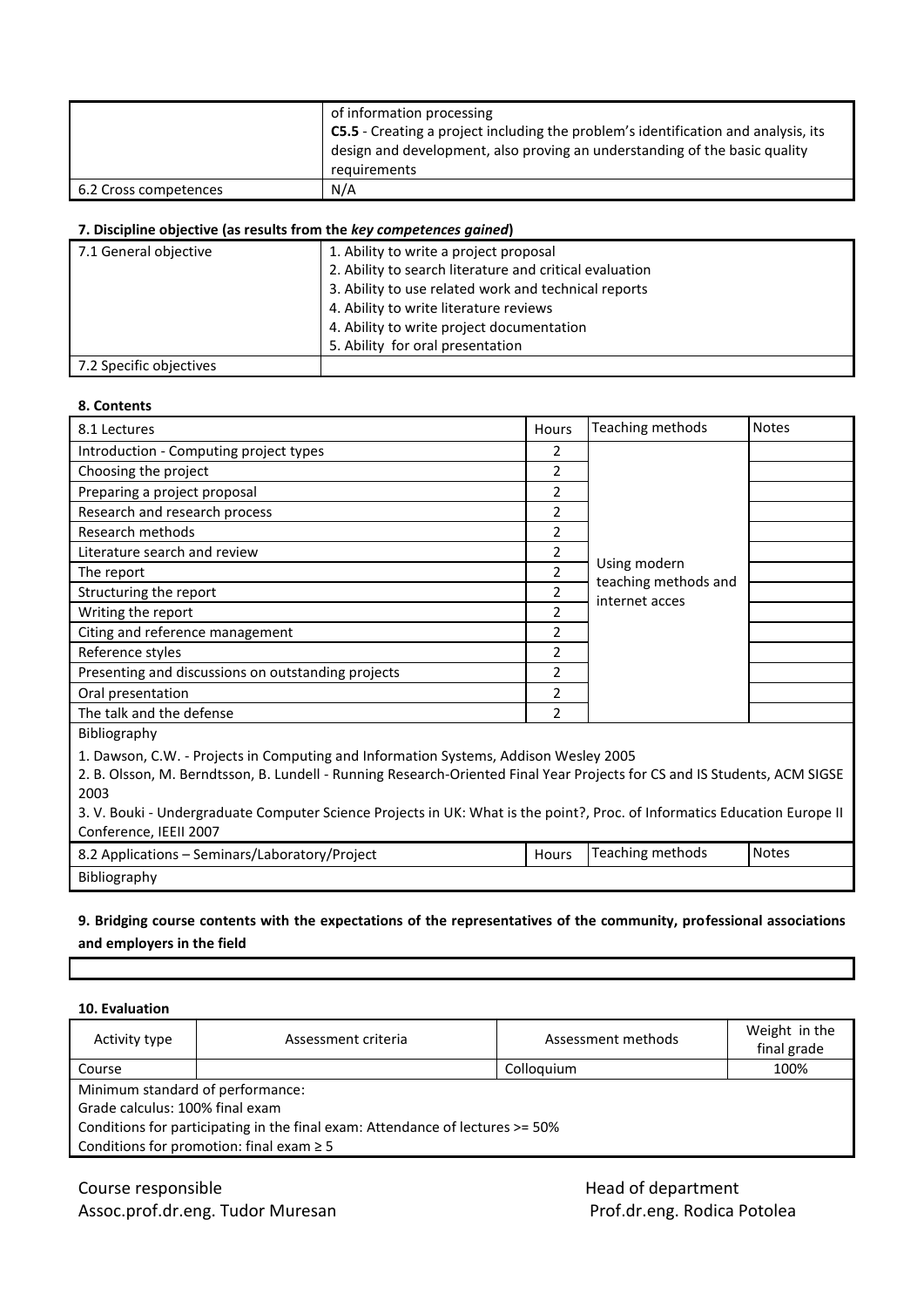# **1. Data about the program of study**

| 1.1 Institution                    | The Technical University of Cluj-Napoca            |
|------------------------------------|----------------------------------------------------|
| 1.2 Faculty                        | Faculty of Automation and Computer Science         |
| 1.3 Department                     | <b>Computer Science</b>                            |
| 1.4 Field of study                 | <b>Computer Science and Information Technology</b> |
| 1.5 Cycle of study                 | <b>Bachelor of Science</b>                         |
| 1.6 Program of study/Qualification | Computer science/ Engineer                         |
| 1.7 Form of education              | Full time                                          |
| 1.8 Subject code                   | 55.                                                |

### **2. Data about the subject**

| 2.1 Subject name                                                             |    |                                                  | Communication protocols and networks project                     |                                  |                                                                        |  |  |
|------------------------------------------------------------------------------|----|--------------------------------------------------|------------------------------------------------------------------|----------------------------------|------------------------------------------------------------------------|--|--|
| 2.2 Course responsible/lecturer                                              |    |                                                  |                                                                  | Assoc. Prof. dr. eng. Emil Cebuc |                                                                        |  |  |
| 2.3 Teachers in charge of seminars/                                          |    |                                                  | Assoc.prof. dr. eng. Adrian Peculea, Lect. dr. eng. Bogdan lancu |                                  |                                                                        |  |  |
| laboratory/ project                                                          |    |                                                  |                                                                  |                                  |                                                                        |  |  |
| 2.4 Year of study                                                            | IV | 12.5 Semester                                    |                                                                  |                                  | 2.6 Type of assessment (E - exam, C - colloquium, V -<br>verification) |  |  |
| DF – fundamentală, DD – în domeniu, DS – de specialitate, DC – complementară |    |                                                  |                                                                  |                                  | DS                                                                     |  |  |
| 2.7 Subject category                                                         |    | DI - Impusă, DOp - opțională, DFac - facultativă |                                                                  |                                  |                                                                        |  |  |

# **3. Estimated total time**

| 3.1 Number of hours per week                                                         |    | of which: Course |  |  | Seminars        | Laboratory | Project |    |
|--------------------------------------------------------------------------------------|----|------------------|--|--|-----------------|------------|---------|----|
| 3.2 Number of hours per semester                                                     | 28 | of which: Course |  |  | <b>Seminars</b> | Laboratory | Project | 28 |
| 3.3 Individual study:                                                                |    |                  |  |  |                 |            |         |    |
| (a) Manual, lecture material and notes, bibliography                                 |    |                  |  |  |                 |            |         |    |
| (b) Supplementary study in the library, online and in the field                      |    |                  |  |  |                 |            |         | 20 |
| (c) Preparation for seminars/laboratory works, homework, reports, portfolios, essays |    |                  |  |  |                 |            |         |    |
| (d) Tutoring                                                                         |    |                  |  |  |                 |            |         |    |
| (e) Exams and tests                                                                  |    |                  |  |  | 4               |            |         |    |
| (f) Other activities:                                                                |    |                  |  |  |                 |            |         |    |
| 3.4 Total hours of individual study (suma $(3.3(a)3.3(f)))$<br>24                    |    |                  |  |  |                 |            |         |    |
| 3.5 Total hours per semester (3.2+3.4)<br>52                                         |    |                  |  |  |                 |            |         |    |
| 3.6 Number of credit points                                                          |    |                  |  |  |                 |            |         |    |

| 4. Pre-requisites (where appropriate) |                                            |  |  |  |  |
|---------------------------------------|--------------------------------------------|--|--|--|--|
| 4.1 Curriculum                        | Local Area Networks, 7-th semester         |  |  |  |  |
| 4.9 Competence                        | LAN protocols, LAN structure, LAN services |  |  |  |  |

# **5. Requirements (where appropriate)**

| . For '<br>the course '<br><u>.</u> | N/A                    |
|-------------------------------------|------------------------|
| につ                                  | -                      |
| . For '                             | - PC                   |
| the applications *                  | . with internet access |
| <b></b>                             | Classroom.             |

| 6.1 Professional competences | C5 Designing, managing the lifetime cycle, integrating and ensuring the integrity<br>of hardware, software and communication systems (1 credit)                                |
|------------------------------|--------------------------------------------------------------------------------------------------------------------------------------------------------------------------------|
|                              | C5.1 Specifying the relevant criteria regarding the lifetime cycle, quality, security<br>and the computing system's interaction with the environment and the human<br>operator |
|                              | C5.2 - Using interdisciplinary knowledge for adapting an information system to<br>application domain requirements                                                              |
|                              | C5.3 Using fundamental principles and methods for ensuring the security, the<br>safety and ease of exploitation of the computing systems                                       |
|                              | C5.4 - Adequate utilization of quality, safety and security standards in                                                                                                       |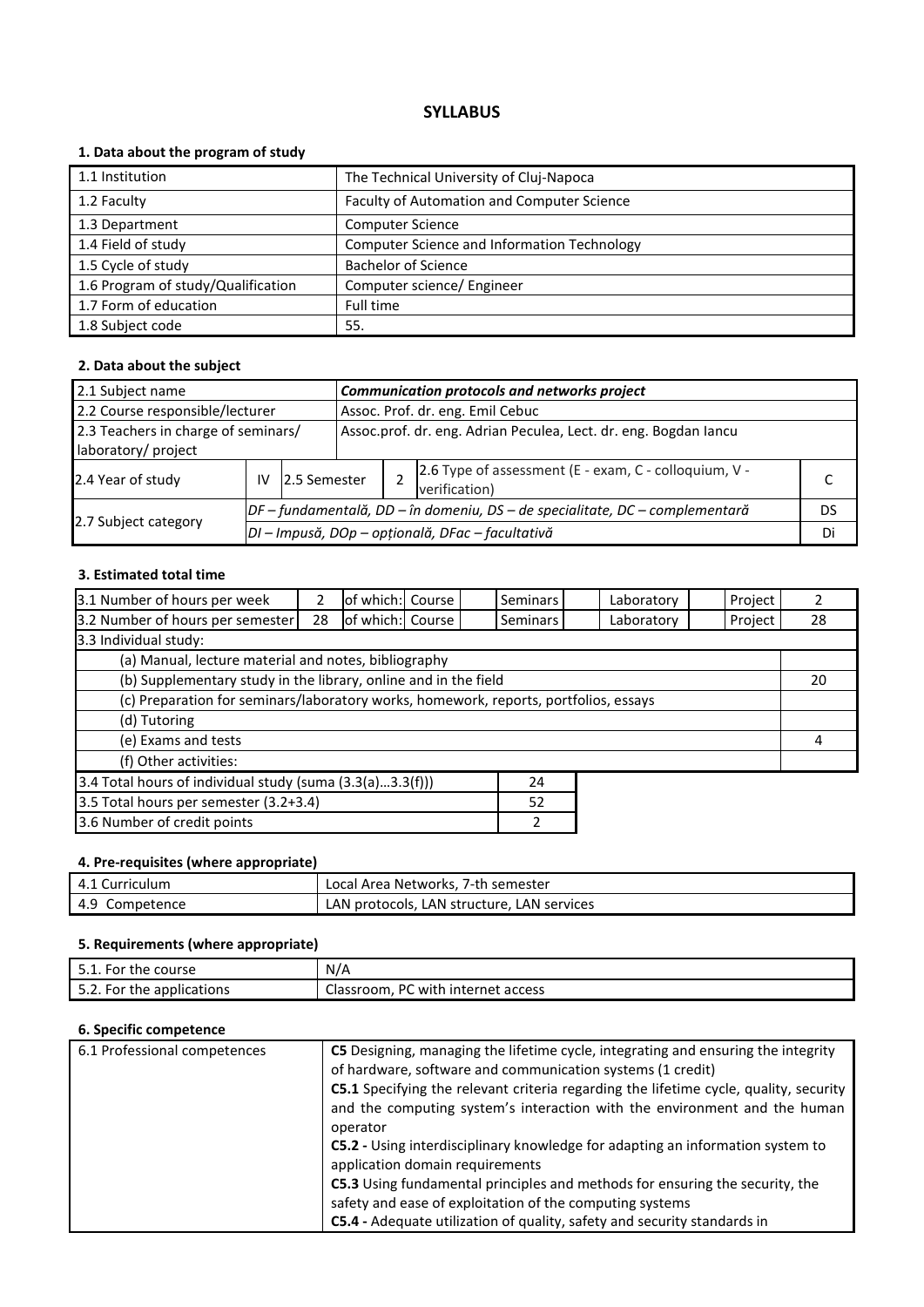|                       | information processing<br><b>C5.5</b> Creating a project including the problem's identification and analysis, its<br>design and development, also proving an understanding of the basic quality<br>requirements                                                                                      |
|-----------------------|------------------------------------------------------------------------------------------------------------------------------------------------------------------------------------------------------------------------------------------------------------------------------------------------------|
| 6.2 Cross competences | CT2 Identifying, describing and conducting processes in the projects<br>management field, assuming different roles inside the team and clearly and<br>concisely describing, verbally or in writing, in Romanian and in an international<br>language, the results from the activity field. (1 credit) |

| 7.1 General objective   | Teamwork, working with partial and contradicting specifications |
|-------------------------|-----------------------------------------------------------------|
| 7.2 Specific objectives | A team of 3-4 students is able to design a medium size LAN      |

# **8. Contents**

| 8.1 Lectures                                                                                      | Hours | Teaching methods                                                                       | <b>Notes</b> |  |  |
|---------------------------------------------------------------------------------------------------|-------|----------------------------------------------------------------------------------------|--------------|--|--|
|                                                                                                   |       |                                                                                        |              |  |  |
| Bibliography                                                                                      |       |                                                                                        |              |  |  |
|                                                                                                   |       |                                                                                        |              |  |  |
| 8.2 Applications – Seminars/Laboratory/Project                                                    | Hours | Teaching methods                                                                       | <b>Notes</b> |  |  |
| Introduction, team setup, project requirements and specifications                                 | 4     |                                                                                        |              |  |  |
| Project design stage 1                                                                            | 4     |                                                                                        |              |  |  |
| Project design stage 2                                                                            |       | Brief presentation of<br>possible solutions<br>Refinement of project<br>specifications |              |  |  |
| Project design stage 3                                                                            |       |                                                                                        |              |  |  |
| Project documentation 1                                                                           |       |                                                                                        |              |  |  |
| Project documentation 2                                                                           | 4     |                                                                                        |              |  |  |
| Project presentation and colloquium                                                               | 4     |                                                                                        |              |  |  |
| Bibliography                                                                                      |       |                                                                                        |              |  |  |
| Packet Tracer user manual                                                                         |       |                                                                                        |              |  |  |
| OpNet user Manual<br>2.                                                                           |       |                                                                                        |              |  |  |
| Equipment data sheet available on Internet, specific to each equipment selected by students<br>3. |       |                                                                                        |              |  |  |

## **9. Bridging course contents with the expectations of the representatives of the community, professional associations and employers in the field**

Project content is kept state of the art by using latest devices available on the market .

#### **10. Evaluation**

| Activity type                    | Assessment criteria                    | Assessment methods                        | Weight in the final<br>grade                      |  |  |  |  |
|----------------------------------|----------------------------------------|-------------------------------------------|---------------------------------------------------|--|--|--|--|
| Course                           |                                        |                                           |                                                   |  |  |  |  |
| Seminar                          |                                        |                                           |                                                   |  |  |  |  |
| Laboratory                       |                                        |                                           |                                                   |  |  |  |  |
| Project                          | Submitted project fulfils requirements | Each project is evaluated<br>individually | 90%<br>10% activity during the<br>face2face hours |  |  |  |  |
| Minimum standard of performance: |                                        |                                           |                                                   |  |  |  |  |

Students are able to select proper networking devices to fulfil design specifications. Students are able to configure equipment in a Packet Tracer simulation to fulfil specific functions.

Grade calculus: 100% final exam

Conditions for participating in the final exam: maxim o absenta la orele de proiect, etapele intermediare ale proiectului predate la termenele stabilite.

Conditions for promotion:  $grade \geq 5$ 

Course responsible **Course responsible Head of department** Assoc.prof.dr.eng. Emil Cebuc **Prof.dr.eng. Rodica Potolea**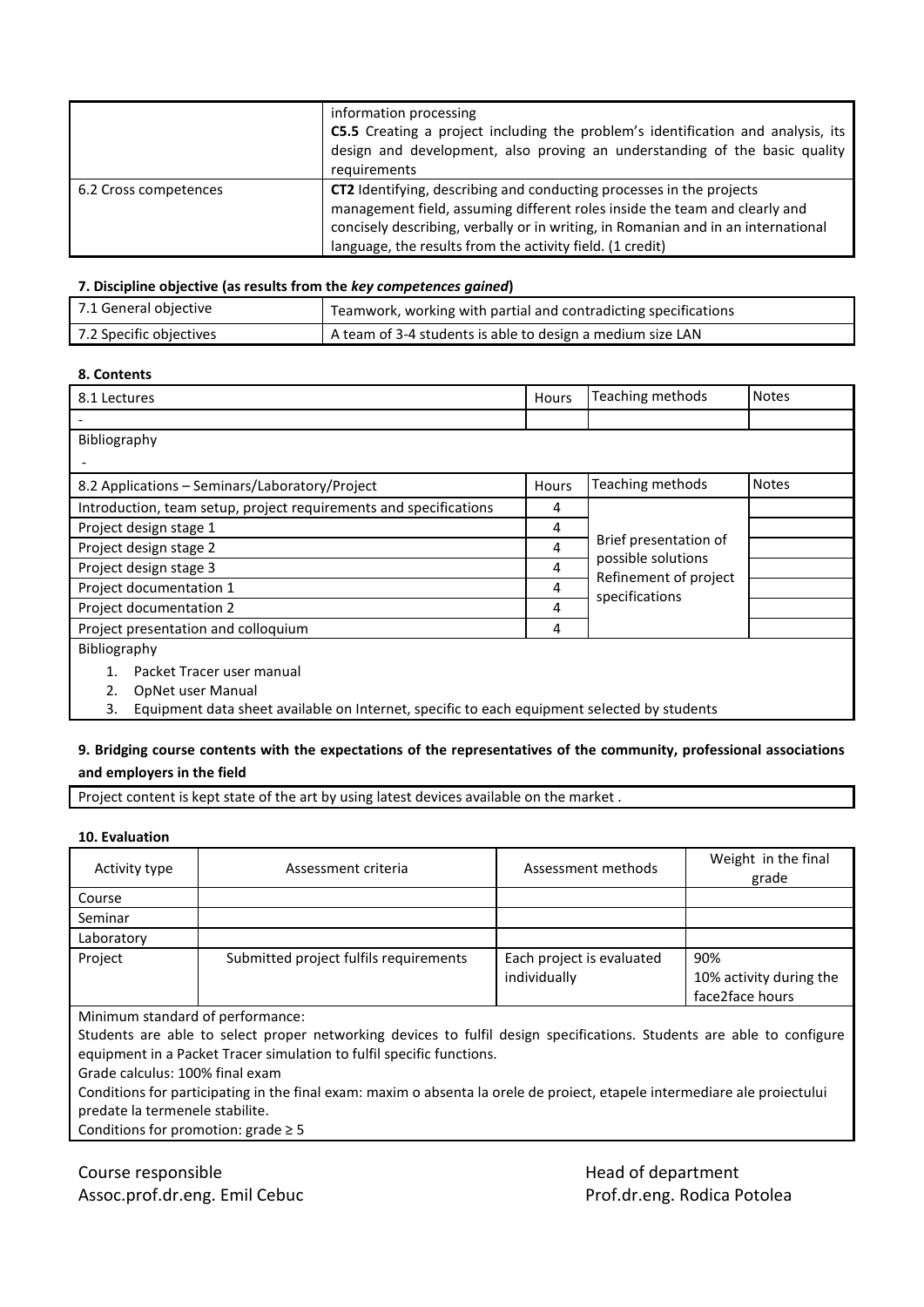# **1. Data about the program of study**

| 1.1 Institution                    | The Technical University of Cluj-Napoca            |
|------------------------------------|----------------------------------------------------|
| 1.2 Faculty                        | Faculty of Automation and Computer Science         |
| 1.3 Department                     | <b>Computer Science</b>                            |
| 1.4 Field of study                 | <b>Computer Science and Information Technology</b> |
| 1.5 Cycle of study                 | <b>Bachelor of Science</b>                         |
| 1.6 Program of study/Qualification | Computer science/ Engineer                         |
| 1.7 Form of education              | Full time                                          |
| 1.8 Subject code                   | 56.                                                |

### **2. Data about the subject**

| 2.1 Subject name                    |    |                                                  |                                                                              | <b>Research and development activity</b> |                                                                        |   |  |  |
|-------------------------------------|----|--------------------------------------------------|------------------------------------------------------------------------------|------------------------------------------|------------------------------------------------------------------------|---|--|--|
| 2.2 Course responsible/lecturer     |    |                                                  | Diploma project supervisor                                                   |                                          |                                                                        |   |  |  |
| 2.3 Teachers in charge of seminars/ |    |                                                  |                                                                              | As decided by the supervisor             |                                                                        |   |  |  |
| laboratory/ project                 |    |                                                  |                                                                              |                                          |                                                                        |   |  |  |
| 2.4 Year of study                   | IV | 12.5 Semester                                    |                                                                              |                                          | 2.6 Type of assessment (E - exam, C - colloquium, V -<br>verification) | v |  |  |
|                                     |    |                                                  | DF – fundamentală, DD – în domeniu, DS – de specialitate, DC – complementară |                                          |                                                                        |   |  |  |
| 2.7 Subject category                |    | DI - Impusă, DOp - opțională, DFac - facultativă |                                                                              |                                          |                                                                        |   |  |  |

# **3. Estimated total time**

| 3.1 Number of hours per week                                                         | 8   | of which: Course |  |  | Seminars |  | Laboratory | Project | 8   |
|--------------------------------------------------------------------------------------|-----|------------------|--|--|----------|--|------------|---------|-----|
| 3.2 Number of hours per semester                                                     | 112 | of which: Course |  |  | Seminars |  | Laboratory | Project | 112 |
| 3.3 Individual study:                                                                |     |                  |  |  |          |  |            |         |     |
| (a) Manual, lecture material and notes, bibliography                                 |     |                  |  |  |          |  |            |         |     |
| (b) Supplementary study in the library, online and in the field                      |     |                  |  |  |          |  | 120        |         |     |
| (c) Preparation for seminars/laboratory works, homework, reports, portfolios, essays |     |                  |  |  |          |  |            |         |     |
| (d) Tutoring                                                                         |     |                  |  |  |          |  |            |         |     |
| (e) Exams and tests                                                                  |     |                  |  |  |          |  |            |         |     |
| (f) Other activities:                                                                |     |                  |  |  |          |  |            |         |     |
| 3.4 Total hours of individual study (suma (3.3(a)3.3(f)))<br>122                     |     |                  |  |  |          |  |            |         |     |
| 3.5 Total hours per semester (3.2+3.4)<br>234                                        |     |                  |  |  |          |  |            |         |     |

3.6 Number of credit points and a set of credit points and a set of credit points of the set of the set of the set of the set of the set of the set of the set of the set of the set of the set of the set of the set of the s

### **4. Pre-requisites (where appropriate)**

| -<br>- 4<br>iculum<br>$\overline{ }$<br>$\overline{\phantom{a}}$<br>– ⊶ |  |
|-------------------------------------------------------------------------|--|
| $\overline{a}$<br>$\overline{\phantom{a}}$<br>$-1$<br>≃⊓u⊾              |  |

# **5. Requirements (where appropriate)**

| 51<br>5.1. For the course       |  |
|---------------------------------|--|
| につ<br>5.2. For the applications |  |

| 6.1 Professional competences | C4 - Improving the performances of the hardware, software and communication<br>systems (2 credits) |
|------------------------------|----------------------------------------------------------------------------------------------------|
|                              | C4.1 - Identifying and describing the defining elements of the performances of                     |
|                              | the hardware, software and communication systems                                                   |
|                              | C4.2 - Explaining the interaction of the factors that determine the performances                   |
|                              | of the hardware, software and communication systems                                                |
|                              | C4.3 - Applying the fundamental methods and principles for increasing the                          |
|                              | performances of the hardware, software and communication systems                                   |
|                              | C4.4 - Choosing the criteria and evaluation methods of the performances of the                     |
|                              | hardware, software and communication systems                                                       |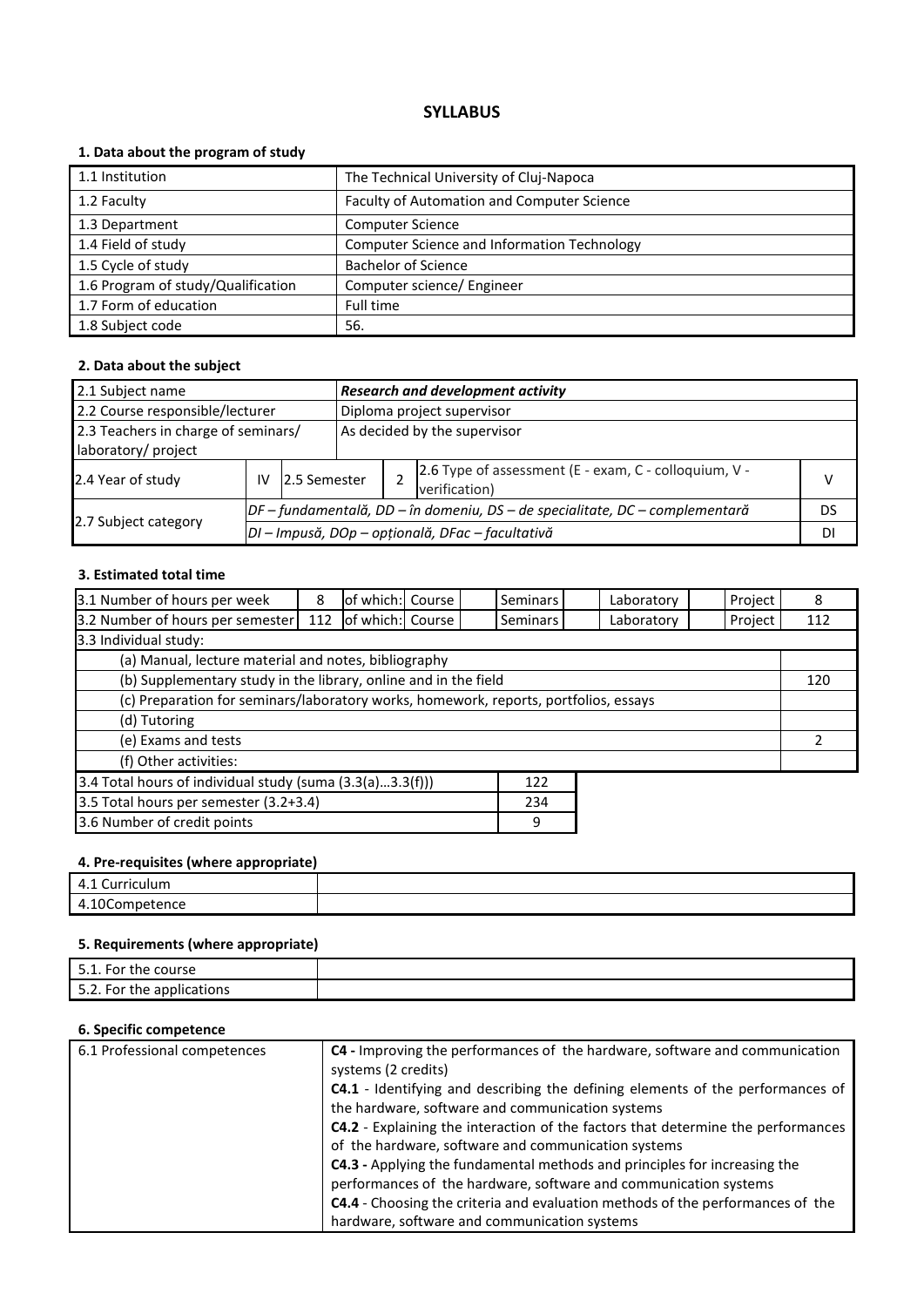|                       | C4.5 - Developing professional solutions for hardware, software and                     |  |  |  |  |  |  |  |  |
|-----------------------|-----------------------------------------------------------------------------------------|--|--|--|--|--|--|--|--|
|                       | communication systems based on performance optimization                                 |  |  |  |  |  |  |  |  |
|                       | C5 - Designing, managing the lifetime cycle, integrating and ensuring the integrity     |  |  |  |  |  |  |  |  |
|                       | of hardware, software and communication systems (2 credits)                             |  |  |  |  |  |  |  |  |
|                       | C5.1 - Specifying the relevant criteria regarding the lifetime cycle, quality,          |  |  |  |  |  |  |  |  |
|                       | security and the computing system's interaction with the environment and the            |  |  |  |  |  |  |  |  |
|                       | human operator                                                                          |  |  |  |  |  |  |  |  |
|                       | C5.2 - Using interdisciplinary knowledge for adapting the computing system to           |  |  |  |  |  |  |  |  |
|                       | the specific requirements of the application field                                      |  |  |  |  |  |  |  |  |
|                       | C5.3 - Using fundamental principles and methods for ensuring the security, the          |  |  |  |  |  |  |  |  |
|                       | safety and ease of exploitation of the computing systems                                |  |  |  |  |  |  |  |  |
|                       | C5.4 - Proper utilization of the quality, safety and security standards in the field of |  |  |  |  |  |  |  |  |
|                       | information processing                                                                  |  |  |  |  |  |  |  |  |
|                       | C5.5 - Creating a project including the problem's identification and analysis, its      |  |  |  |  |  |  |  |  |
|                       | design and development, also proving an understanding of the basic quality              |  |  |  |  |  |  |  |  |
|                       | requirements                                                                            |  |  |  |  |  |  |  |  |
|                       | C6 - Designing intelligent systems (2 credit)                                           |  |  |  |  |  |  |  |  |
|                       | C6.1 - Describing the components of intelligent systems                                 |  |  |  |  |  |  |  |  |
|                       | C6.2 - Using domain-specific tools for explaining and understanding the                 |  |  |  |  |  |  |  |  |
|                       | functioning of intelligent systems                                                      |  |  |  |  |  |  |  |  |
|                       | C6.3 - Applying the fundamental methods and principles                                  |  |  |  |  |  |  |  |  |
|                       | for specifying solutions for typical problems using intelligent systems                 |  |  |  |  |  |  |  |  |
|                       | C6.4 - Choosing the criteria and evaluation methods for the quality, performances       |  |  |  |  |  |  |  |  |
|                       | and limitations of intelligent systems                                                  |  |  |  |  |  |  |  |  |
|                       | C6.5 - Developing and implementing professional projects for intelligent systems        |  |  |  |  |  |  |  |  |
| 6.2 Cross competences | CT1 Honorable, responsible, ethical behavior, in the spirit of the law, in order to     |  |  |  |  |  |  |  |  |
|                       | ensure the professional reputation (1 credit)                                           |  |  |  |  |  |  |  |  |
|                       | CT2 Identifying, describing and conducting processes in the projects                    |  |  |  |  |  |  |  |  |
|                       | management field, assuming different roles inside the team and clearly and              |  |  |  |  |  |  |  |  |
|                       | concisely describing, verbally or in writing, in Romanian and in an international       |  |  |  |  |  |  |  |  |
|                       | language, the results from the activity field. (1 credit)                               |  |  |  |  |  |  |  |  |
|                       | CT3 Demonstrating the spirit of initiative and action for updating professional,        |  |  |  |  |  |  |  |  |
|                       | economical and organizational culture knowledge (1 credit)                              |  |  |  |  |  |  |  |  |

| 7 <sub>1</sub><br>ective<br>.<br>. |  |
|------------------------------------|--|
| z Specific objects:<br>iectives    |  |

# **8. Contents**

|                                                   | 8.1 Lectures                                               | Hours | Teaching methods | <b>Notes</b> |  |  |
|---------------------------------------------------|------------------------------------------------------------|-------|------------------|--------------|--|--|
|                                                   | Bibliography                                               |       |                  |              |  |  |
|                                                   |                                                            |       |                  |              |  |  |
|                                                   | 8.2 Applications – Seminars/Laboratory/Project             | Hours | Teaching methods | <b>Notes</b> |  |  |
|                                                   | Establish the topic of the diploma project                 |       |                  |              |  |  |
| Establish the main chapters of the diploma thesis |                                                            |       |                  |              |  |  |
|                                                   | Documentation on the topic of the diploma thesis           |       |                  |              |  |  |
|                                                   | Write a synthesis of the bibliographic study               |       |                  |              |  |  |
|                                                   | Bibliography                                               |       |                  |              |  |  |
|                                                   | To be established by the supervisor of the diploma thesis. |       |                  |              |  |  |
|                                                   |                                                            |       |                  |              |  |  |

*\* Se vor preciza, după caz: tematica seminariilor, lucrările de laborator, tematica și etapele proiectului.*

# **9. Bridging course contents with the expectations of the representatives of the community, professional associations and employers in the field**

**10. Evaluation**

 $\Gamma$ 

| :vne<br>ACTIVI <sup>+</sup><br>ר - | criteria<br>$\sim$ $\sim$ $\sim$ $\sim$ $+$<br>sessmen <del>e د</del><br>__ | methods<br>$n$ ccm $\alpha$<br>ne.<br>∵>دد.<br>55 L.<br>- - - | in the<br>Weigh <sup>+</sup> |
|------------------------------------|-----------------------------------------------------------------------------|---------------------------------------------------------------|------------------------------|
|                                    |                                                                             |                                                               |                              |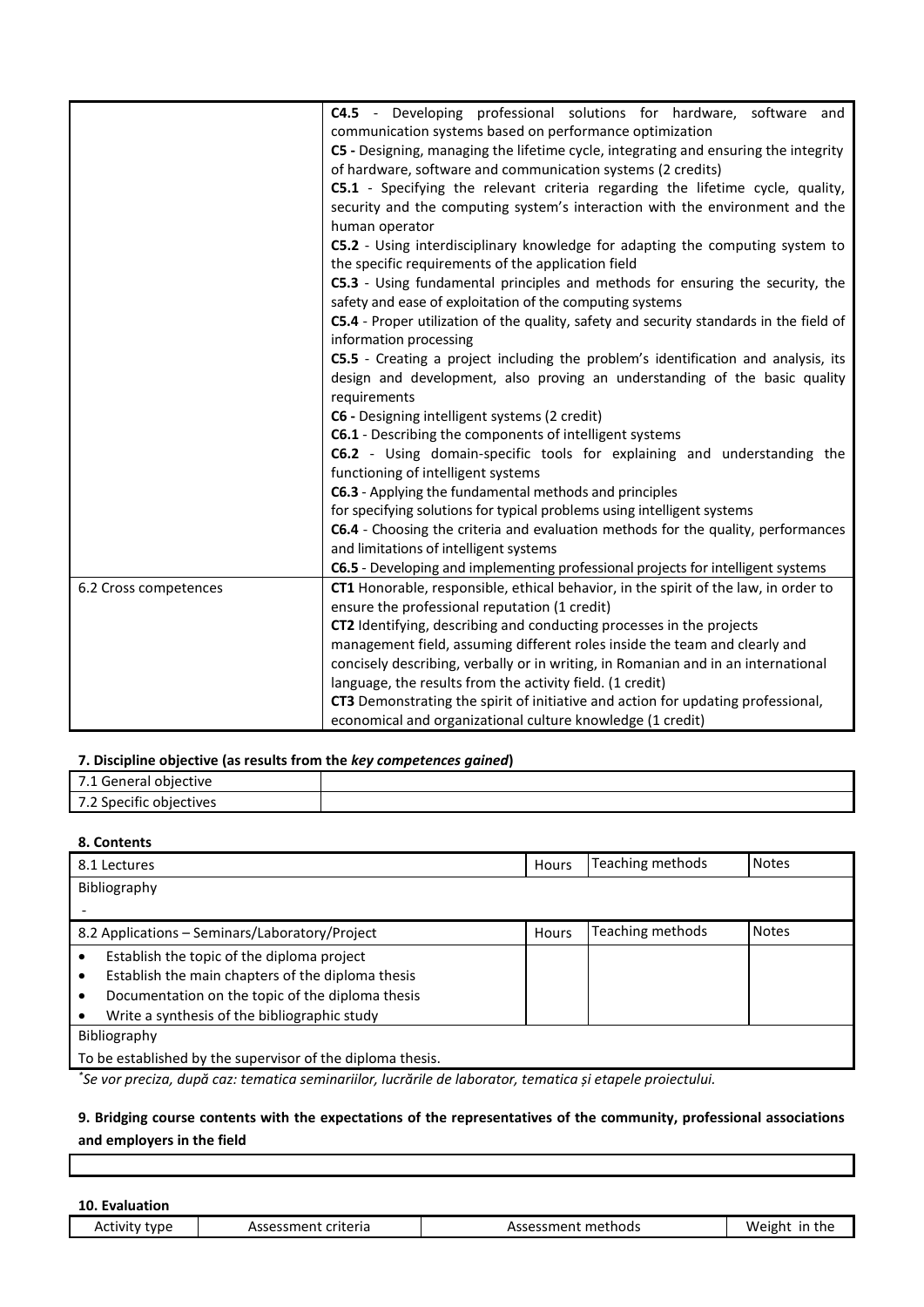|            |                                         |                                                                                                                                                                         | final grade |
|------------|-----------------------------------------|-------------------------------------------------------------------------------------------------------------------------------------------------------------------------|-------------|
| Course     |                                         |                                                                                                                                                                         |             |
| Seminar    |                                         |                                                                                                                                                                         |             |
| Laboratory |                                         |                                                                                                                                                                         |             |
| Project    |                                         | The examination consists of the verification of<br>the preliminary contents of the diploma work<br>and the verification of the synthesis of the<br>bibliographic study. | 100%        |
|            | Minimum standard of performance: Note=5 |                                                                                                                                                                         |             |

Course responsible<br>
Diploma project supervisor<br>
Diploma project supervisor<br>
Head of department

Prof.dr.eng. Rodica Potolea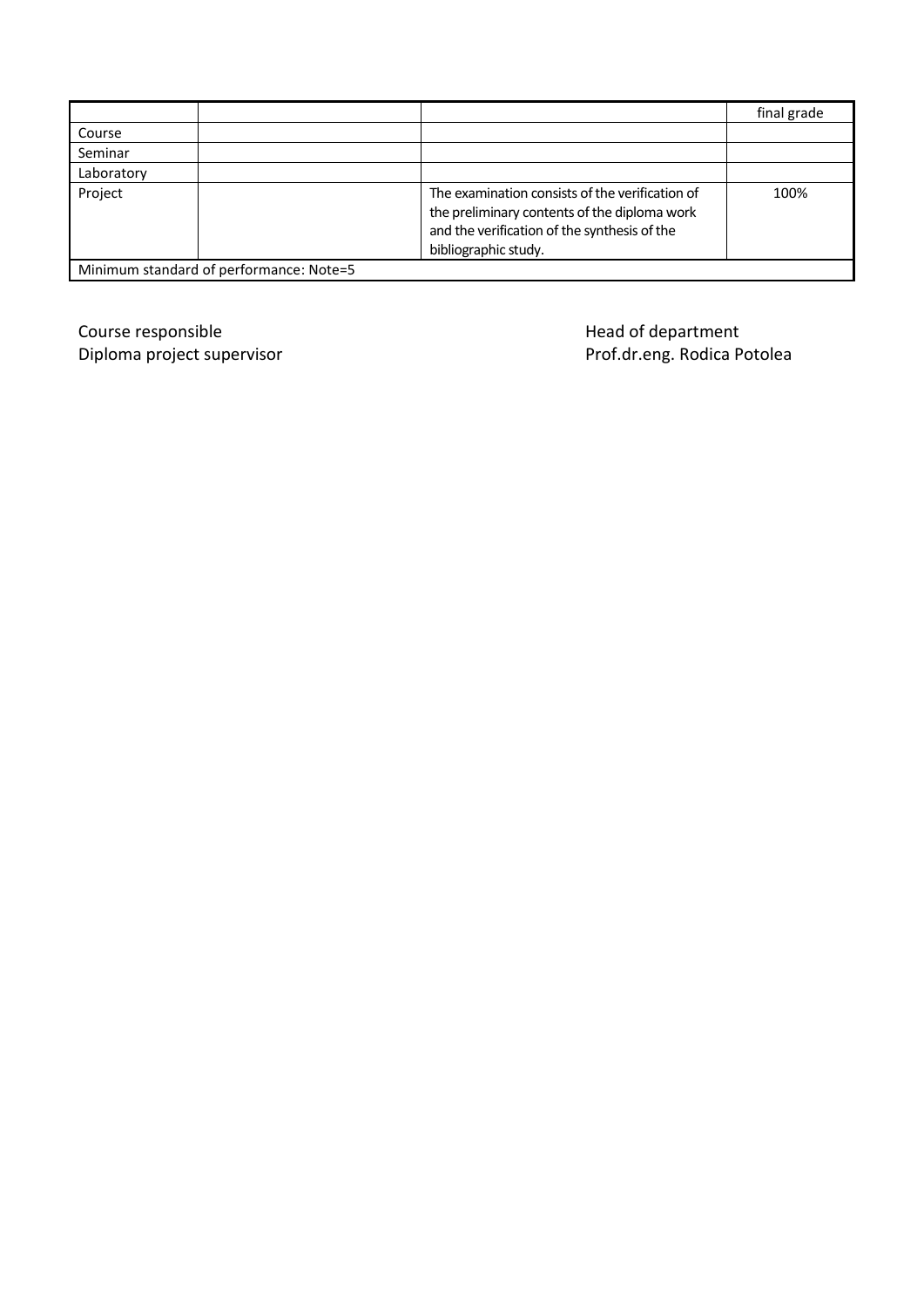# **1. Data about the program of study**

| 1.1 Institution                    | The Technical University of Cluj-Napoca            |
|------------------------------------|----------------------------------------------------|
| 1.2 Faculty                        | Faculty of Automation and Computer Science         |
| 1.3 Department                     | <b>Computer Science</b>                            |
| 1.4 Field of study                 | <b>Computer Science and Information Technology</b> |
| 1.5 Cycle of study                 | <b>Bachelor of Science</b>                         |
| 1.6 Program of study/Qualification | Computer science/ Engineer                         |
| 1.7 Form of education              | Full time                                          |
| 1.8 Subject code                   | 57.                                                |

### **2. Data about the subject**

| 2.1 Subject name                    |                                                                                |                                                  |                            | Practical placement for diploma thesis |                                                                        |    |  |  |
|-------------------------------------|--------------------------------------------------------------------------------|--------------------------------------------------|----------------------------|----------------------------------------|------------------------------------------------------------------------|----|--|--|
| 2.2 Course responsible/lecturer     |                                                                                |                                                  | Diploma project supervisor |                                        |                                                                        |    |  |  |
| 2.3 Teachers in charge of seminars/ |                                                                                |                                                  |                            | As decided by the supervisor           |                                                                        |    |  |  |
| laboratory/ project                 |                                                                                |                                                  |                            |                                        |                                                                        |    |  |  |
| 2.4 Year of study<br>IV             |                                                                                | 12.5 Semester                                    |                            |                                        | 2.6 Type of assessment (E - exam, C - colloquium, V -<br>verification) | v  |  |  |
|                                     | $DF$ – fundamentală, DD – în domeniu, DS – de specialitate, DC – complementară |                                                  |                            |                                        |                                                                        | DS |  |  |
| 2.7 Subject category                |                                                                                | DI – Impusă, DOp – opțională, DFac – facultativă |                            |                                        |                                                                        |    |  |  |

# **3. Estimated total time**

| 3.1 Number of hours per week                                                         |  | of which: Course  |  |  | Seminars        |  | Laboratory | Project |    |
|--------------------------------------------------------------------------------------|--|-------------------|--|--|-----------------|--|------------|---------|----|
| 3.2 Number of hours per semester                                                     |  | lof which: course |  |  | <b>Seminars</b> |  | Laboratory | Project |    |
| 3.3 Individual study:                                                                |  |                   |  |  |                 |  |            |         |    |
| (a) Manual, lecture material and notes, bibliography                                 |  |                   |  |  |                 |  |            |         | 20 |
| (b) Supplementary study in the library, online and in the field                      |  |                   |  |  |                 |  | 8          |         |    |
| (c) Preparation for seminars/laboratory works, homework, reports, portfolios, essays |  |                   |  |  |                 |  | 30         |         |    |
| (d) Tutoring                                                                         |  |                   |  |  |                 |  |            |         |    |
| (e) Exams and tests                                                                  |  |                   |  |  |                 |  |            |         |    |
| (f) Other activities:                                                                |  |                   |  |  |                 |  |            |         |    |
| 3.4 Total hours of individual study (suma (3.3(a)3.3(f)))<br>60                      |  |                   |  |  |                 |  |            |         |    |
| 3.5 Total hours per semester (3.2+3.4)<br>60                                         |  |                   |  |  |                 |  |            |         |    |
|                                                                                      |  |                   |  |  |                 |  |            |         |    |

3.6 Number of credit points 2

# **4. Pre-requisites (where appropriate)**

| -<br>- 4<br>.<br>iculum<br>-<br>$\overline{\phantom{a}}$<br>– ∴ |  |
|-----------------------------------------------------------------|--|
| $\overline{ }$<br>$-1 - 1$<br>20 I LE<br>                       |  |

# **5. Requirements (where appropriate)**

| 51<br>5.1. For the course       |  |
|---------------------------------|--|
| につ<br>5.2. For the applications |  |

| 6.1 Professional competences | C4 - Improving the performances of the hardware, software and communication<br>systems (2 credits) |
|------------------------------|----------------------------------------------------------------------------------------------------|
|                              | C4.1 - Identifying and describing the defining elements of the performances of                     |
|                              | the hardware, software and communication systems                                                   |
|                              | C4.2 - Explaining the interaction of the factors that determine the performances                   |
|                              | of the hardware, software and communication systems                                                |
|                              | C4.3 - Applying the fundamental methods and principles for increasing the                          |
|                              | performances of the hardware, software and communication systems                                   |
|                              | C4.4 - Choosing the criteria and evaluation methods of the performances of the                     |
|                              | hardware, software and communication systems                                                       |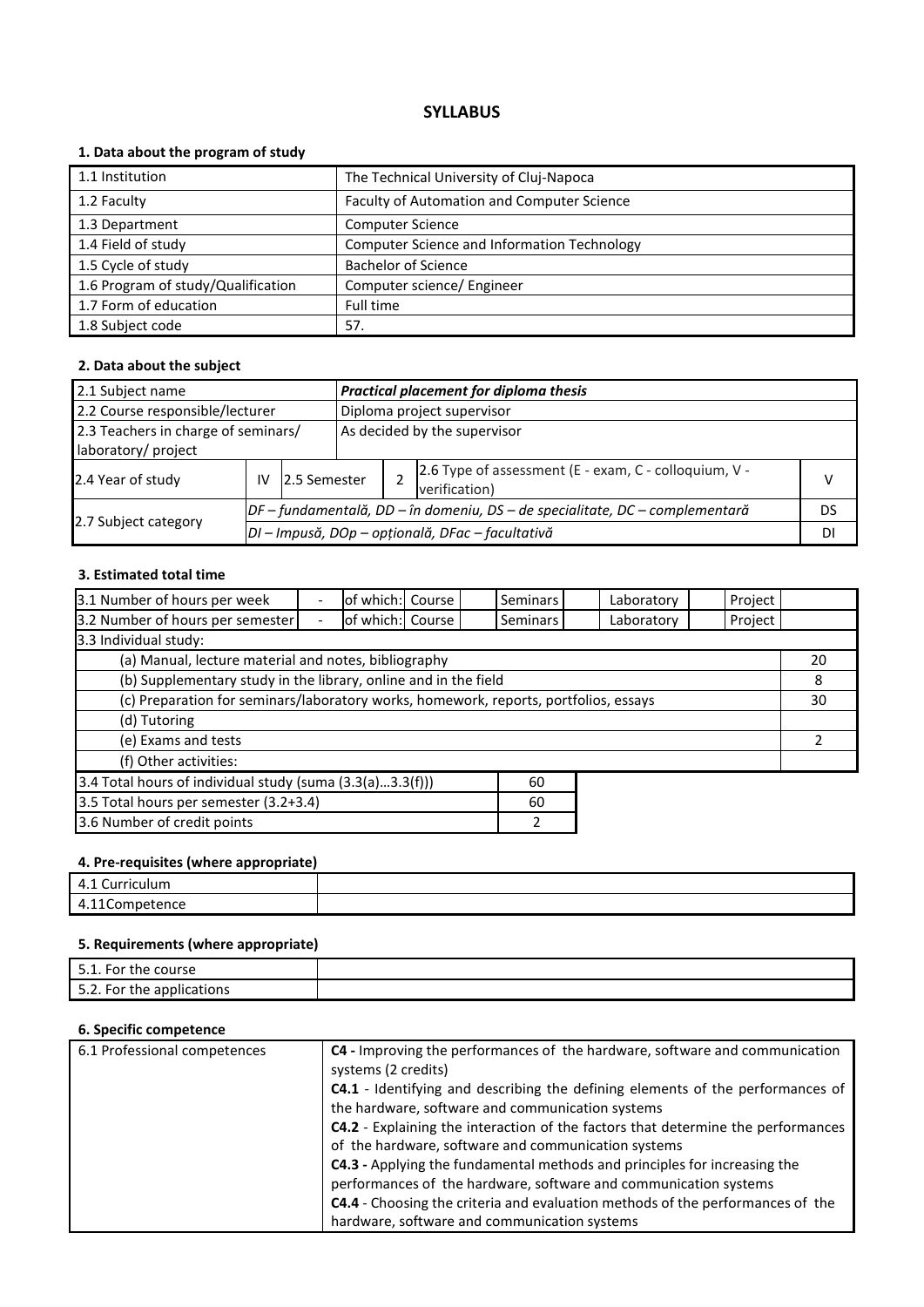|                       | <b>C4.5</b> - Developing professional solutions for hardware, software and                                                                                                                                                                                                                                                                                   |  |  |  |  |  |
|-----------------------|--------------------------------------------------------------------------------------------------------------------------------------------------------------------------------------------------------------------------------------------------------------------------------------------------------------------------------------------------------------|--|--|--|--|--|
|                       | communication systems based on performance optimization                                                                                                                                                                                                                                                                                                      |  |  |  |  |  |
|                       |                                                                                                                                                                                                                                                                                                                                                              |  |  |  |  |  |
|                       | <b>C5</b> - Designing, managing the lifetime cycle, integrating and ensuring the integrity                                                                                                                                                                                                                                                                   |  |  |  |  |  |
|                       | of hardware, software and communication systems (2 credits)                                                                                                                                                                                                                                                                                                  |  |  |  |  |  |
|                       | <b>C5.1</b> - Specifying the relevant criteria regarding the lifetime cycle, quality,                                                                                                                                                                                                                                                                        |  |  |  |  |  |
|                       | security and the computing system's interaction with the environment and the                                                                                                                                                                                                                                                                                 |  |  |  |  |  |
|                       | human operator                                                                                                                                                                                                                                                                                                                                               |  |  |  |  |  |
|                       | <b>C5.2</b> - Using interdisciplinary knowledge for adapting the computing system to                                                                                                                                                                                                                                                                         |  |  |  |  |  |
|                       | the specific requirements of the application field                                                                                                                                                                                                                                                                                                           |  |  |  |  |  |
|                       | C5.3 - Using fundamental principles and methods for ensuring the security, the<br>safety and ease of exploitation of the computing systems<br><b>C5.4</b> - Proper utilization of the quality, safety and security standards in the field of<br>information processing<br>C5.5 - Creating a project including the problem's identification and analysis, its |  |  |  |  |  |
|                       |                                                                                                                                                                                                                                                                                                                                                              |  |  |  |  |  |
|                       |                                                                                                                                                                                                                                                                                                                                                              |  |  |  |  |  |
|                       |                                                                                                                                                                                                                                                                                                                                                              |  |  |  |  |  |
|                       |                                                                                                                                                                                                                                                                                                                                                              |  |  |  |  |  |
|                       | design and development, also proving an understanding of the basic quality                                                                                                                                                                                                                                                                                   |  |  |  |  |  |
|                       | requirements                                                                                                                                                                                                                                                                                                                                                 |  |  |  |  |  |
| 6.2 Cross competences | N/A                                                                                                                                                                                                                                                                                                                                                          |  |  |  |  |  |

| 7.1 General objective   | Elaboration of the diploma thesis.                                                |
|-------------------------|-----------------------------------------------------------------------------------|
| 7.2 Specific objectives | To achieve these general objectives, students will integrate the research results |
|                         | I in a paper to comply with the requirements of the department.                   |

# **8. Contents**

| 8.1 Lectures                                                                                                          | Hours | Teaching methods | <b>Notes</b> |
|-----------------------------------------------------------------------------------------------------------------------|-------|------------------|--------------|
| Bibliography                                                                                                          |       |                  |              |
|                                                                                                                       |       |                  |              |
| 8.2 Applications - Seminars/Laboratory/Project                                                                        | Hours | Teaching methods | <b>Notes</b> |
| Bibliography                                                                                                          |       |                  |              |
| For the diploma thesis preparation, the references are those recommended by the supervisor, as well as those obtained |       |                  |              |
| by studying the bibliography.                                                                                         |       |                  |              |

For fundamental and specific knowledge assessment, the bibliography is identical to the minimal bibliography for the each of the undergraduate courses

*\* Se vor preciza, după caz: tematica seminariilor, lucrările de laborator, tematica și etapele proiectului.*

# **9. Bridging course contents with the expectations of the representatives of the community, professional associations and employers in the field**

Since this topic is important for the development of a quality diploma, its content aligns the research/ design/ development topics at the European and worldwide level. The content of the course has been discussed with key actors in this area (from both the academic and industry environment).

#### **10. Evaluation**

| Activity type                                   | Assessment criteria | Assessment methods | Weight in the<br>final grade |  |  |  |
|-------------------------------------------------|---------------------|--------------------|------------------------------|--|--|--|
| Course                                          |                     |                    |                              |  |  |  |
| Seminar                                         |                     |                    |                              |  |  |  |
| Laboratory                                      |                     |                    |                              |  |  |  |
| Project                                         | diploma thesis      | diploma thesis     | 100%                         |  |  |  |
| Minimum standard of performance: diploma thesis |                     |                    |                              |  |  |  |

Course responsible **Course and Course responsible** and Course are the Head of department Diploma project supervisor **Prof.dr.eng. Rodica Potolea**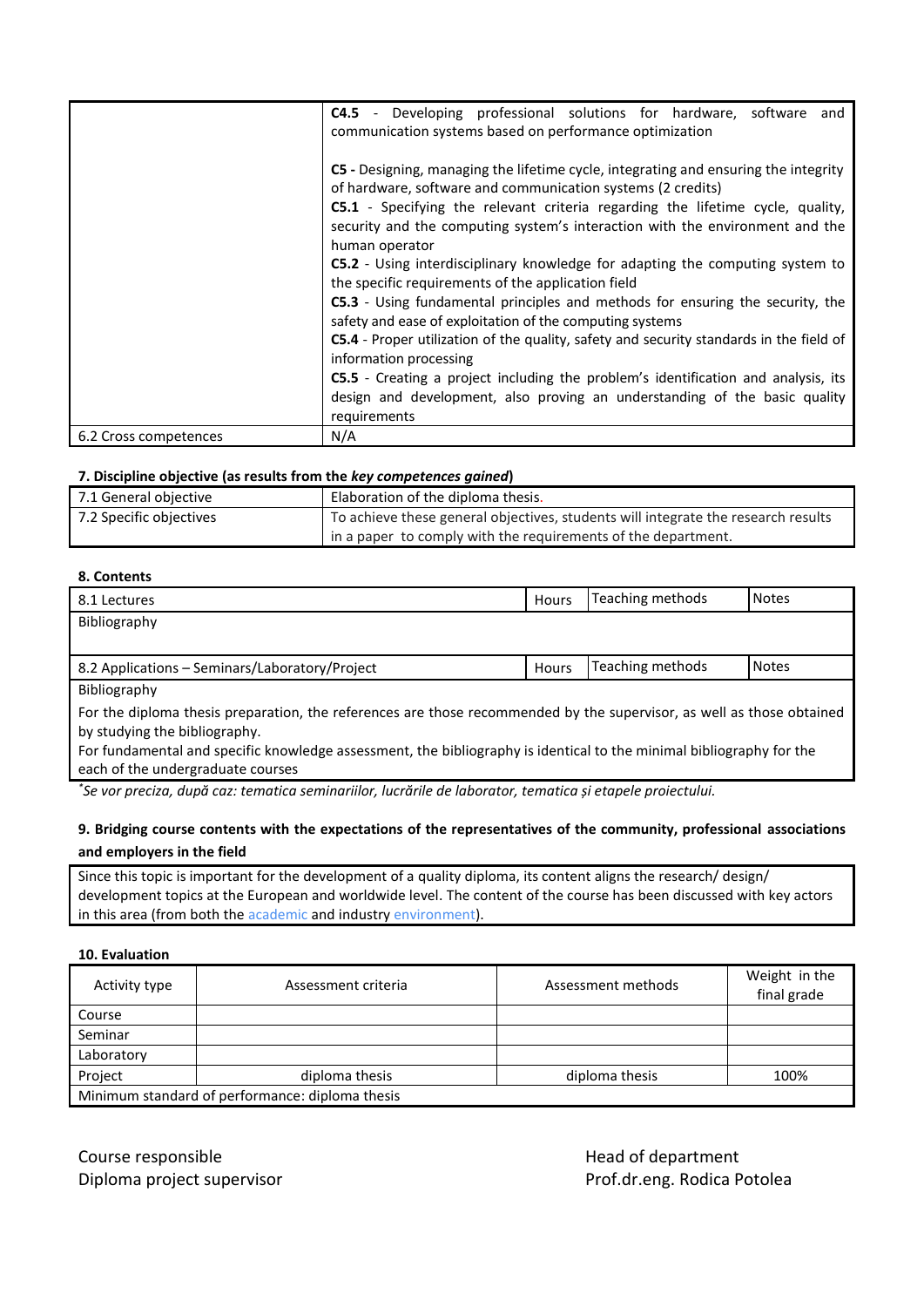# **1. Data about the program of study**

| 1.1 Institution                    | The Technical University of Cluj-Napoca            |
|------------------------------------|----------------------------------------------------|
| 1.2 Faculty                        | Faculty of Automation and Computer Science         |
| 1.3 Department                     | <b>Computer Science</b>                            |
| 1.4 Field of study                 | <b>Computer Science and Information Technology</b> |
| 1.5 Cycle of study                 | <b>Bachelor of Science</b>                         |
| 1.6 Program of study/Qualification | Computer science/ Engineer                         |
| 1.7 Form of education              | Full time                                          |
| 1.8 Subject code                   | 58.                                                |

### **2. Data about the subject**

| 2.1 Subject name                    |                                                  |                                                                              | <b>Defense of Diploma Thesis</b> |                            |                                                                        |    |  |  |
|-------------------------------------|--------------------------------------------------|------------------------------------------------------------------------------|----------------------------------|----------------------------|------------------------------------------------------------------------|----|--|--|
| 2.2 Course responsible/lecturer     |                                                  |                                                                              |                                  | Diploma project supervisor |                                                                        |    |  |  |
| 2.3 Teachers in charge of seminars/ |                                                  |                                                                              | As decided by the supervisor     |                            |                                                                        |    |  |  |
| laboratory/ project                 |                                                  |                                                                              |                                  |                            |                                                                        |    |  |  |
| 2.4 Year of study                   | IV                                               | 12.5 Semester                                                                |                                  |                            | 2.6 Type of assessment (E - exam, C - colloquium, V -<br>verification) |    |  |  |
|                                     |                                                  | DF – fundamentală, DD – în domeniu, DS – de specialitate, DC – complementară |                                  |                            |                                                                        |    |  |  |
| 2.7 Subject category                | DI - Impusă, DOp - opțională, DFac - facultativă |                                                                              |                                  |                            |                                                                        | DI |  |  |

# **3. Estimated total time**

| 3.1 Number of hours per week                                                         | $\overline{a}$           | of which: Course |  |  | Seminars        |  | Laboratory | Project |  |
|--------------------------------------------------------------------------------------|--------------------------|------------------|--|--|-----------------|--|------------|---------|--|
| 3.2 Number of hours per semester                                                     | $\overline{\phantom{0}}$ | of which: Course |  |  | <b>Seminars</b> |  | Laboratory | Project |  |
| 3.3 Individual study:                                                                |                          |                  |  |  |                 |  |            |         |  |
| (a) Manual, lecture material and notes, bibliography                                 |                          |                  |  |  |                 |  |            |         |  |
| (b) Supplementary study in the library, online and in the field                      |                          |                  |  |  |                 |  |            |         |  |
| (c) Preparation for seminars/laboratory works, homework, reports, portfolios, essays |                          |                  |  |  |                 |  |            |         |  |
| (d) Tutoring                                                                         |                          |                  |  |  |                 |  |            |         |  |
| (e) Exams and tests                                                                  |                          |                  |  |  |                 |  |            |         |  |
| (f) Other activities:                                                                |                          |                  |  |  |                 |  |            |         |  |
| 3.4 Total hours of individual study (suma $(3.3(a)3.3(f)))$                          |                          |                  |  |  |                 |  |            |         |  |
| 3.5 Total hours per semester (3.2+3.4)                                               |                          |                  |  |  |                 |  |            |         |  |
| 3.6 Number of credit points<br>10                                                    |                          |                  |  |  |                 |  |            |         |  |

# **4. Pre-requisites (where appropriate)**

| 4.1 Curriculum | <sup>1</sup> Graduating all previous disciplines from the curricula |
|----------------|---------------------------------------------------------------------|
| 4.12Competence |                                                                     |

# **5. Requirements (where appropriate)**

| 51<br>. For the course          |  |
|---------------------------------|--|
| 52<br>5.2. For the applications |  |

| 6.1 Professional competences | Graduates will have the following specific skills:<br>modeling and designing software and hardware sub-systems, making the<br>best decisions regarding the costs-results trade-off concerning the design<br>decisions<br>implementing a hardware or software system                                                                                               |
|------------------------------|-------------------------------------------------------------------------------------------------------------------------------------------------------------------------------------------------------------------------------------------------------------------------------------------------------------------------------------------------------------------|
|                              | analyzing the way a computing system meets the criteria for which it was<br>designed and proposing improvements and future developments<br>demonstrating the knowledge and understanding of important concepts,<br>٠<br>principles and theories of computer science and engineering<br>identifying and analyzing specific problems and elaborating strategies for |